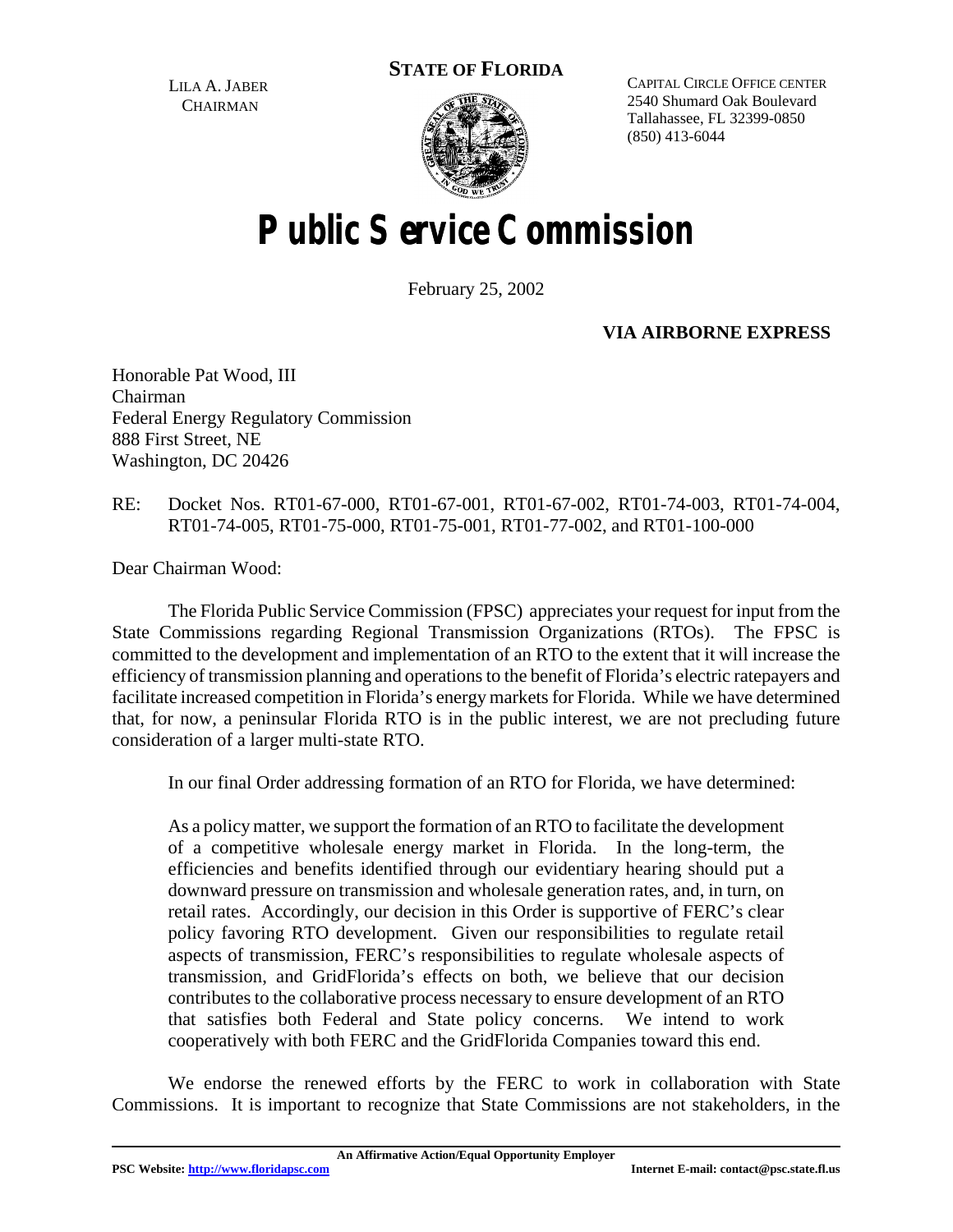Honorable Pat Wood, III February 25, 2002 Page 2

traditional sense, but are empowered through state and federal legislation, as is the FERC, to provide regulatory oversight to protect public interest. We look forward to partnering with the FERC to pursue our shared objectives.

One area where a collaborative approach between the FERC and State Commissions would be very effective is that of market monitoring. The FPSC and the FERC should work together to define market power, to develop measures of market power, and to identify instances of market abuse. Further, a collaborative effort should be used to develop appropriate remedies to address different degrees and types of market abuse. We believe this would be especially efficient where there is a single-state RTO such as GridFlorida. The FPSC has recently implemented an internal reorganization of staff and has created an Office of Market Monitoring and Strategic Analysis that is poised to serve in such a collaborative capacity. In addition, our Office of Federal and Legislative Liaison will continue to prepare our Federal filings and will be more active in interfacing with the FERC staff. A steering committee of FERC and State staff could be helpful in focusing market concerns requiring action by our respective agencies.

In the instant RTO proceedings, we have an ideal opportunity for this type of collaborative effort. Both the FPSC and the FERC must ensure that GridFlorida is structured and will operate in a manner consistent with the public interest and consistent with the national policy goal of establishing a competitive wholesale electric market. We believe collaboration in reaching this mutual objective is precisely what the authors of the Federal Power Act envisioned.

Another approach for facilitating State Commission input relates to participation in FERC hearings. Formal proceedings before the FERC Administrative Law Judges (ALJs) may take weeks or months. State Commission budgets cannot afford to send legal and technical staff to Washington, D.C. for lengthy periods of time. The cost of travel, lodging, and loss of staff time devoted to matters at the state level are too demanding. One option would be for the FERC to require that the ALJ set aside a day or two of a hearing for State Commission issues. State Commissions are not regular "stakeholders" or mere interested parties in FERC proceedings. States have statutory authority and requirements that must be implemented. Thus, it is inappropriate to treat State Commissions in the same manner as other parties. One way to resolve this would be to establish a set-aside date for State Commission participation in evidentiary proceedings. The adoption of this proposal would not have any affect on the interest of any other party to a proceeding; it is purely a matter of procedural scheduling.

Finally, views of State Commissioners could be conveyed to FERC more directly if discussions with FERC Commissioners were not considered prohibited ex parte communications. As previously stated, we believe that in the case of FERC proceedings, State Commissioners are not traditional parties or mere stakeholders. Rather, State Commissioners should be considered collegiate partners with the FERC due to the many objectives we have in common.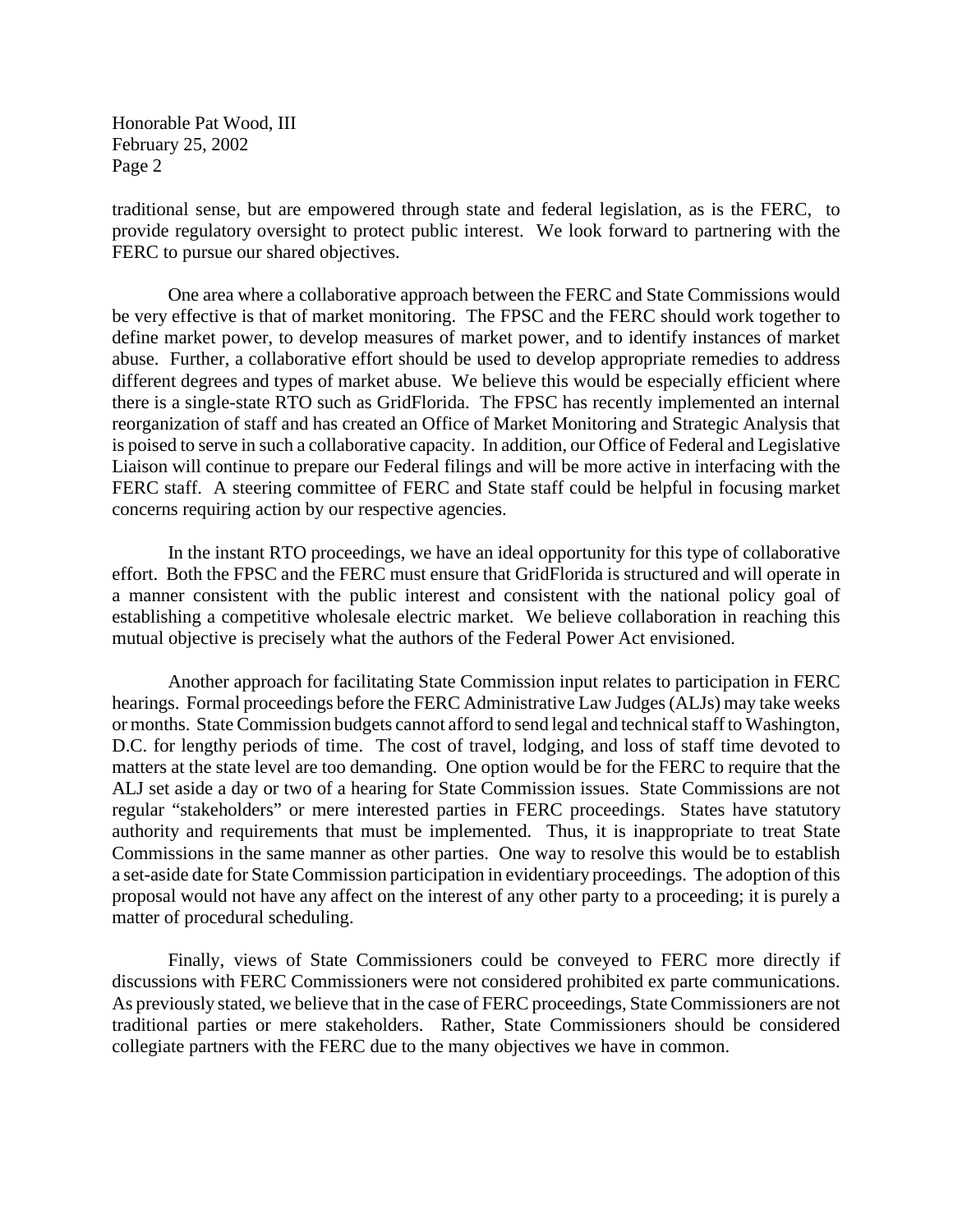Honorable Pat Wood, III February 25, 2002 Page 3

A FERC-State Memorandum of Understanding (MOU) could be used to codify agreed upon working relationships. In Florida, coordination among state agencies is critical. We have found that a MOU helps to clarify agencies' roles and facilitates more effective coordination.

Thank you again for the opportunity to share these thoughts with you. Enclosed are our answers to your specific questions. Please do not hesitate to call if we may provide additional assistance.

Sincerely,

Lila A. Jaber Chairman

LAJ:CBM:tf Attachment

cc: Commissioner Linda K. Breathitt Commissioner Nora M. Brownell Commissioner William L. Massey Charles D. Gray, NARUC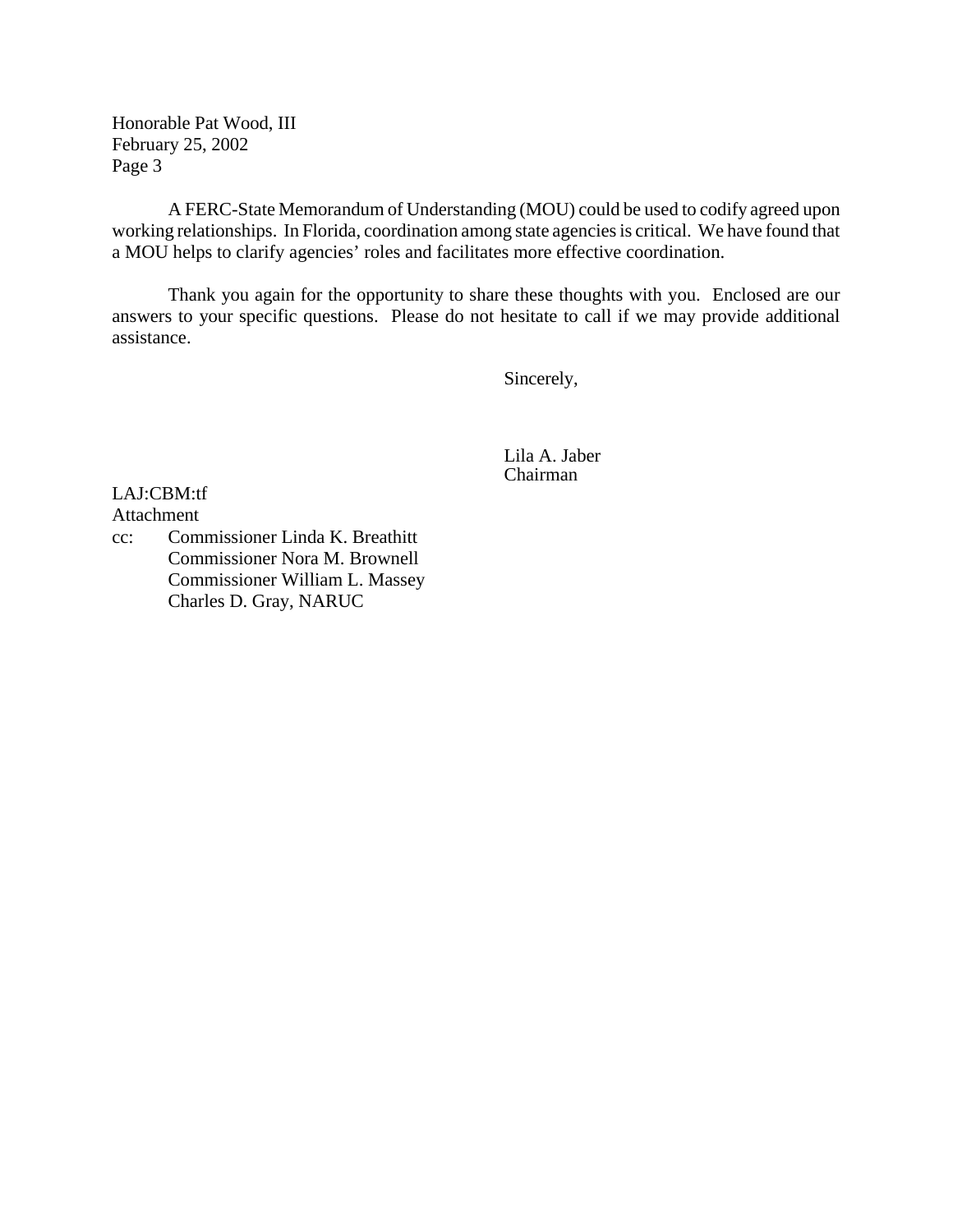## **1. What RTO structure - a single RTO, multiple RTOs with seams agreements, or other would most efficiently administer the transmission system and facilitate wholesale electric power sales to meet the needs of the Southeast?**

On December 20, 2001, the Florida Public Service Commission (FPSC) issued Order No. PSC-01-2489-FOF-EI finding that Florida Power Corporation (FPC), Florida Power & Light Company (FPL), and Tampa Electric Company (TECO) (collectively, the GridFlorida Companies) were prudent in proactively forming a Peninsular Florida RTO. The FPSC further found that certain aspects of the proposed RTO, known as GridFlorida, were not in the best interest of Florida's retail ratepayers at this time, most particularly the transfer of ownership of transmission assets to GridFlorida. In addition, the FPSC determined that GridFlorida should be structured as an independent system operator (ISO). The GridFlorida Companies were directed to modify the GridFlorida proposal consistent with the terms of the FPSC Order and file a modified proposal with the FPSC within 90 days. Upon receipt of that filing, the FPSC will expeditiously provide a forum for finalization and approval of GridFlorida.

As a policy matter, the FPSC supports the formation of a single-state RTO to facilitate the development of a competitive wholesale energy market in Florida. It is the FPSC's belief that a single-state RTO, such as GridFlorida, will provide the necessary mechanism to enhance this market development.

## **2. If you think more than one RTO is appropriate in the Southeast, (a) how should market interface and reliability issues at the seams be resolved and (b) what should be the scope of the RTO that would include the electric utilities in your state?**

The FPSC believes that a Peninsular Florida RTO is more appropriate for Florida's utilities and ratepayers than a larger, regional RTO at this time. The benefits of a regional RTO are not clear, and the possibility that a regional RTO would not adequately recognize and incorporate the unique characteristics of Florida in planning and operating decisions warrants concern. Florida's peninsular geography has motivated its electric utilities to be highly interconnected with each other because the region is considered an "ending point" of the nation's electric transmission grid. Because of Florida's relative isolation from national trading hubs, its electric utilities have a history of cooperation through the Florida Reliability Coordinating Council (FRCC) to coordinate transmission and maintain reliability. This cooperation is critical because the generation necessary to meet Florida's growing demand must be: (1) built within the state; (2) interconnected to the existing transmission network; and, (3) delivered in a reliable manner on the state's internal electric transmission grid. To date, interties with the rest of the nation are relatively few, and Peninsular Florida can only import, at a maximum, less than 10 percent of its total peak demand over the highvoltage transmission system. While Florida will continue to be mindful of opportunities to enhance the capacity and utilization of Florida's transmission interface with the rest of the nation, current demographic and economic conditions point to Peninsular Florida as being a natural market region.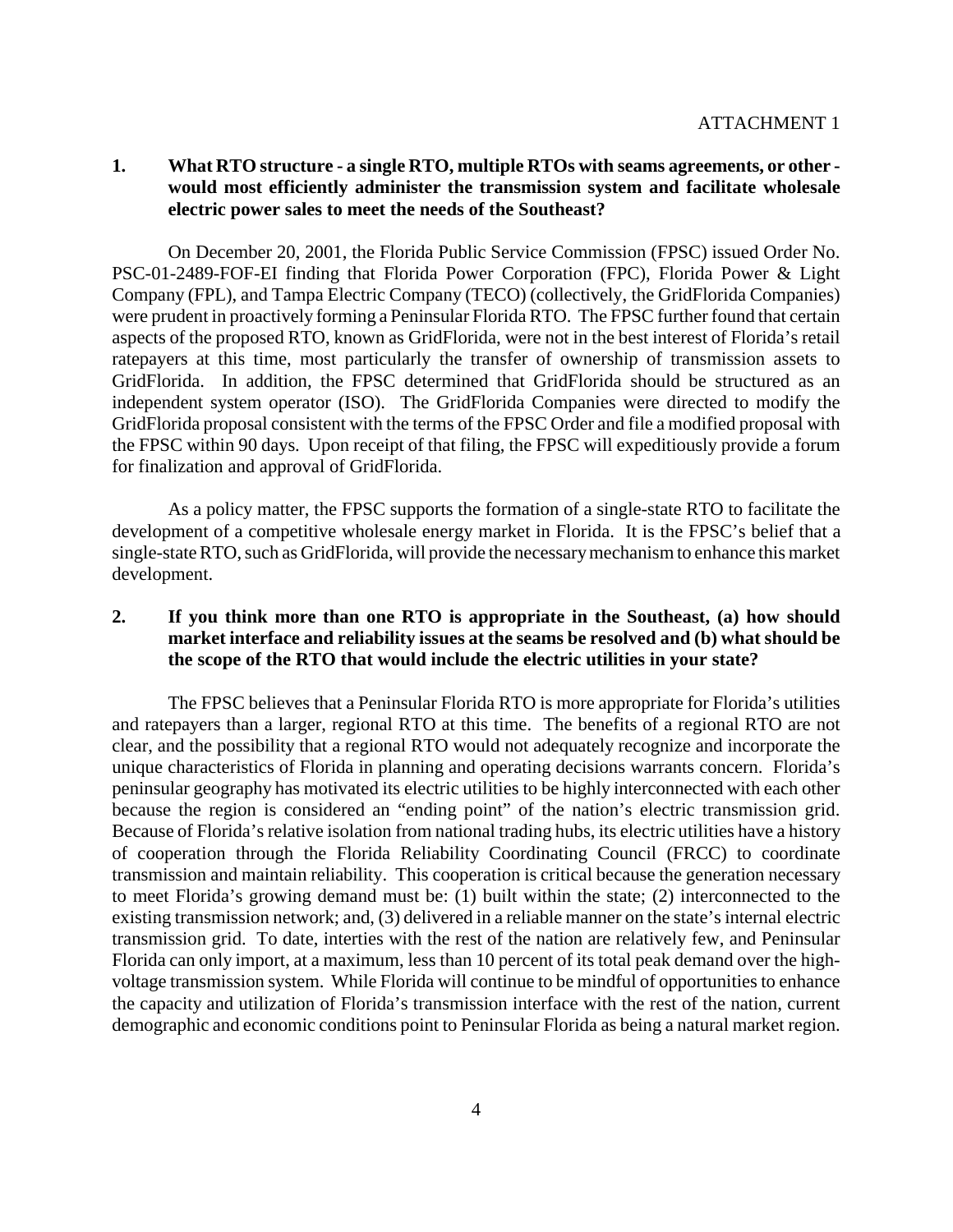The FPSC believes that the GridFlorida Companies would be prudent to evaluate participation in a larger Southeast regional RTO, and the FPSC has encouraged the GridFlorida Companies to continue participation in discussions concerning a Southeast regional RTO. The FPSC does not wish to foreclose the option of participation in a Southeast regional RTO by Florida's utilities.

#### **3. Order No. 2000 permits hybrid RTO organizations.**

- **a) If the functions specified in Order No. 2000 are shared or coordinated between an ISO and an independent transmission company (ITC), how would you suggest that those functions be apportioned? For example, which organization should perform planning and expansion, tariff administration, OASIS administration, market monitoring, security coordination, and interregional coordination? What role do you believe an ITC could or should play in the Southeast?**
- **b) If an ITC is appropriate for your region, is it necessary for an umbrella independent board to have ultimate responsibility for RTO functions?**
- **c) Does an ITC need to provide RTO functions to be a viable business, or can it own and invest in transmission with agreements on revenue requirements with the ISO or RTO umbrella organizations?**

Florida is not proposing to have a split-function RTO. In Order No. PSC-01-2489-FOF-EI, issued December 20, 2001, the Florida Public Service Commission (FPSC) found the proactive formation of GridFlorida prudent, and required the filing of a modified GridFlorida proposal within 90 days. In response to FERC Order No. 2000 Florida Power and Light Company (FPL), Florida Power Corporation (FPC), and Tampa Electric Company (TECO) developed a Peninsular Florida RTO proposal known as GridFlorida. The FPSC found that the companies were prudent in proactively forming GridFlorida. Certain aspects of the companies' proposal, however, were found to be not in the best interests of Florida's retail ratepayers at this time. These included the transfer of ownership of transmission assets to GridFlorida by FPL and TECO.

The FPSC believes that the benefits associated with the transco structure of GridFlorida can be achieved under an ISO structure in which participants would continue to own transmission assets while the RTO would have operational control over those assets. This more cautious, transitional approach was found to be more prudent for Peninsular Florida due to a number of uncertainties. At present, competition in the wholesale market is limited to incumbent generation providers, and to a limited class of independent power producers willing to risk building peaking units which are exempt from the Florida Electrical Power Plant Siting Act in the hope that a Florida competitive wholesale market will develop. In addition, there is uncertainty concerning whether Florida's utilities will be compelled to participate in a larger, regional RTO. The FPSC found that while a Peninsular Florida RTO is prudent at this time, it also recognized that a regional RTO may ultimately prove to be the most prudent.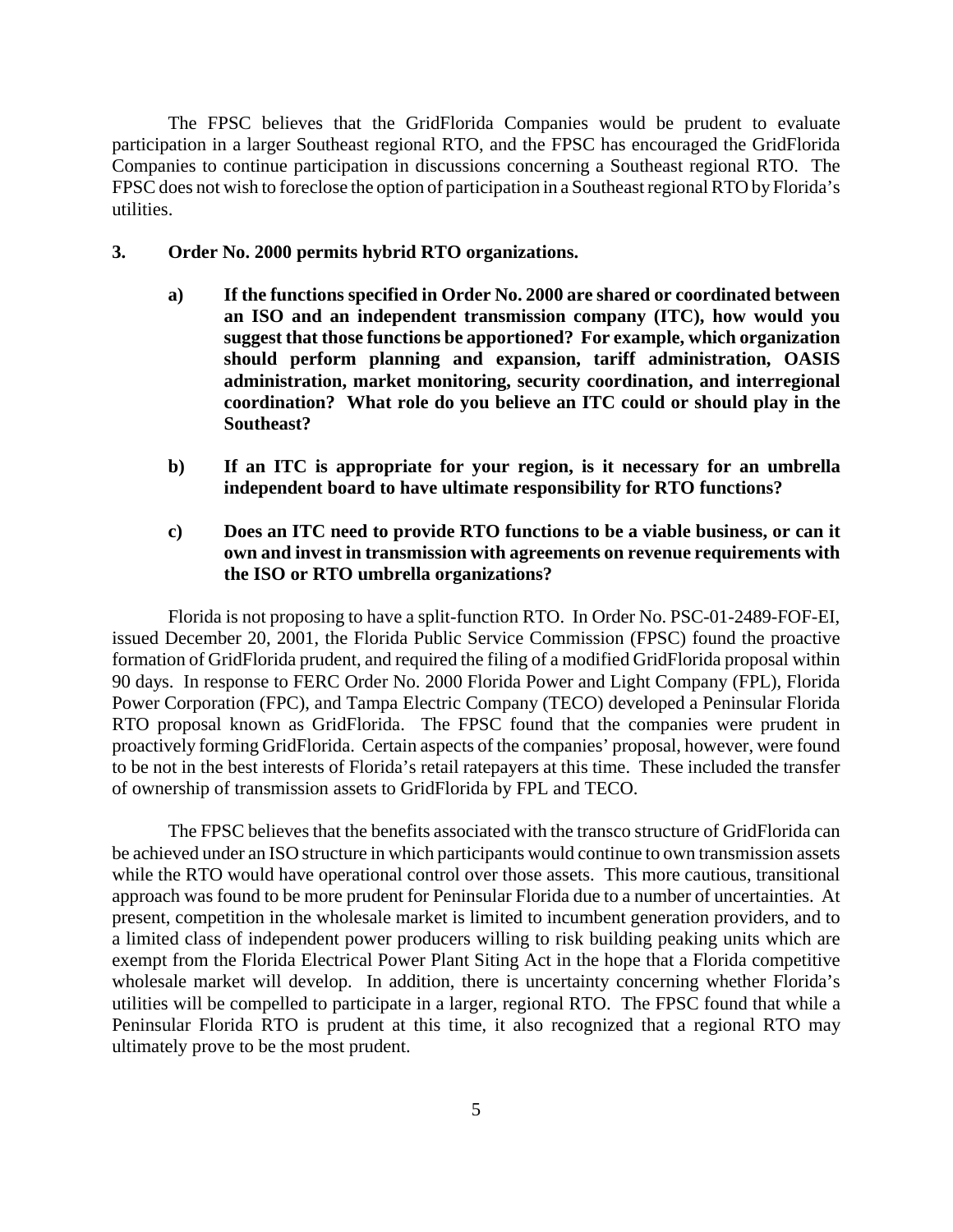Functions of GridFlorida to be reviewed in upcoming filings in response to FPSC order on GridFlorida:

## **Governance**

GridFlorida, as proposed, would be governed by an independent board of directors, with none of the board members having any connections to any of the member companies or any other market participation. An advisory committee of stakeholders would also be formed which would make presentations to the board, prepare recommendations and reports to the board and senior management of the RTO, meet and confer with the senior management of the RTO, and have access to information concerning the operation of the RTO.

#### Short-Term Reliability

GridFlorida would assume the responsibility of Security Coordinator for Peninsular Florida in order to ensure short-term reliability of the transmission grid. The execution of these responsibilities would be subject to reliability standards set by the Florida Electric Reliability Coordinating Council, and the FPSC's statutory jurisdiction.

#### Balanced Schedules

In approving GridFlorida, the FPSC ordered that, in order to transition to a more competitive generation market, theRTO should start with balanced schedules as a foundation. The FPSC also ordered that as experience is gained and market participation increases, the RTO can evolve to un-balanced schedules, with prior FPSC approval, in order to ensure retail ratepayers are not adversely affected.

#### Balancing Energy Market

The FPSC ordered that the modified GridFlorida proposal shall utilize a "get what you bid" approach to congestion management. This method is preferable until the GridFlorida companies can demonstrate that sufficient participants exist and that localized market power has been adequately addressed.

#### Ancillary Services

Each Control Area may self-provide, with GridFlorida the provider of last resort for regulation, operating reserves, and balancing.

#### OASIS Administration

GridFlorida is to develop a single OASIS and independently calculate Total Transmission Capacity and Available Transmission Capacity at individual utility interfaces based on common data and methods of calculation.

#### Market Monitoring

A Market Monitoring Corporation is to be established as a separate non-profit board to monitor transmission-related rules of the road.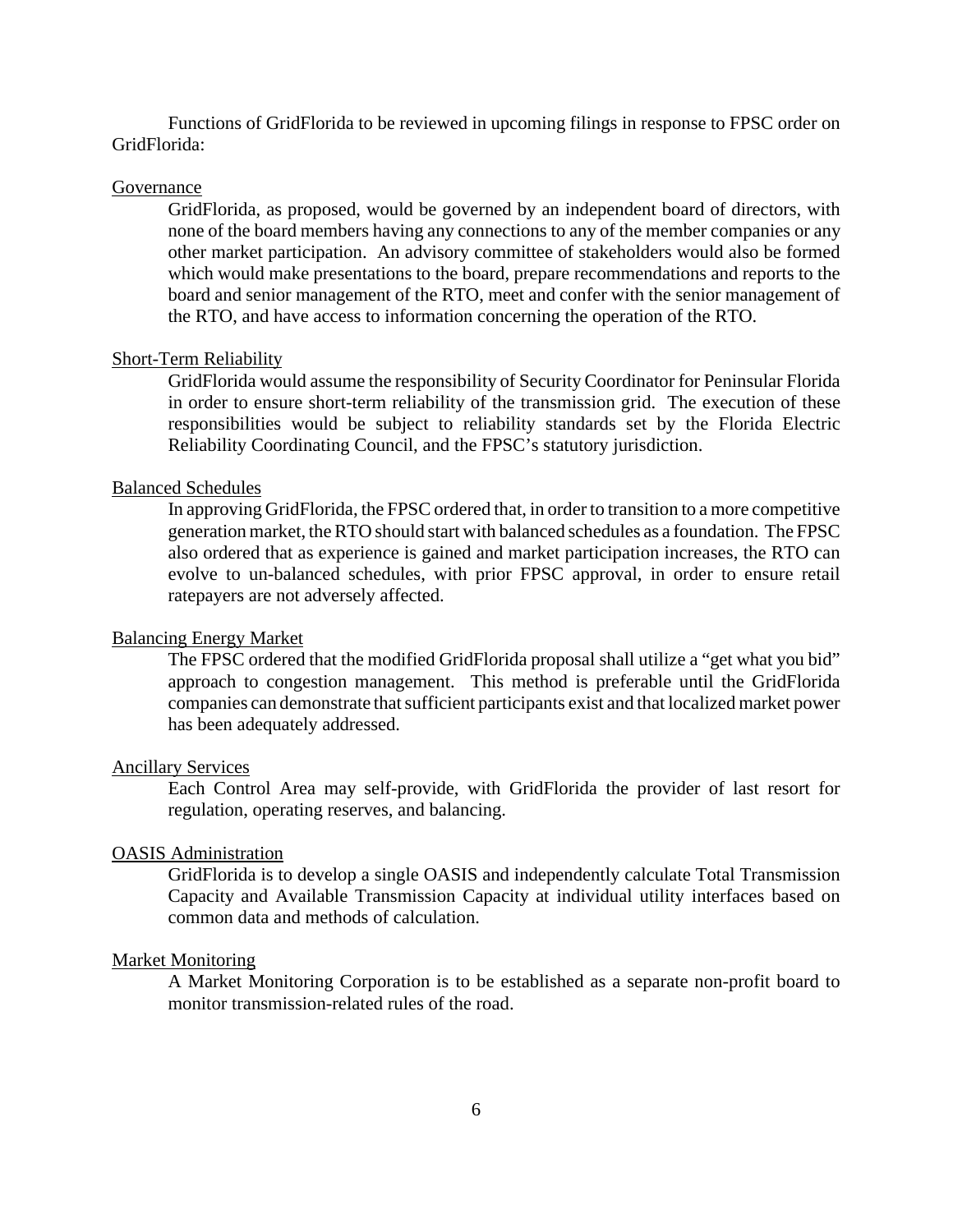Planning and Expansion

GridFlorida is responsible for planning and directing necessary transmission expansions and upgrades, including substation interconnection points.

**4. Order No. 2000 recognizesthat wholesale electricity markets are becoming increasingly regional in nature and that new trading patterns are putting additional stress on the interstate transmission system. However, many of the functions that RTOs will be called upon to perform clearly have both regional and local implications(e.g., planning and expansion decisions which ultimately require the siting approval of one or more states). Do you have suggestions regarding how states can work with one another, with the RTO, and with theFERC to ensure that needed transmission infrastructure issited and built in a timely manner? With regard to other RTO functions, are additional processes needed to ensure that states have the ability to fulfill their regulatory responsibilities or to adequately protect retail electricity customers?**

GridFlorida will be an electric utility subject to the FPSC's jurisdiction through a number of existing statutory processes. These include the Grid Bill which provides the FPSC jurisdiction over the planning, development, and maintenance of a coordinated electric power grid throughout Florida. The FPSC annually reviews utility Ten-Year Site Plans which include projections of load and resources needed to maintain and enhance reliability. Power plant siting statutes require the FPSC to determine the need for power and whether a proposed power plant is the most cost-effective alternative. The FPSC also reviews how the proposed power plant would be integrated into the grid. Transmission line siting statutes and rules require the FPSC to review the need for lines 230 kV and above. The FPSC has extensive experience in working with other states, Congress, and the federal government, including FERC, on issues of mutual interest. The FPSC routinely participates in cooperative efforts with institutions such as NARUC, SEARUC, FRCC and SERC.

## **5. What process do you believe would be the most efficient for obtaining the input ofstate commissioners in the Southeast on the issue of RTO formation?**

The FERC's recent efforts to obtain more input from State Commissions should be continued. There should be a collaborative/consultative approach to issues of mutual concern to the FERC and the State Commissions. The FPSC believes a FERC-State collaborative process would facilitate resolution of numerous jurisdictional issues. Local oversight and coordination of the affected jurisdictions is a way to assure that RTOs operate to further the national policy goal of developing a fully competitive wholesale market for electricity. The FPSC recognizes that FERC has limited resources to fully monitor nationwide the developments of RTOs. The State Commissions generally have the resources, the expertise, and the statutory responsibility to serve in this way.

For example, a consultative approach between the FERC and State Commissions on the issues of market monitoring would be very effective. FPSC staff could work with FERC staff to define market power, to develop measures of market power, and to identify instances of market abuse. Further, the FERC and State Commission staffs could develop proposed remedies to address different degrees and types of market abuse. We believe this would be especially efficient where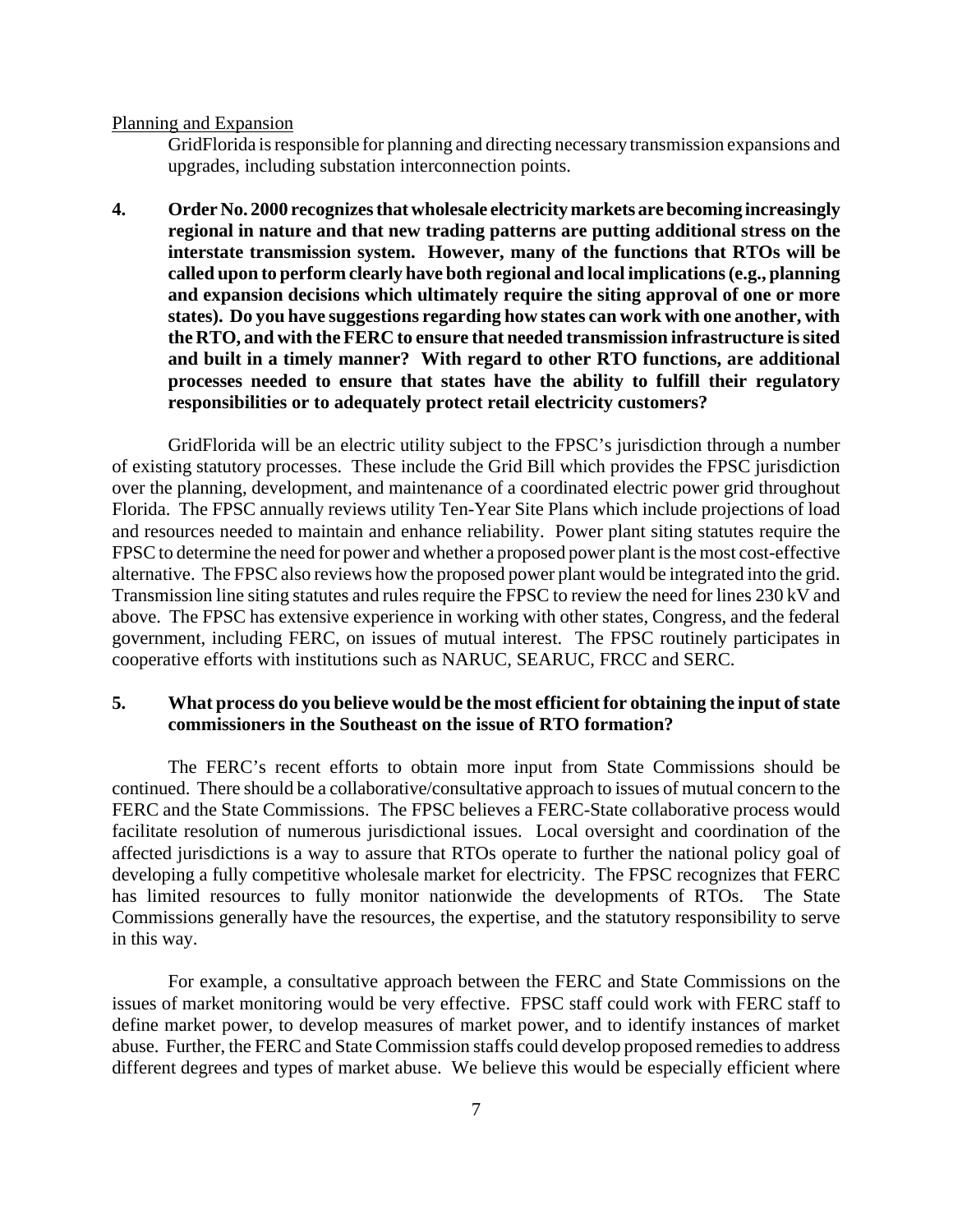there is a single-state RTO. The Florida Public Service Commission has recently implemented a reorganization and created an Office of Market Monitoring and Strategic Analysis that is poised to serve in such a consultative capacity. In addition, our Office of Federal and Legislative Liaison will continue to prepare our Federal filings and will be more active in interfacing with FERC staff. A steering committee of FERC and State staff could address market concerns. Then, the staffs could present the recommendations to the respective State and Federal regulators for approval.

Another approach that could enhance cooperation between the FERC and State Commissions is a FERC-State Memorandum of Understanding. In Florida, coordination among state agencies is critical. We have found that a Memorandum of Understanding helps facilitate clarification of agencies' roles and coordination.

In the RTO proceedings, we have an ideal opportunity for this type of collaborative effort. The FPSC is interested in undertaking such an effort to assure that GridFlorida is regulated in the public interest, consistent with the national policy goal of establishing a competitive wholesale electric market. This is precisely what the authors of the Federal Power Act envisioned.

Finally, input from State Commissioners could be conveyed more directly if discussions with FERC Commissioners were not considered prohibited ex parte communications. We believe that in the case of FERC proceedings, State Commissioners are not traditional parties or merely stakeholders. Rather, State Commissioners should be considered partners with FERC due to the many objectives we have in common.

## **6. Please provide your ideas on ways in which state commissions can have input on RTO decisions.**

As discussed in response to question four, GridFlorida will be an electric utility subject to FPSC jurisdiction per authority granted by Florida Statutes. The FPSC has, and will continue to encourage collaboration among the parties in the development of the RTO. These efforts, however, do not abrogate the FPSC of its statutory responsibilities to ensure reliable utility service at a reasonable cost. Regarding development of GridFlorida, the FPSC will review utility filings, in response to the order approving the formation of GridFlorida, which will address the structure of the RTO. The FPSC will have oversight over the RTO, specifically with regard to planning and expansion.

State Commissions hold evidentiary proceedings that provide valuable information. The FPSC has recently sent our GridFlorida Order to the FERC and will continue to provide the results of our proceedings on the RTO. The detailed information and evidence from a State Commission proceeding may be useful to the FERC for related Federal RTO decisions.

## **7. What actions-- either procedural or substantive – do you believe theCommission could take to encourage the participation of public power entities in RTO formation in the Southeast?**

No Comment.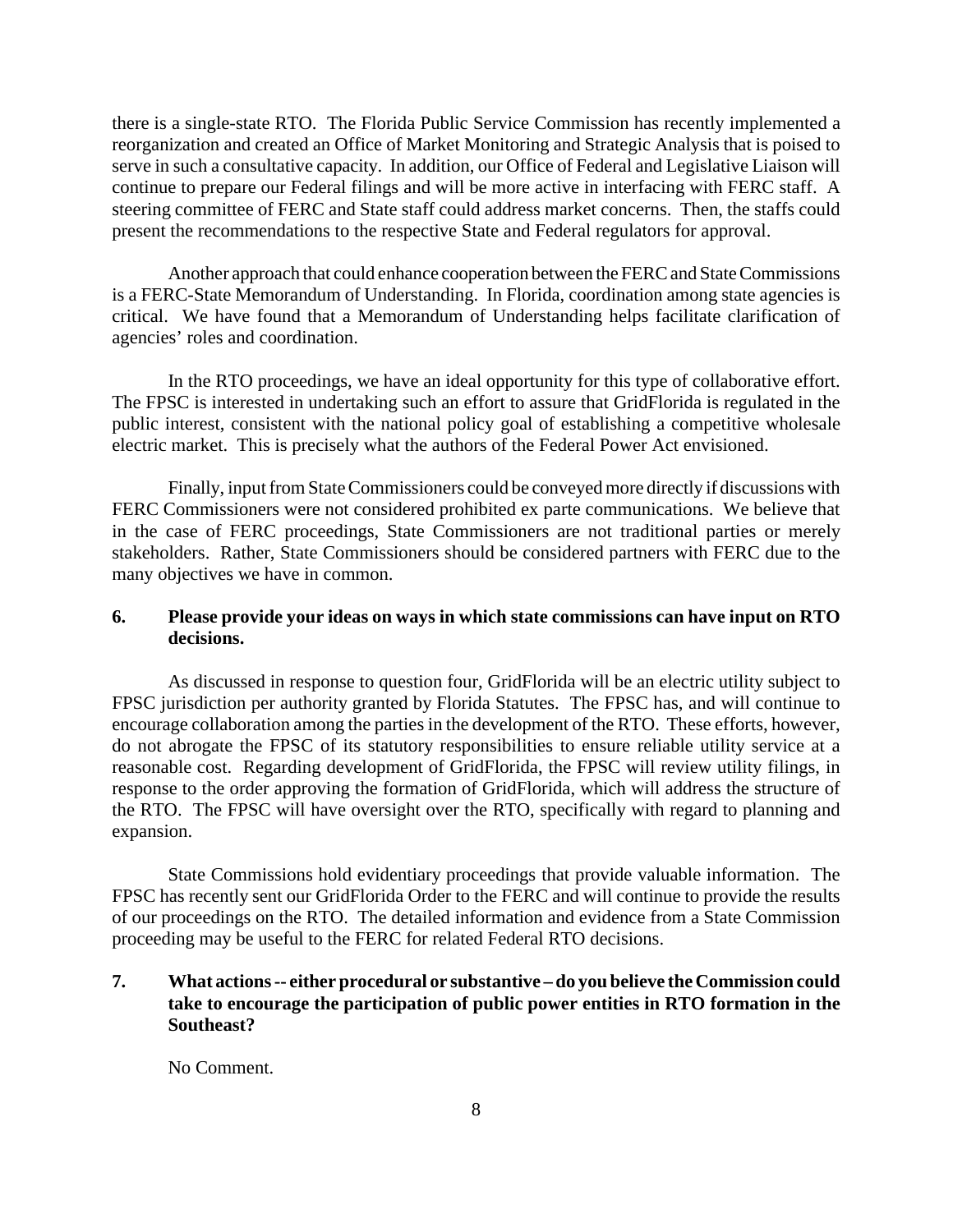**8. With regard to the two models proposed in the Commission's mediation hearings, the Collaborative Governance Model (CGM) and Independent System Administrator (ISA) model, which features of each model do you support or not support? In what way might your interests and objectives be preserved under each model?**

Much of the governance structure contained in the GridFlorida proposal submitted for FPSC approval were reflected in the CGM model. It is uncertain how the FPSC's order stating a preference for an ISO structure will impact the governance provisions. In its order, the FPSC agreed with the GridFlorida proposal to establish an independent board of directors, and the formation of a stakeholder advisory committee.

## **9. Do you think the Collaborative Governance Model or "transco at the top" RTO structure could favor transmission solutions relative to generation or demand-side solutions to congestion on the grid, and could favor investment in transco-owned facilities relative to transmission operated but not owned?**

The FPSC has stated a preference for an ISO structure for GridFlorida, and believes it is important that, in the absence of competitive pressures or profit motive, performance measures and incentives should be developed for the RTO, regardless of structure.

## **10 Do you think that under the ISA model transmission owners' preservation of some control over RTO functions through the System Administrator selection and removal process would affect independence?**

The FPSC has focused on the development and structure of the GridFlorida proposal. Uncertainty exists as to the applicability of this issue to the GridFlorida RTO.

## **11. Do you have any other suggestions or advice as to how the FERC should proceed in its efforts to complete RTO formation in the Southeast?**

The FERC should proceed cautiously in its efforts to complete RTO formation in the Southeast and should not make any major decisions with regard to RTO formation without first seeking input from State Commissions in affected areas. The FERC should recognize that Florida's unique geographic conditions make it relatively isolated from national trading hubs and hence, more of a natural market region than most areas of the nation. Florida should not be forced to join a larger Southeastern RTO when the benefits of doing so have not been clearly demonstrated. The FERC should continue to actively seek and consider input from affected states with regard to RTO formation.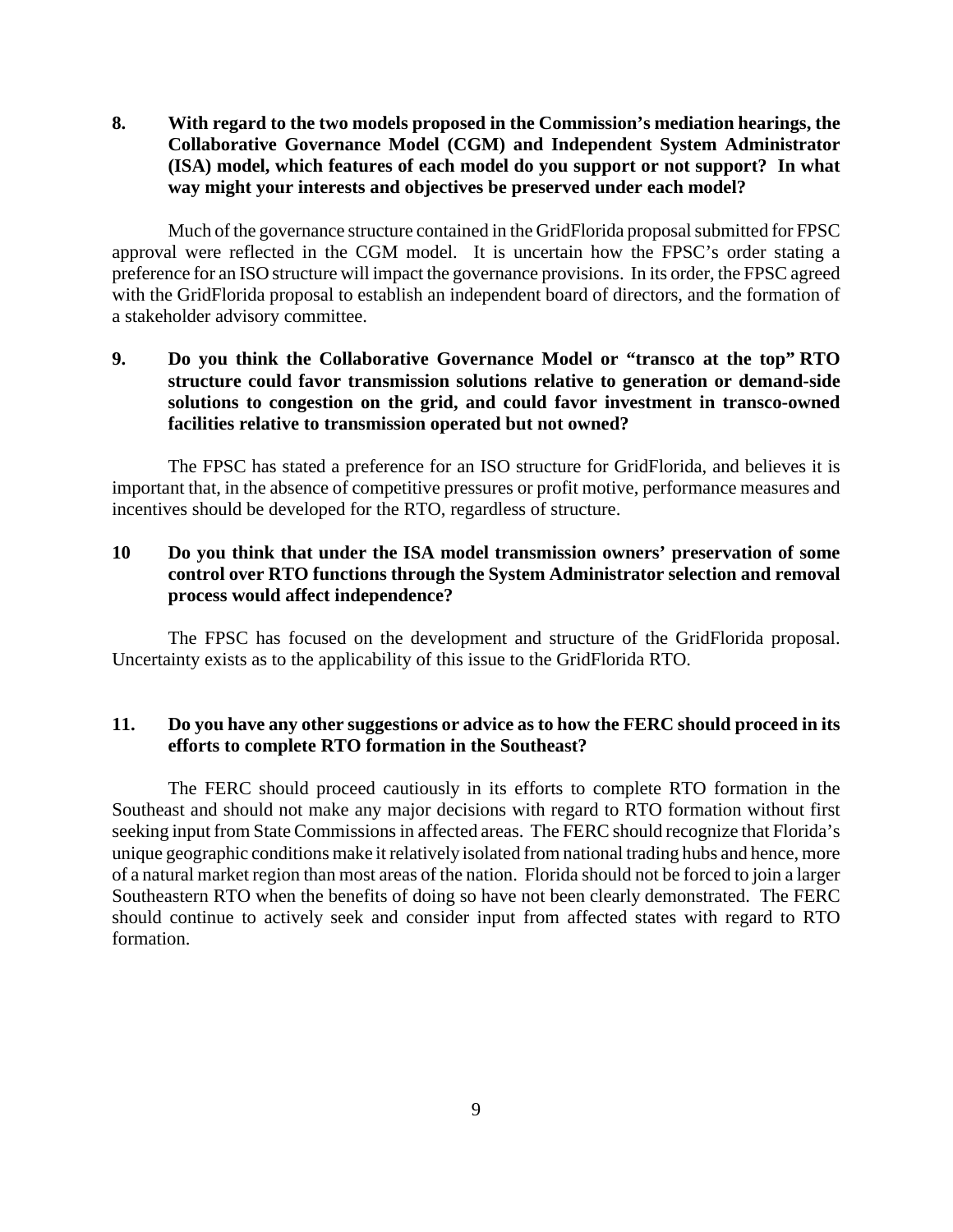## **UNITED STATES OF AMERICA FEDERAL ENERGY REGULATORY COMMISSION**

| GridFlorida, LLC                           | Dockets No. RT01-67-000; RT01-67-001;<br>RT01-67-002 |
|--------------------------------------------|------------------------------------------------------|
| Carolina Power & Light Company             | Dockets No. RT01-74-003; RT01-74-004;<br>RT01-74-005 |
| Entergy Services Inc.                      | Dockets No. RT01-75-000; RT01-75-001                 |
| Southern Companies Services, Inc.          | Docket No. RT01-77-002                               |
| <b>Regional Transmission Organizations</b> | Docket No. RT01-100-000                              |

## **CERTIFICATE OF SERVICE**

I HEREBY CERTIFY that the foregoing letter from the Chairman of the Florida Public

Service Commission will be sent today by U.S. Mail to all parties on the attached service list.

 $\overline{a}$ 

Cynthia B. Miller, Esquire Office of Federal and Legislative Liaison

FLORIDA PUBLIC SERVICE COMMISSION 2540 Shumard Oak Boulevard Tallahassee, Florida 32399-0850

DATED: February 25, 2002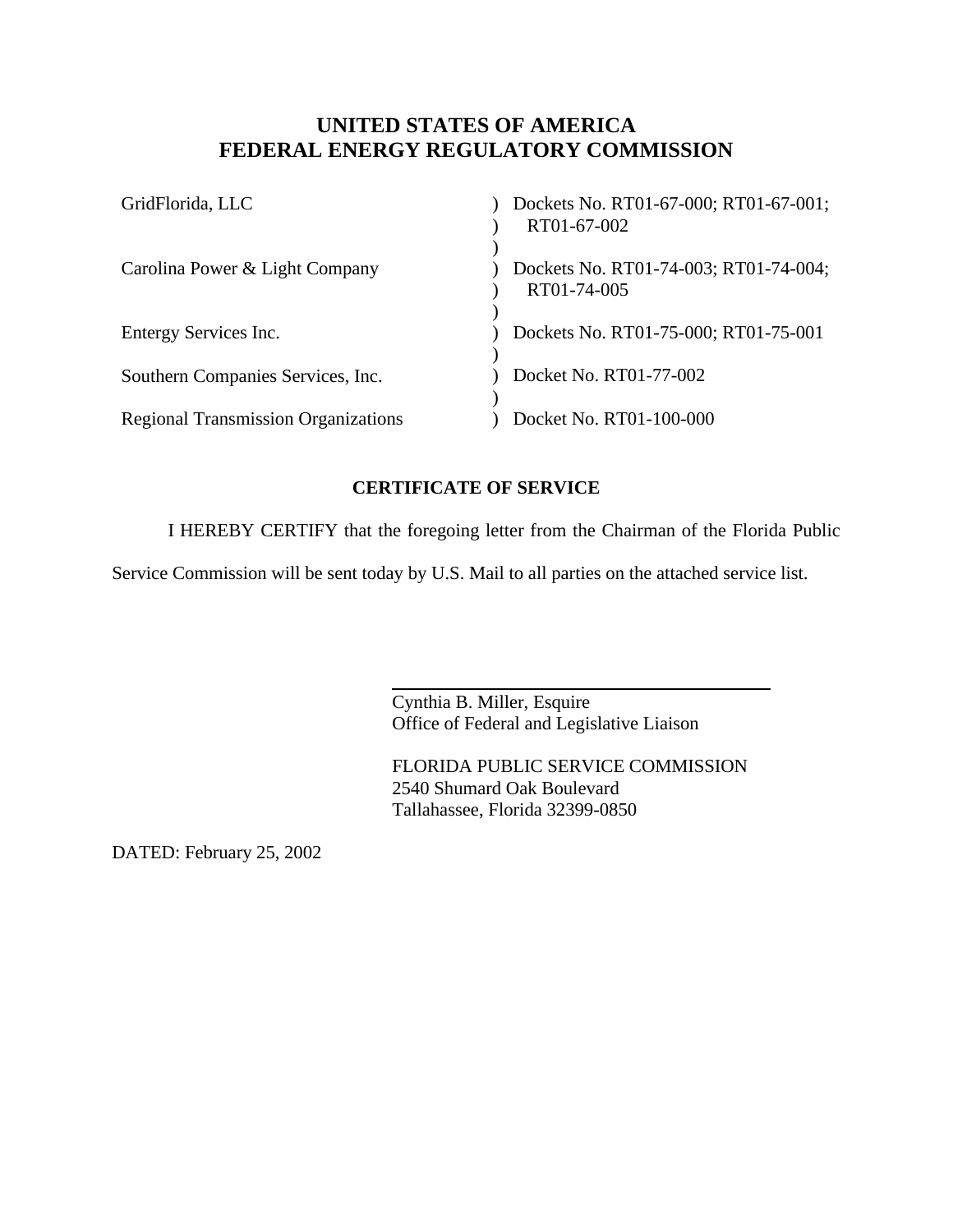#### Service List RT01-67-000, Grid Florida, LLC

Joe N. Linxwiler, Jr. Fred Saffer & Associates 2111 East Michigan Street, Suite 219 Orlando, FL 328006-4983

Randolph L Elliott, Esquire Miller Balis & O'Neil, P.C. 1140 Nineteenth Street NW, Suite 700 Washington, DC 20036-6601

Keith R. McCrea Sutherland Asbill & Brennan LLP 1275 Pennsylvania Avenue NW Washington, DC 20004-2404

James R. Crossen Automated Power Exchange, Inc. 5201 Great America Parkway Santa Clara, CA 95054-1122

Alycia L. Goody, Esquire Calpine Eastern The Pilot House - 2nd Floor Lewis Wharf Boston, MA 02110

Mr. Kendall Bowman Carolina Power & Light Co. P O Box 1551 Raleigh, N.C. 27602-1551

Ms. Lisa Decker Constellation Power Source Generation, Inc. 111 Market Place, Suite 500 Baltimore, M.D. 21202-4035

Paul R. Newton Duke Energy Corporation P O Box 1244 Charlotte, NC 28242-0001

Lee E. Barrett, Esquire Duke Energy North American LLC 5400 Westheimer Court Houston, TX 77056-5310

Mary J. Doyle, Dir of Regulatory Policy Dynegy, Inc. 805 15th Street NW, Suite 510-A Washington, DC 20005-2207

Alan B. Foster El Paso Merchant Energy Two Newton Executive Center Newton, MA 02462

Julie Simon, Director Electric Power Supply Association 1401 H Street NW, F1 11 Washington, DC 20005-2102

Robert W. Claussen, Gen. Manager Alabama Municipal Electric Authority P.O. Box 5220 Montgomery, Alabama 36103-5220

David Friedman, Director American Forest & Paper Association 1111 Nineteenth Street NW, Suite 800 Washington, DC 20036-3603

Robert Berry Automated Power Exchange, Inc. 5201 Great America Parkway Santa Clara, CA 95054-1122

Gary E. Guy Baltimore Gas and Electric Company 39 W Lexington Street Floor 20 Baltimore, MD 21201-3940

Michael J. Zimmer, Esquire Baker & McKenzie 815 Connecticut Ave NW Washington, DC 20006-4004

Gary A. Lambert, Jr., Exec. V.P. Competitive Power Ventures, Inc. 35 Braintree Hill Office Park, Suite 107 Braintree, MA 02184-8703

Mr. Harvey Reed Constellation Power Source Generation, Inc. 111 Market Place - I Baltimore, M.D. 21202-4035

Jennifer L. Key Steptoe & Johnson 1330 Connecticut Avenue NW Washington, DC 20036

Leslie J. Paugh Landers & Parsons 310 West College Avenue Tallahassee, FL 32301-1406

Edward A. Ross, Senior Director Dynegy, Inc. 1000 Louisana Street, Suite 5800 Houston, TX 77002-5006

Neil L. Levy Kirkland & Ellis 655 15th Street NW Suite 1200 Washington, DC 20005-5701

Ms. Christi L. Nicolay, Director Enron Power Marketing, Inc. P.O. Box 1188 Houston, TX 77251-1188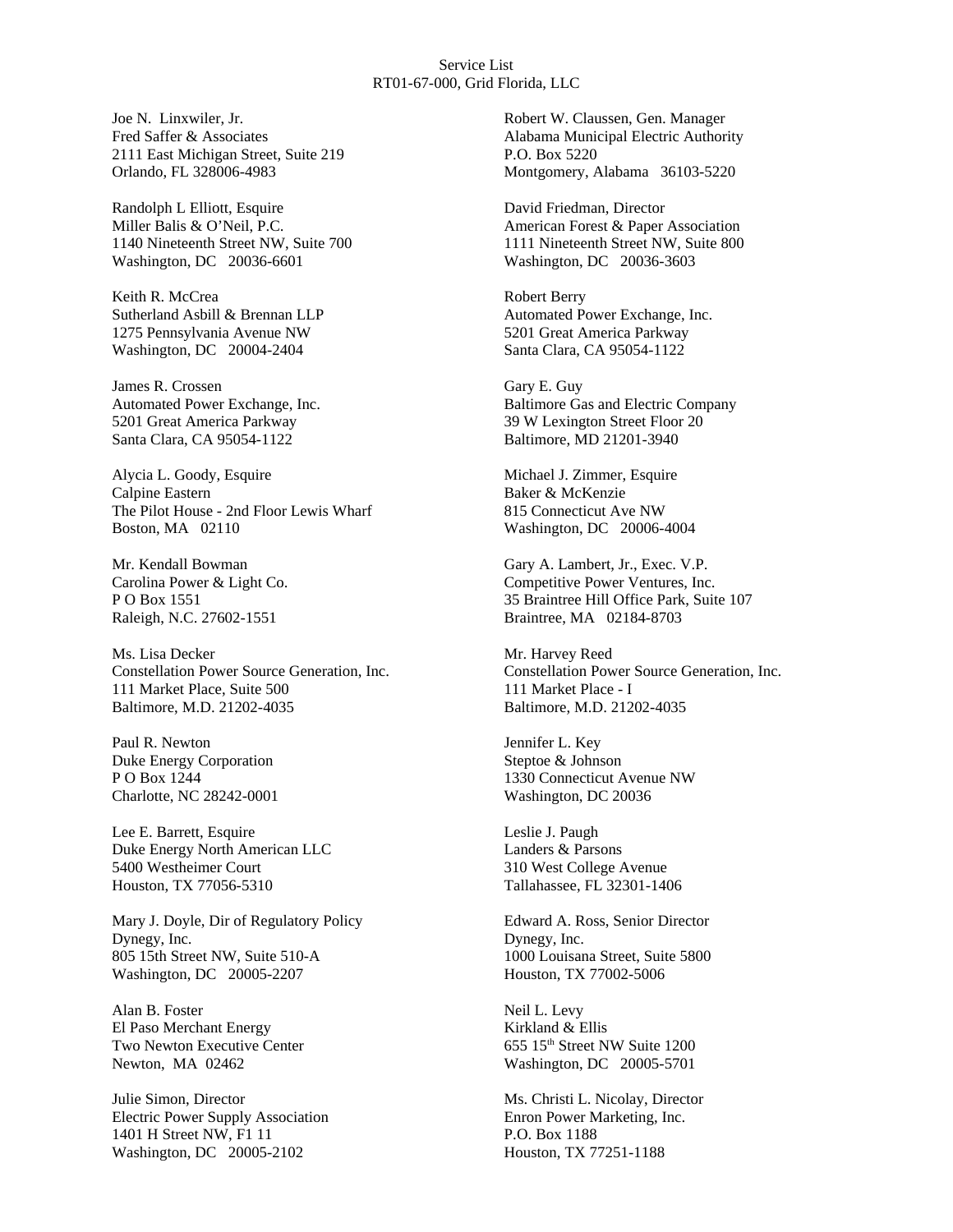Jeffrey Watkiss, Esquire Bracewell & Patterson, LLP 2000 K St., N.W., Suite 500 Washington, D.C. 20006-1809

Scott A. Goorland Florida Dept of Environmental Protection 3900 Commonwealth Boulevard MS 35 Tallahassee, FL 32399-3000

Claude L'Engle Florida Municipal Power Agency 8553 Commodity Circle Orlandok FL 32819-9002

Frederick M. Bryant, General Counsel Florida Municipal Power Agency 2061 Delta Way Tallahassee, FL 32303-4227

Mike Naeve, Esquire Skadden, Arps, Slate, Meagher & Flom, LLP 1440 New York Avenue, NW Washington, DC 20005-2111

Henry L. Southwick, Director Florida Power Corporation 6565 38TH Avenue North St. Petersburg, FL 33710-1628

Darrell Dubose, Station A126 Gainesville Regional Utilities Post Office Box 147117 Gainesville, FL 32614-7117

Julian Brix Georgia Transmission Corporation Post Office Box 1349 Tucker, GA 30085-1349

Mr. Ted Hobson JEA 7720 Ramona Boulevard W Jacksonville, FL 32221-3453

Robert G. Miller, President Kissimmee Utility Authority Post Office Box 423219 Kissimmee, FL 34742-3219

Mace Hunter, Manager Lakeland Electric & Water Utilities 501 E. Lemon St. Lakeland, FL 33801-5050

Stephen L. Teichler Duane, Morris & Heckscher 1667 K Street NW, Suite 700 Washington, D.C. 20006-1643 Sarah G. Novosel, Esquire Enron Corporation 1775 First Street NW, Suite 800 Washington, DC 20006-2418

Mr. Albert B. Malmsjo R. W. Beck 800 N Magnolia Ave, Olympia Place, Ste 300 Orlando, FL 32803-3252

Robert A. Jablon Spiegel & McDiarmid 1350 New York Avenue NW, Suite 1100 Washington, D.C. 20005-4710

C. Martin Mennes Florida Power & Light Company 4200 West Flagler Street Miami, FL 33134-1606

W. G. Walker, III Florida Power & Light Company 215 S Monroe Street, Suite 810 Tallahassee, FL 32301-1839

James P. Fama Leboeuf, Lamb, Greene & MacRae, LLP P O Box 3621 Portland, Oregon 97208-3621

Douglas F. John, Esq. John & Hengerer 1200 17th St., NW, Ste 600 Washington, DC 20036-3013

William D. DeGrandis Paul, Hastings, Janosky & Walker 1299 Pennsylvania Avenue NW, Suite 10 Washington, DC 20004-2400

Gary D. Bachman, Esquire Van Ness Feldman 1050 Thomas Jefferson Street, NW, FL 7 Washington, DC 20007-3837

Paul H. Elwing, Manager Lakeland Electric & Water Utilities 501 E. Lemon St. Lakeland, FL 33801-5050

Stephen G. Kozey, V.P. and General Counsel Midwest Independent Transmission System 5517 W 74th Street Indianapolis, IN 46208-4184

Donna M. Sauter McDermott, Will & Emery 600 13th Street NW Washington DC 20005-3005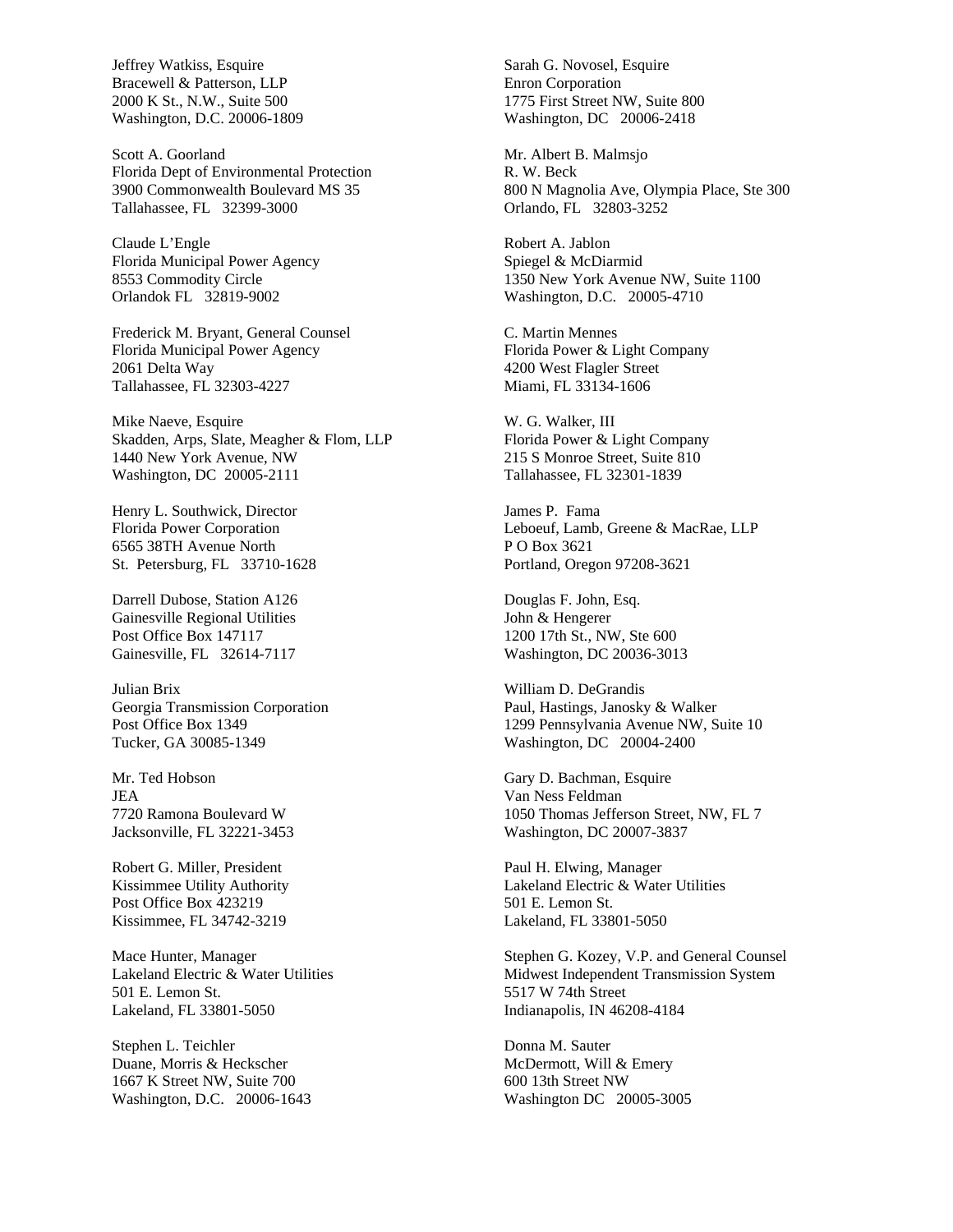Doron F. Ezickson McDermott, Will & Emery 28 State Street Boston, MA 02109-1775

Glen R. Ortman Verner, Liipfert, Bernhard, Et.al. 901 15th Street NW, Suite 700 Washington, DC 20005-2327

Richard Wakefield KEMA Consulting 4400 Fair Lake Court Fairfax VA 22033-3801

Susan N. Kelly, Esquire Miller, Balis, O'Neil, P.C. 1140 19th Street, NW, Suite 700 Washington, DC 20036-6607

Mr. Harvey L Reiter Morrison & Hecker, LLP 1150 18th Street NW, Suite 800 Washington DC 20036-3845

Steven A. Weiler Leonard, Street & Deinard 1701 Pennsylvania Avenue NW, Ste 1045 Washington, DC 20006-5805

Gus R. Cepero Okeelanta Corp. P.O. Box 86 South Bay, FL 33493-8600

W. Thaddeus Miller Orion Power Holdings, Inc. 7 East Redwood Street, Floor 10 Baltimore, MD 21202-1115

Thomas E. Washburn VP, Transmission Bs Unit Orlando Utilities Commission P.O. Box 3193 Orlando, FL 32802-3193

John K. Hawks PG&E National Energy Group 7500 Old Georgetown Rd., 13th Floor Bethesda, MD 20814-6133

William H. Penniman Sutherland Asbil & Brennan LLP 1275 Pennsylvania Ave NW Washington, DC 20004-2404

Mr. John Meyer Reliant Energy Northeast Generation, Inc 1111 Louisiana Street, 10th Floor Houston, TX 77002-5200

Mr. Dallas M. Peavey, Jr. Municipal Electric Authority of Georgia 1470 Riveredge Parkway, NW Atlanta, GA 30328-4640

Mr. Gary Schaeff Municipal Electric Authority of Georgia 1470 Riveredge Parkway NW Atlanta, GA 30328-4640

Wallace F. Tillman, General Counsel National Rural Electric Cooperative Assn. 4301 Wilson Blvd Arlington, VA 22203-1867

Mr. Ronald L. Vaden, Director of Utilities City of New Smyrna Beach Post Office Box 100 New Smyrna Beach, FL 32170-0100

Paul Savage NRG Energy, Inc. 901 Marquette Ave, Suite 2300 Minneapolis, Minnesota 55402-3265

George B. Taylor, Jr. Oglethorpe Power Corporation Post Office Box 1349 Tucker, GA 30085-1349

Randolph Q. McManus Baker & Botts, L.L.P. The Warner, 1299 Pennsylvania Avenue NW Washington, DC 20004-2400

Mitchell F. Hertz, Esquire Kirkland and Ellis 655 15th Street Nw. Suite 1200 Washington, DC 20005-240

Wallace Duncan, Esquire Duncan, Weinberg, Genzer & Pembroke, P.C. 1615 M Street, NW, Suite 800 Washington, DC 20036-3213

John Giddens, Utility Business Affairs Reedy Creek Energy Services, Inc. P.O. Box 10000 Lake Buena Vista, FL 32830-1000

Michael C. Briggs, Senior Counsel Reliant Energy Incorporated 801 Pennsylvania Avenue NW, Suite 620 Washington, DC 20004-2615

Stephen P. Daniel GDS Associates, Inc. 1850 Parkway Place, SE, Suite 800 Marietta, GA 30067-8260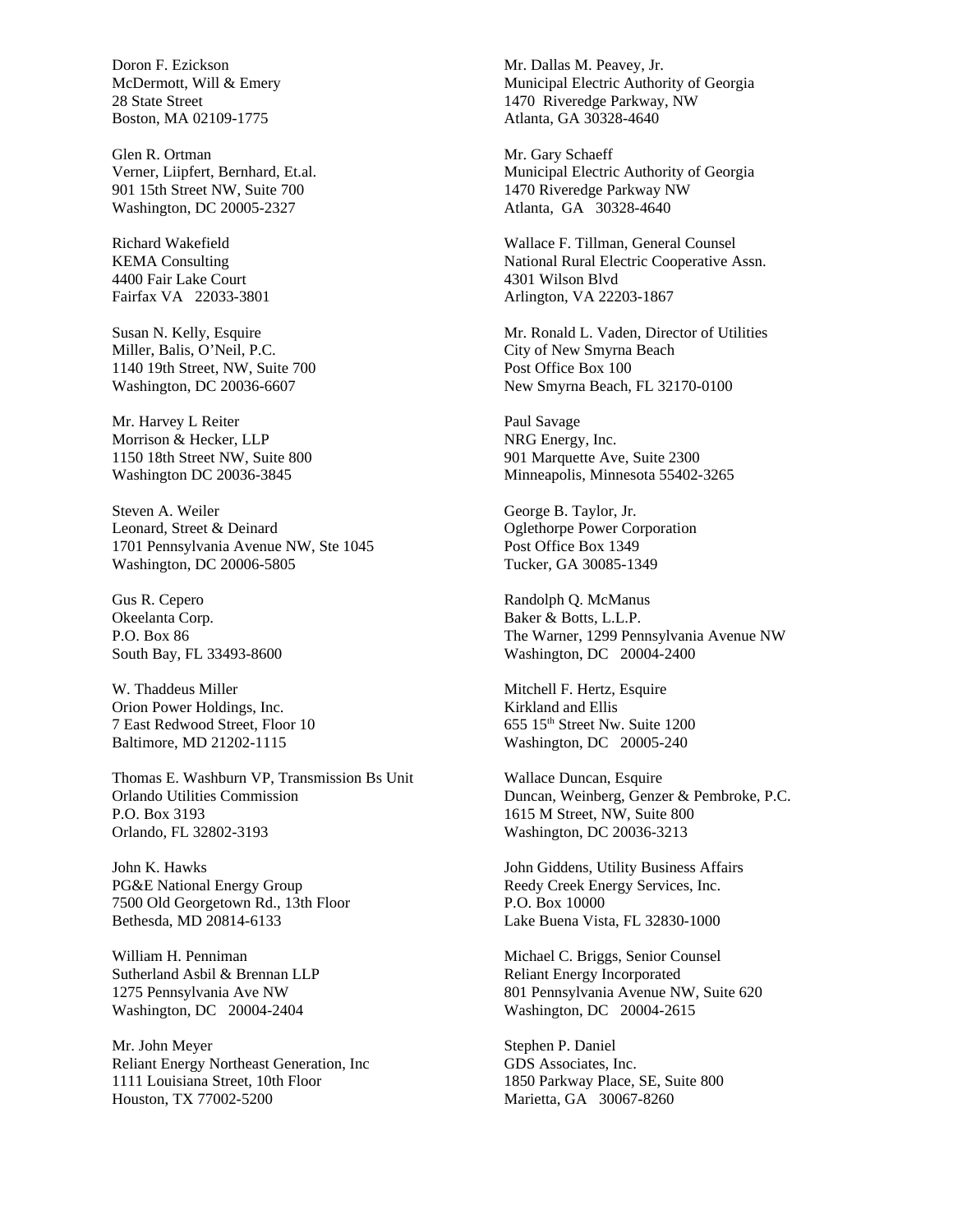Timothy Woodbury, V.P. Seminole Electric Cooperative, Inc. P. O. Box 272000 Tampa, FL 33688-2000

Amy Gold Shell Energy Services Company, LLC 1221 Lamar Street, Suite 1000 Houston, TX 77010-3000

Jon L. Brunenkant, Esquire Brunenkant & Haskell, LLP 805 15th Street, NW, Suite 1101 Washington, DC 20005-2289

Mr. Charles A. White South Carolina Electric & Gas Company 1426 Main Street Columbia, SC 29201-2834

Mr. Stephen R. Pelcher South Carolina Public Service Authority P. O. Box 2946101 Moncks Corner, South Carolina 29461-6101

Lawrence A. Gollomp US Department of Energy 1000 Independence Avenue SW Washington, DC 20585-0001

Denver Rampey, Jr. Asst Administrator Southeastern Power Administration 1166 Athens Tech Road Elberton, GA 30635-6711

Patrick B. Pope Southern Natural Gas Company Post Office Box 2563 Birmingham, AL 35202-2563

Angela Llewellyn Tampa Electric Company Post Office Box 111 Tampa, FL 33601-0111

Scott Helyer, Manager Tenaska, Inc. 1701 E. Lamar Blvd., Suite 100 Arlington, TX 76006-7303

Martha A. Duggan The New Power Company  $3102$  6<sup>th</sup> Street N Arlington, VA 22201-2002

Thomas E. Oney Worsham, Forsythe & Wooldridge 1601 Bryan Street, Floor 30 Dallas, TX 75201-3401

Mr. William T. Miller Miller, Balis & O'Neil, P.C. 1140 19th Street, NW, Suite 700 Washington, DC 20036-6607

Mr. Peter I. Trombley Shell Energy Services Company, LLC 1221 Lamar Street, Suite 1000 Houston, TX 77010-3000

Catherine D. Taylor, Esquire SCANA Corporation 1426 Main Street #MC106 Columbia, SC 29201-2834

Greg H. Williams Esquire Cameron McKenna LLP 2175 K Street NW, 5th Floor Washington, DC 20037-1831

Jonathan D. Schneider, Esquire Huber Lawrence & Abell 1001 G Street NW, Suite 1225 Washington, DC 20001-4545

Leon Jourolmon, Jr. Southeastern Power Administration 1166 Athens Tech Road Elberton, GA 30635-6711

Glenn A. Sheffield, Director Southern Natural Gas Company Post Office Box 2563 Birmingham, AL 35202-2563

Pete N. Koikos City of Tallahassee Wholesale Energy Services 100 West Virginia Street, Floor 5 Tallahassee, FL 32301-1143

Michael J. Rustum, Esquire Dickstein Shapiro Morin & Oshinsky LLP 2101 L Street NW Washington, DC 20037

Kathleen E. Magruder, VP Govt Affairs The New Power Company 1 Manhattanville Road Purchase, NY 10577-2100

Andrew N. Chau Tractebel, Inc. 1177 West Loop S, Suite 900 Houston, TX 77027-9083

Tim W. Muller Williams Companies, Inc. Post Office Box 2400 Tulsa, OK 74102-2400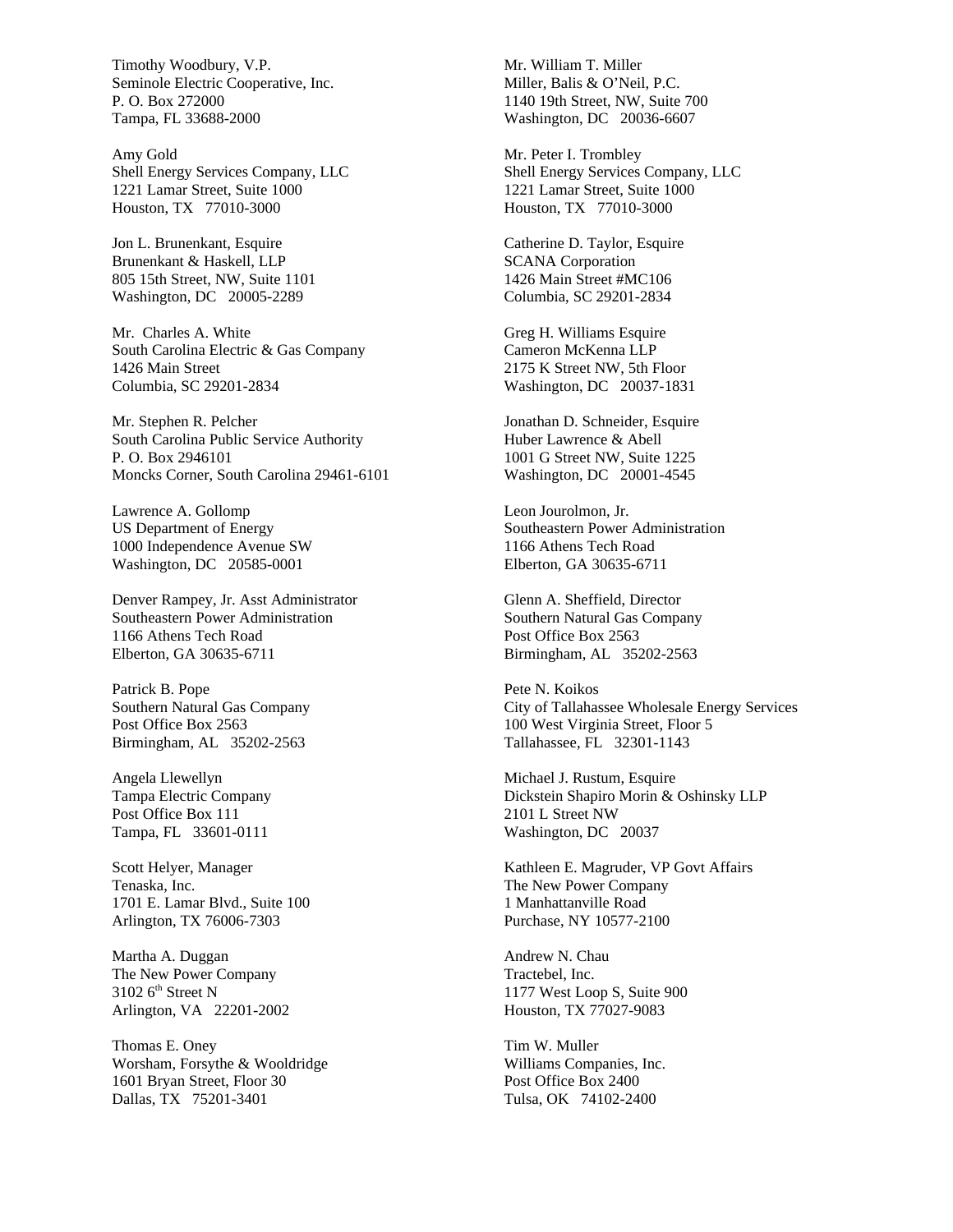Garson Knapp, Administrator Williams Energy Services Company 1 Williams Center, MS 35-7 Tulsa, OK 74172-0001

Secretary Georgia Public Service Commission 244 Washington Street, SW Atlanta, GA 30334-5799

Joe N. Linxwiler, Jr. Fred Saffer & Associates 2111 E. Michigan Street, Suite 219 Orlando, FL 32806-4973

Randolph Lee Elliott Miller, Balis, & O'Neil, P.C. 1140 19<sup>th</sup> Street NW, Suite 700 Washington, DC 20036

David R. Poe Leboeuf, Lamb, Greene & MacRae LLP 1875 Connecticut Avenue NW, Suite 1200 Washington, DC 20009-5728

Raykond B. Wuslich Winston & Strawn 1400 L Street NW Washington, DC 20004-2404

Keith R. McCrea Sutherland Asbill & Brennan, LLP 1275 Pennsylvania Avenue NW Washington, DC 20004-2404

Robert Berry Automated Power Exchange, Inc. 5201 Great America Parkway Santa Clara CA 95054-1122

Gary E. Guy Balitmore Gas and Electric Company 39 W Lexington St FL 20 Baltimore, MD 21201-3940

Michael J. Zimmer, Esquire Baker & McKenzie 815 Connecticut Avenue NW Washington DC 20006-4004

Frank A. Schiller Carolina Power & Light Company Post Office Box 1551 Raleigh, SC 27602-1551

Jerry T. Roberts Carolina Utility Customers Association Glenwood Corp Cnter, Ste 204, 5811 Glenwood Ave Raleigh, NC 27612-6222

**Secretary** Alabama Public Service Commission P.O. Box 991 Montgomery, AL 36130

Jack Shreve, Esq.,Public Counsel Florida Office of Public Counsel 111 W. Madison St., Room 812 Tallahassee, FL 32399-6588

RT01-74-000 - Carolina Power & Light Company Mr. Robert W. Claussen Alabama Municipal Electric Authority P.O. Box 5220 Montgomery, AL 36103

> Max Luan Alcoa Power Generating, Inc. 201 Isabella Street Pittsburgh, PA 15212-5858

Cecilia Liang-Nicole Allegheny Energy Supply Company, LLC 4350 Northern Pike Monroeville, PA 15146-2808

David Friedman, Director American Forest & Paper Association  $1111$   $19<sup>th</sup>$  Street NW, Suite 800 Washington, DC 20036-3603

James W. Brew Brickfield, Burchette & Ritts, PC 1025 Thomas Jefferson St NW, 8th Fl W Tower Washington, DC 20007-5201

James R. Crossen Automated Power Exchange, Inc. 5201 Great America Parkway Santa Clara CA 95054-1122

Alycia L Goody Esquire Calpine Eastern 2 nd Floor, Lewis Wharf, The Pilot House Boston MA 02110

Ralph McDonald Esquire Bailey & Dixon LLP Post Office Box 1351 Raleigh, NC 27602-1351

William S. Scherman Skadden, Arps, Slate, Meagher & Flom LLP 1440 New York Avenue NW Washington, DC 20005-2111

James P. West West Law Offices, PC 2 Hanover Sq, Ste 1735, 434 Fayetteville Street Mall Raleigh, NC 27601-1701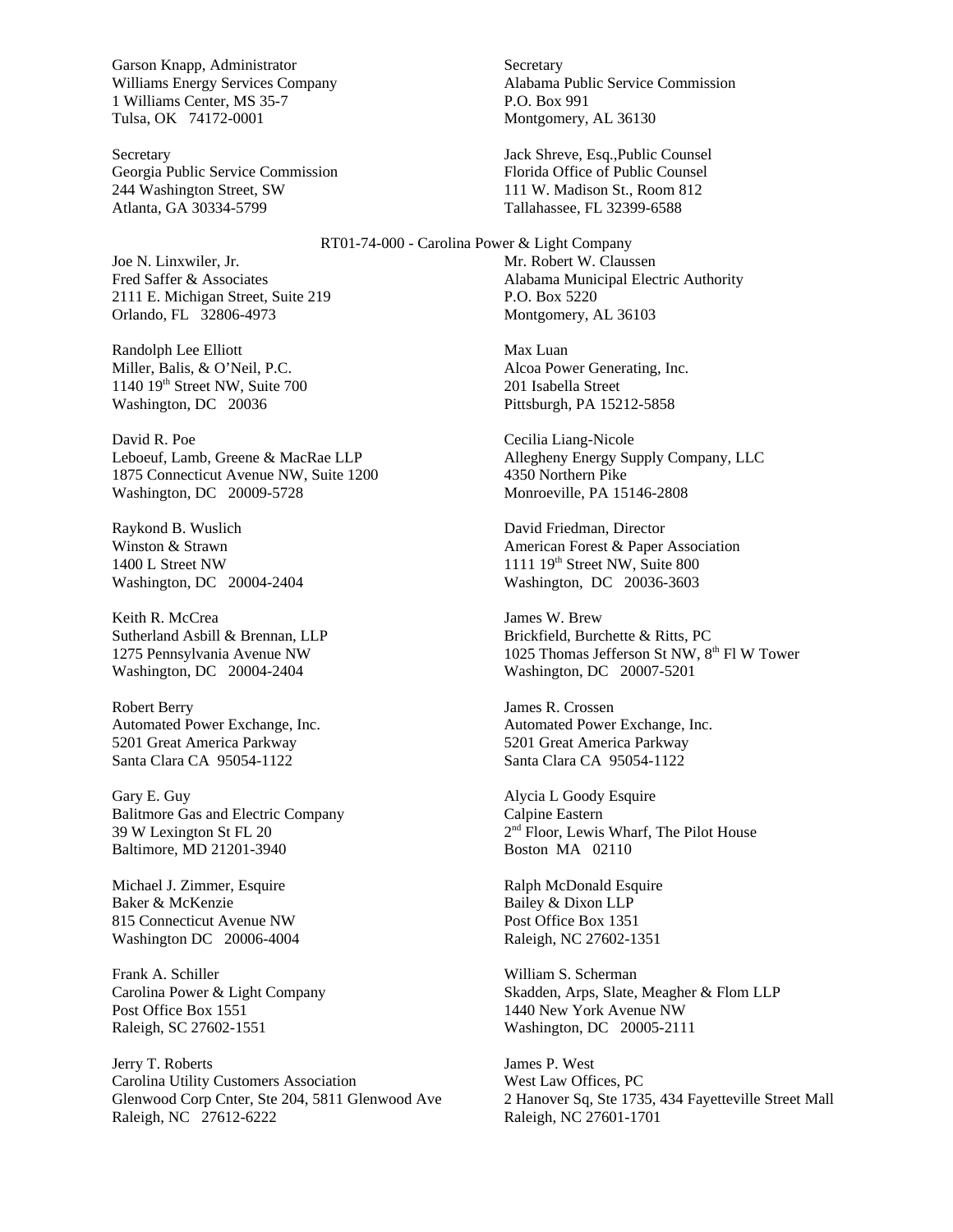Arthur G. Fusco Central Electric Power Cooperative Inc P O Box 1455 Columbia SC 29202-1455

Jeffrey A. Gollump Cinergy Services, Inc. P.S. Box 960 Cincinnati, OH 45201-0960

Susan W. Ginsberg, Director Coastal Merchant Energy, LP 2000 M Street NW, Suite 300 Washington, DC 20036-3398

Harvey J. Reed Constellation Power Source, Inc. 111 Market Place, Suite 500 Baltimore MD 21202-4040

Robert Reilley VP Coral Power, LLC 909 Fannin Street, Suite 700 Houston TX 77010-1016

Thomas L. Blackburn Esquire Bruder Gentile & Marcoux LLP 1100 New York Avenue NW Washington, DC 20005-3934

David B. Raskin Steptoe & Johnson 1330 Connecticut Avenue NW Washington DC 20036-1704

Mary J. Doyle, Director of Regulatory Policy Dynegy, Inc. 1500 K Street NW Suite 400 Washington, DC 20005-1274

Alan B. Foster El Paso Merchant Energy 2 Newton Executive Park Newton, MA 02462-1461

Lee Czerniawski ElectriCities of North Carolina, Inc. P.O. Box 29513 Raleigh, NC 27626-0513

Christi L. Nicolay, Senior Director Enron Corporation P O Box 1188 Houston TX 77251-1188

Sarah G. Novosel, Senior Director Enron Corporation 1775 I Street NW, Suite 800 Washington, DC 20006-2418

Sean T. Beeny Esquire Miller, Balis & O'Neil, P.C. 1140 19<sup>th</sup> Street NW, Suite 700 Washington DC 20036-6607

Dennis Flaherty, Managing Director Cinergy Services, Inc. 139 East Fourth Street EF-401 Cincinnati, OH 45202

Luke A Mickum Esquire Coastal Merchant Energy LP 5 E Greenway Plaza, Suite 1200 Houston TX 77046-0500

Lisa M. Decker Counsel Constellation Power Source, Inc. 111 Market Place, Suite 500 Baltimore MD 21202-4040

Jeffrey D. Watkiss Esquire Bracewell & Patterson, LLP 2000 K Street NW, Suite 500 Washington, DC 20006-1809

Paul R. Newton Duke Energy Corporation P O Box 1244 Charlotte NC 28242-0001

Stephen L. Huntoon, Director Dynegy, Inc. 1500 K Street NW Suite 400 Washington, DC 20005-1241

Edward A Ross, Senior Director Dynegy, Inc 1000 Louisiana Street, Suite 5800 Houston TX 77002-5006

Neil Levy Kirkland & Ellis 655 15th Street NW Suite 1200 Washington, DC 20005-5701

James N. Norwood Esquire Spiegel & McDiarmid 1350 New York Ave NW, Suite 1100 Washington, DC 20005-4710

Jeffrey D. Watkiss, Esquire Bracewell & Patterson LLP 2000 K Street NW, Suite 500 Washington DC 20006-1809

John R. McDermott Entergy Wholesale Operations Parkwood 2 Bldg, Ste 400, 10055 Grogans Mill Road Spring, Texas 77380-1048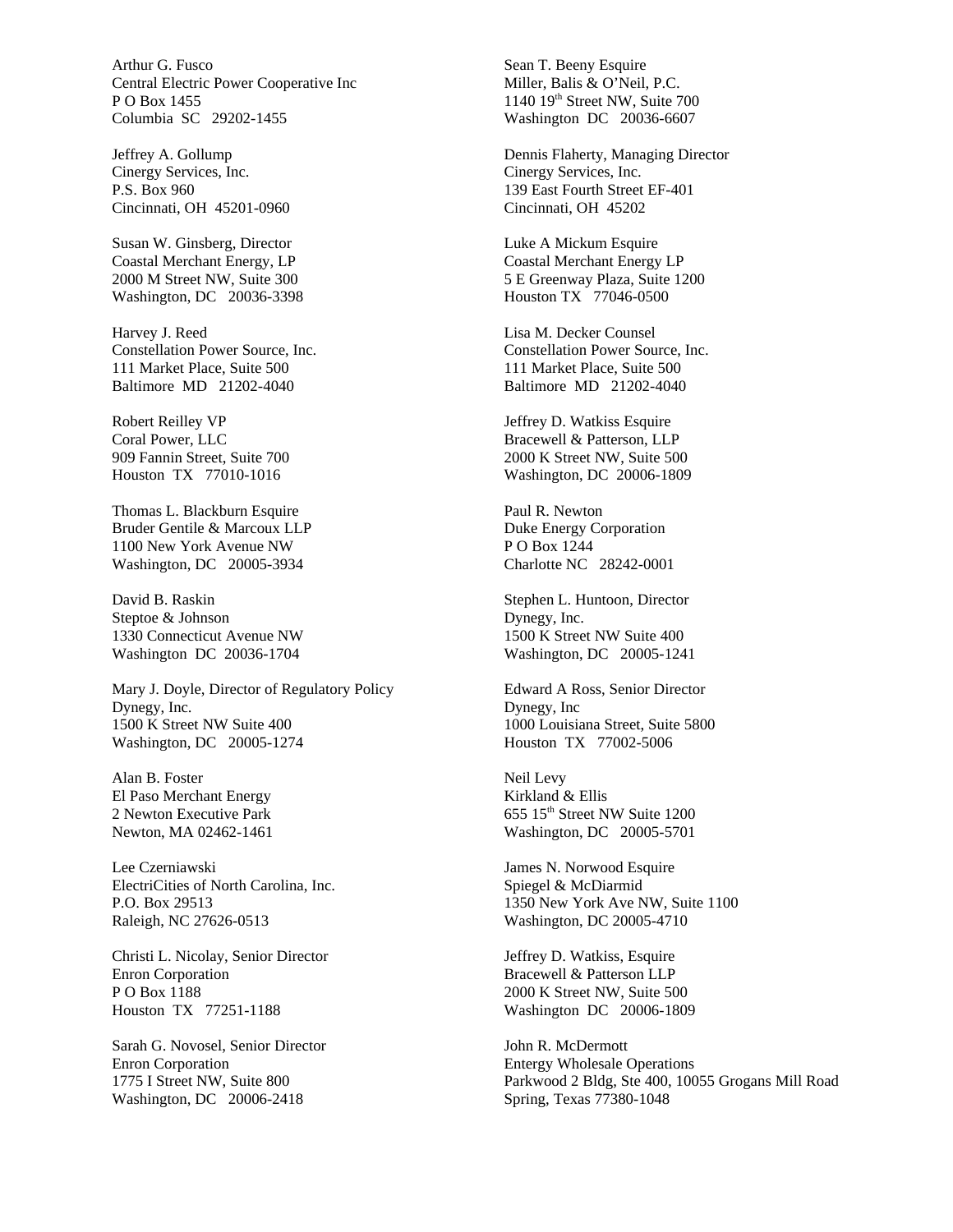Patricia A. Schaub Entergy Wholesale Operations Parkwood 2 Bldg, Ste 400, 10055 Grogans Mill Road Spring, Texas 77380-1048

Patrick M. Bryan Senior Attorney FPL Energy LLC 700 Universe Boulevard Juno Beach, FL 33408-2657

William D DeGrandis Paul, Hastings, Janofsky & Walker 1209 Pennsylvania Avenue NW, Suite 10 Washington DC 20004-2400

David R. Poe LeBoeuf Lamb Greene & McRae LLP 1875 Connecticut Avenue NW, Suite 1200 Washington, DC 20009-5728

Paul E. Nordstrom Esquire Verner, Liipfert Bernhard 901 15<sup>th</sup> Street NW, Suite 700 Washington DC 20005-2327

Stephen L. Teichler Duane Morris & Heckscher 1667 K Street NW, Suite 700 Washington, DC 20006-1654

Debra R. Bolton Mirant Americas, Inc 901 F Street NW Suite 800 Washington, DC 20004-1417

Donna M. Sauter McDermott Will & Emery 28 State Street Boston, MA 02109-1775

Dallas M. Peavey, Jr. Municipal Electric Authority of Georgia 1470 Riveredge Parkway NW Atlanta GA 30328-4640

Gary Schaeff Municipal Electric Authority of Georgia 1470 Riveredge Parkway NW Atlanta GA 30328-4640

Wallace F. Tillman General Counsel National Rural Electric Cooperative Association 4301 Wilson Boulevard Arlington VA 22203-1867

Glen L. Ortman Morrison & Hecker LLP 1150 18th Street NW, Suite 800 Washington, DC 20036-3845

Roberto R. Denis, Vice President FPL Energy LLC 700 Universe Boulevard Juno Beach, FL 33408-2657

Julian Brix Georgia Transmission Corporation Post Office Box 1349 Tucker, GA 33085-1349

Leslie S. Anderson Lockhart Power Company Post Office Box 10 Lockhart, SC 29364-0010

Mark A Winfield Memphis Light Gas & Water Division P. O. Box 430 Memphis TN 28101-0430

Stephen G. Kozey VP & General Counsel Midwest Independent Transmission System 5517 West  $74^{\text{th}}$  Street Indianapolis IN 46268-4184

David L. Schwartz Latham & Watkins 555 11<sup>th</sup> Street NW Suite 1000 Washington, DC 20004-1300

George D. Cannon, Jr. Esquire Latham & Watkins 555 11<sup>th</sup> Street NW Suite 1000 Washington, DC 20004-1300

Doron F. Ezickson McDermott Will & Emery 28 State Street Boston, MA 02109-1775

Glen L Ortman Verner, Liipfert, Berhard Et al 901 15<sup>th</sup> Street NW, Suite 700 Washington DC 2005-2327

Richard Wakefield KEMA Consulting 4400 Fair Lakes Court Fairfax, VA 22033-2801

Susan N. Kelly Esquire Miller, Balis & O'Neil PC 1140 19th Street NW, Suite 700 Washington, DC 20036-6607

Charles L. Compton New Horizon Electric Cooperative, Inc. P. O. Box 1169 Laurens SC 29360-1169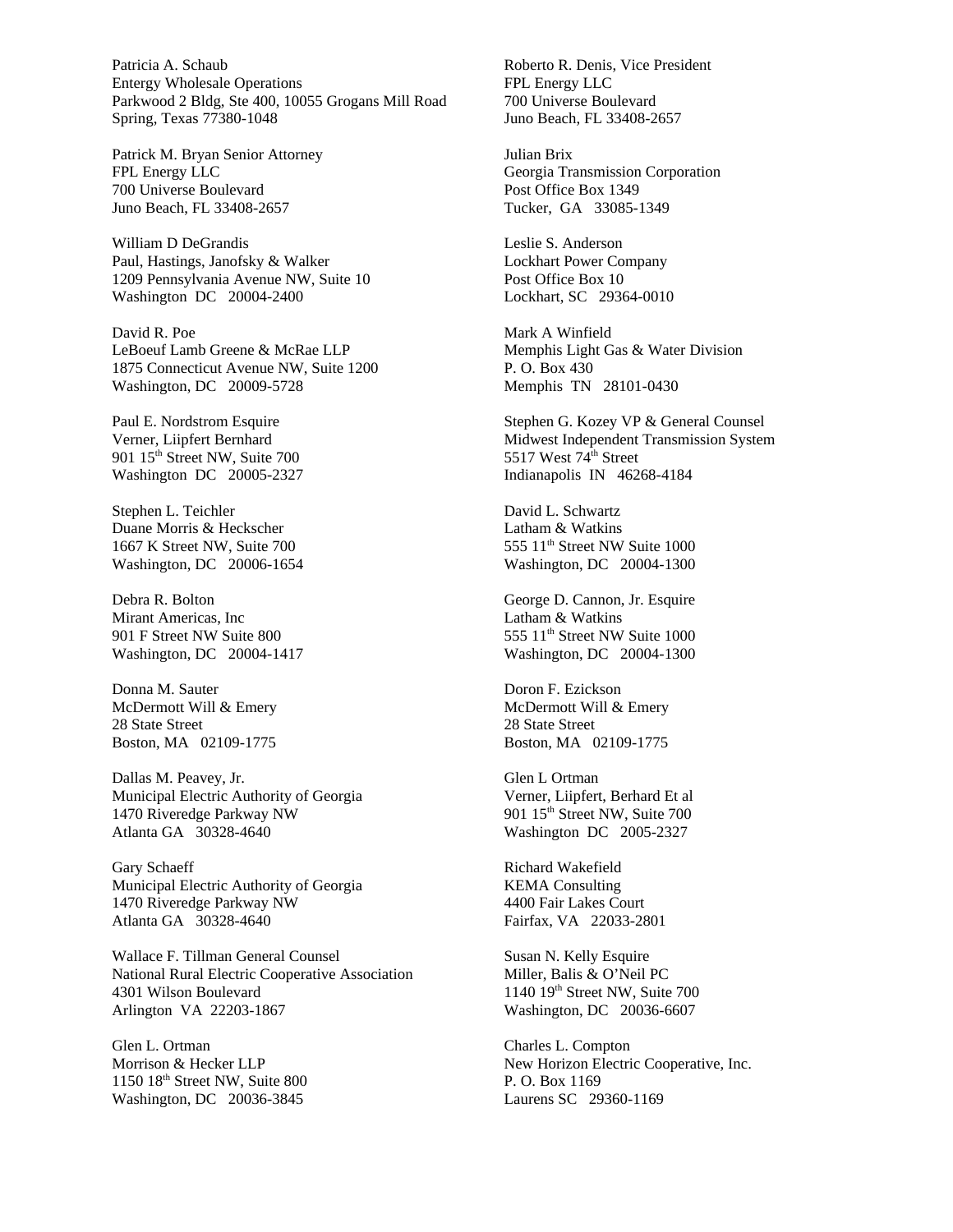Stephen P Daniel GDS Associates, Inc. 1850 Parkway Place, SE, Suite 800 Marietta GA 30067-8260

Thomas K. Austin, Esquire North Carolina Electric Membership Corp. Post Office Box 27306 Raleigh, NC 27611-7306

Louis S. Watson, Jr. North Carolina Utilities Commission 4325 Mail Service Center Raleigh, NC 27699-4326

Garrett A. Stone Brickfield Burchette & Ritts PC 1025 Thomas Jefferson St NW, W Tower, 8th FL Washington, DC 20007-5201

William D DeGrandis Esquire Paul Hastings Janofsky & Walker 1299 Pennsylvania Ave 10<sup>th</sup> FL Washington, DC 20005-2400

W. Thaddeus Miller Orion Power Holdings, Inc. 7 East Redwood Street,  $10^{th}$  Floor Baltimore MD 21202-1115

John K. Hawks PG&E National Energy Group 7500 Old Georgetown Road, 13<sup>th</sup> Floor Bethesda MD 20814-6133

Steven R. Teitelman Vice President PSEG Energy Resources & Trade LLC Post Office Box 570 Newark NJ 07101-0570

Pauline Foley PSEG Services Corporation 80 Park Plaza, T5G Newark, NJ 07101

John Meyer Reliant Energy Northeast Generation, Inc. Post Office Box 286 Houston TX 77001-0286

H. Dewitt Martin, Interim Director Seneca Light & Water Plant Post Office Box 4773 Seneca, SC 29679-4773

Peter I. Trombley Shell Energy Services Company LLC 1221 Lamar Street, Suite 1000 Houston, TX 77010-3038

Leonard G. Green North Carolina Attorney General 114 W Edenton Street Raleigh, NC 27603-1712

Susan N. Kelly Esquire Miller, Balis & O'Neil PC 1140 19<sup>th</sup> Street NW Suite 700 Washington, DC 20036-6607

Gisele Rankin North Carolina Utilities Commission 4325 Mail Service Center Raleigh, NC 27699-4326

George B. Taylor, Jr. Oglethorpe Power Corporation Post Office Box 1349 Tucker, GA 30085-1349

Fred H. Boatwright, Manager Orangeburg Dept of Public Utilities Post Office Box 1057 Orangeburg, SC 29116-1057

Mitchell F. Hertz, Esquire Kirkland & Ellis 655 15<sup>th</sup> Street NW, Suite 1200 Washington DC 20005-5701

Michael Frazier, Marketing Engineer Piedmont Municipal Power Agency 121 Village Drive Greer, SC 29651-1236

Harold W. Borden Vice President PSEG Power LLC Post Office Box 570 Newark NJ 07101-0570

Pierre Landrieu VP Public Service Electric & Gas Company Post Office Box 570 Newark NJ 07101-0570

Michael G. Briggs, Senior Counsel Reliant Energy, Inc. 801 Pennsylvania Avenue NW Suite 620 Washington DC 20004-2615

Amy Gold Shell Energy Services Company, LLC 1221 Lamar Street Houston, TX 77010-3000

Jon L. Brunenkant, Esquire Brunenkant & Haskell LLP 805 15th Street NW, Suite 1101 Washington, DC 20005-2289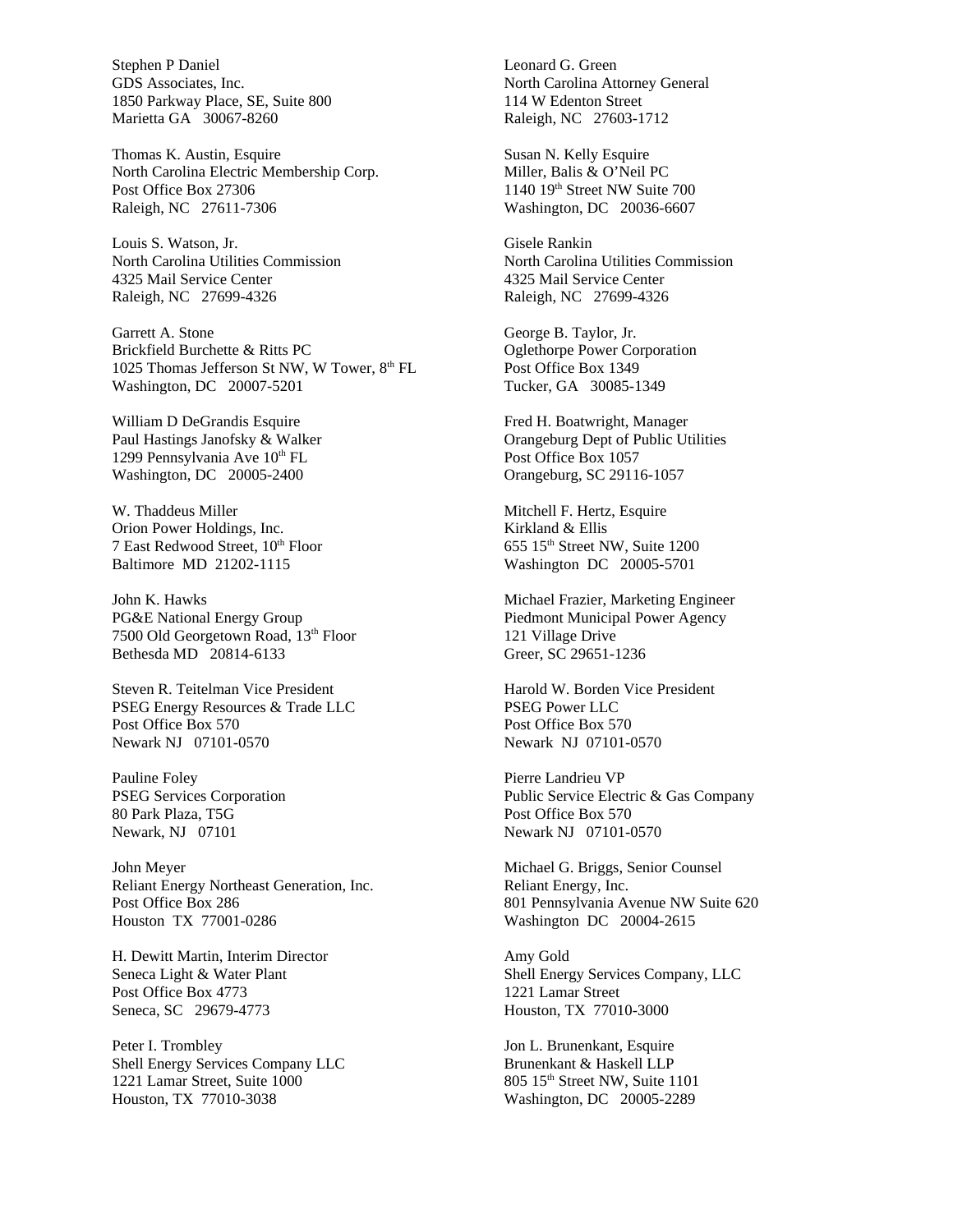Damon E. Xenopoulus Brickfield, Burchette & Ritts, PC 1025 Thomas Jefferson St NW, 8<sup>th</sup> Fl W Tower Washington, DC 20007-5201

George H. Williams, Jr. Cameron McKenna LLP 2175 K Street NW Floor 5 Washington DC 20037-1831

Jonathan D. Schnider, Esquire Huber Lawrence and Abell 1001 G Street NW Suite 1225 Washington, DC 20001-4545

Leon Jourolmon Jr. Asst Administrator Southeastern Power Administration 1166 Athens Tech Road Elberton GA 30635-6711

Glenn A. Sheffield, Director-Rates Southern Natural Gas Company Post Office Box 2563 Birmingham, AL 35202-2563

Scott Helyer Tenaska, Inc. 1701 E. Lamar Blvd., Suite 100 Arlington, TX 76006-7303

Richard C. Crawford, Executive Director Tennessee Valley Public Power Association Post Office Box 6189 Chattanooga, TN 37401-6189

Kathleen E. Magruder VP Government Affairs The New Power Company 1 Manhattanville Road Purchase, NY 10577-2100

Andrew N. Chau Tractebel, Inc. 1177 West Loop S Suite 900 Houston, TX 77027-9083

Tim W. Muller Williams Companies, Inc. 1 Williams Center MS 41-3 Tulsa OK 74172

Catherine D. Taylor, Assistant General Counsel SCANA Corporation 1426 Main Street #MC106 Columbia, SC 29201-2834

Stephen R. Pelcher South Carolina Public Service Authority Post Office Box 2946101 Moncks Corner, SC 29461-6101

Mr. Denver L. Rampey, Jr. Southeastern Power Administration 1166 Athens Tech Road Elberton GA 30635-6711

Lawrence A Gollomp U.S. Department of Energy (GC42) 1000 Independence Avenue SW Washington DC 20585-0001

Patrick B. Pope Southern Natural Gas Company Post Office Box 2563 Birmingham, AL 35202-2563

Neil L. Levy, Esquire Kirkland & Ellis 655 15<sup>th</sup> Street NW, Suite 1200 Washington DC 20005-5701

Carlos C. Smith Strang, Fletcher, Carriger, et al 1 Union Square, Suite 400 Chattanooga TN 37402-2501

Martha A Duggan The New Power Company  $3102$  6<sup>th</sup> Street N Arlington, VA 22201-2002

Tom E. Oney Attorney Worsham, Forsythe & Wooldridge 1601 Bryan Street, Suite 30000 Dallas TX 75201-3401

Garson Knapp, Manager Williams Energy Services 1 Williams Center MS 35-7 Tulsa OK 74172-0001

RT01-75-000, Entergy Services, Inc.

D. Biard MacGuineas Dykema Gossett PLLC 1300 I Street NW, Suite 300 West Tower Washington, DC 20005-3314

Stephen P. Daniel GDS Associates, Inc. 1850 Parkway PL SE Sutie 800 Marietta, GA 30067-8260

M. Jeff Parish, III VP Alabama Electric Cooperative, Inc. Post Office Box 550 Andalusia, AL 36420-0550

David Friedman, Director American Forest & Paper Association 1111  $19<sup>th</sup>$  Street NW, Suite 800 Washington, DC 20036-3603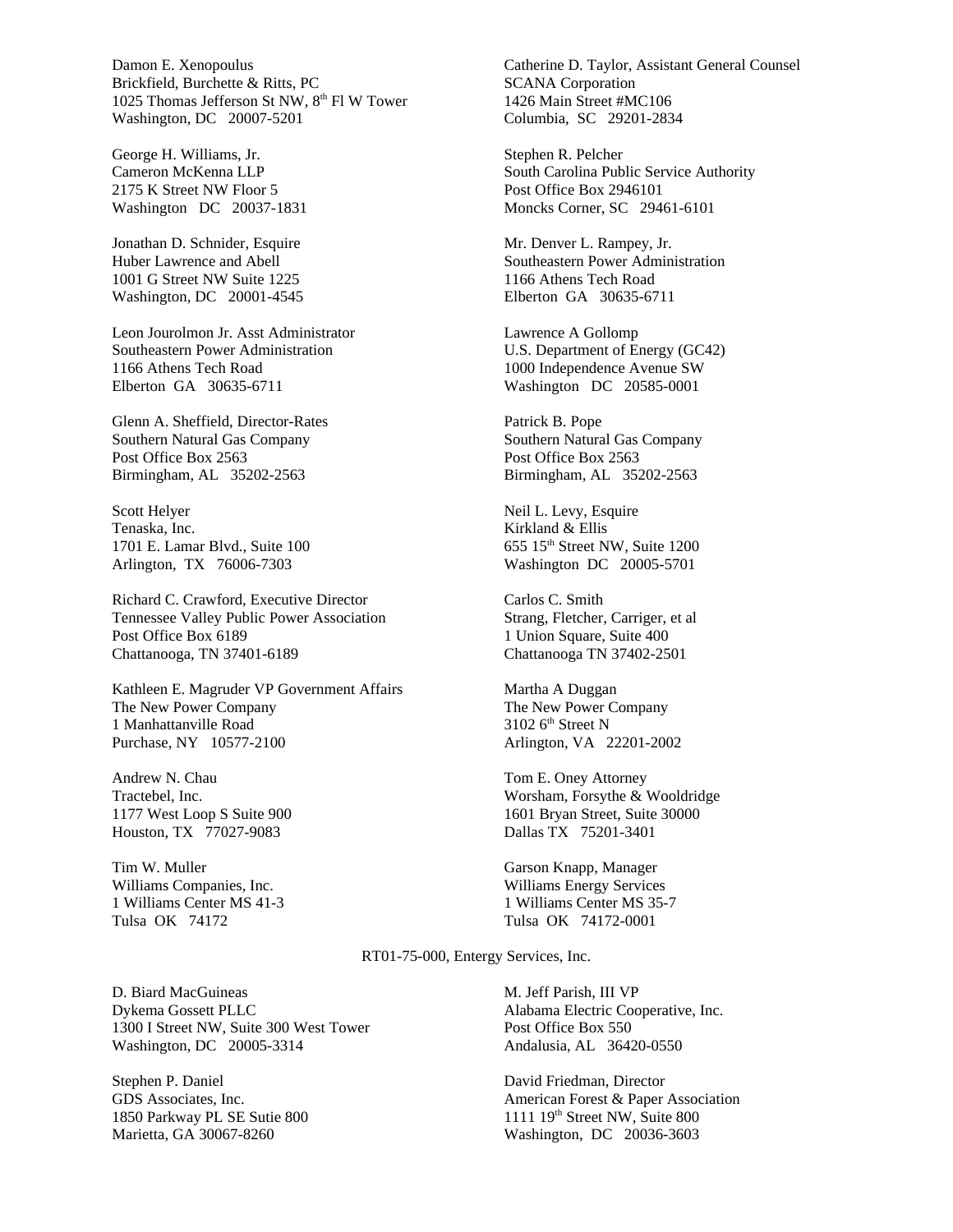Keith R. McCrea Sutherland Asbill & Brennan, LLP 1275 Pennsylvania Avenue NW Washington, DC 20004-2404

John R. Lylestrom Hogan & Hartson Columbia Square - 555 13<sup>th</sup> Street NW Washington, DC 20004-1109

Charlie Buttons City of Bentonville 117 West Central Avenue Bemontville, AR 72712-5256

Dickie Kennemore City of Osceola Post Office Box 443 Osceola, AR 72370-0443

Hugh Harrison Clarksville Utilities Post Office Box 1807 Clarksville, AR 72830-1807

Larry Stockton Prescott Water & Light Plant Post Office Box 676 Prescott, AR 72451-0009

Lynn A. Moore, Mayor City of Benton Post Office Box 607 Benton, AR 72018-0607

Ron Brown, Manager Jonesboro City Water & Light Post Office Box 1289 Jonesboro, AR 72403-1289

Zachary D. Wilson, Esquire Arkansas Cities Post Office Box 5578 North Little Rock, AR 72119-5578

Sean T. Beeny, Esquire Miller Balis & O'Neil, PC 1140 19<sup>th</sup> Street NW, Suite 700 Washington, DC 20036-6607

Mitchell F. Hertz Esquire Kirkland & Ellis 655 15th Street NW, Suite 1200 Washington, DC 20005-5701

Parul R. Hightower, Counsel Arkansas Public Service Commission Post Office Box 400 Little Rock, AR 72203-0400

Jerry F. Coffey, Assistant General Counsel Aquila Energy 1100 Walnut Street, Suite 3300 Kansas City, MO 64106-2129

Art Farine, City Administrator City of Siloam Springs Post Office Box 80 Siloam Springs, AR 72761-0080

Connie L. Woodard North Little Rock Electric Department Post Office Box 159 North Little Rock, AR 72115-0159

Garland Holcomb, Mayor City of Piggott 194 West Court Street Piggott, AR 72454-2638

James R. Kirchoff, General Manager Hope Water & Light Commission Post Office Box 2020 Hope, AR 71802-2020

Larry Watson Paragould City Water & Cable Post Office Box 9 Paragould, AR 72451-0009

Richie Arnold Conway Corporation Post Office Box 99 Conway, AR 72033-0099

William H. Johnson, Mayor City of West Memphis Post Office Box 1728 West Memphis, AR 72303-1728

Robert M. Lyford, VP Arkansas Electric Cooperative Corp. Post Office Box 194208 Little Rock, AR 72219-4208

Jerrell L. Clark, Executive Director Arkansas Electric Energy Consumers 323 Center Street - Tower Building, Suite 1230 Little Rock AR 72201-2605

Mary W. Cochran General Counsel Arkansas Public Service Commission Post Office Box 400 Little Rock, AR 72203-0400

Gary E. Guy Balitmore Gas and Electric Company 39 W Lexington Street, Floor 20 Baltimore, MD 21201-3940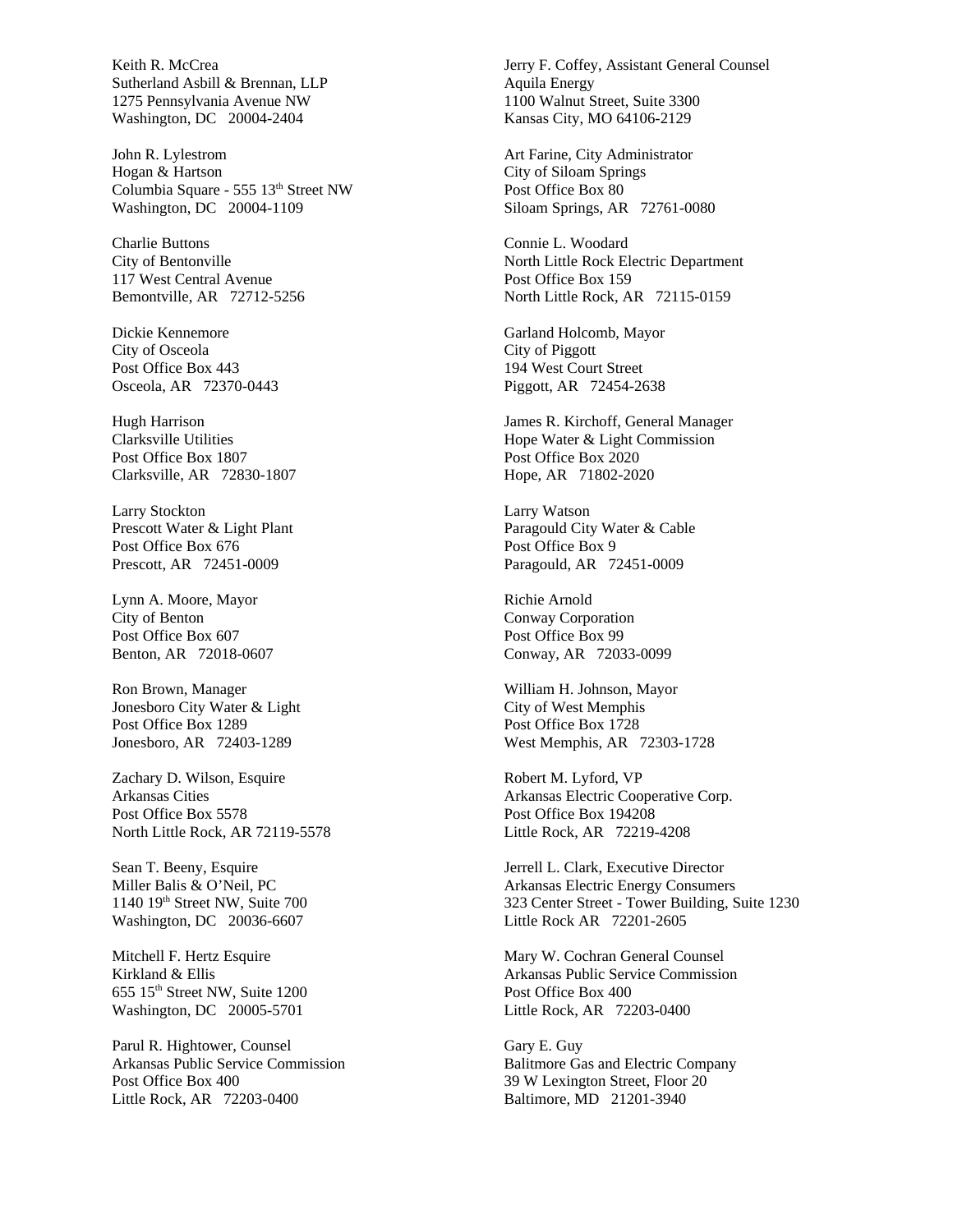Jean M. Zaiontz BP Energy Company 501 Westlake Park Boulevard, Rm 4.328 Houston, TX 77079-2604

James Glotfelty, Manager Calpine Corporation 700 Louisiana Street, Suite 2350 Houston TX 77002-2700

Jeffrey A. Gollump Cinergy Services, Inc. P.S. Box 960 Cincinnati, OH 45201-0960

Marvin L. Carraway, Gen Manager Clarksdale Public Utilities Commision P.O. Box 70 Clarksdale, MS 38614-0070

Lynn M. Ferry, Director Cleo Utility Group, Inc. 2030 Donahue Ferry Road Pineville, LA 71360-5226

Susan W. Ginsberg, Director Coastal Merchant Energy LP 2000 M Street NW Suite 300 Washington, DC 20036-3398

Peter W. Frost Conoco, Inc. 600 N Dairy Street, CH 1068 Houston, TX 77079-1100

Harvey J. Reed Constellation Power Source, Inc. 111 Market Place, Suite 500 Baltimore MD 21202-4040

Robert Reilley VP Coral Power, LLC 909 Fannin Street, Suite 700 Houston TX 77010-1016

John Sharp Sharp Henry Cerniglia Covin & Weaver LLC 15171 S Harrells Ferry Road, Suite C Baton Rouge, LA 7086-2910

Michael J. Rustum Dickstein, Shapiro Morin & Oshinsky, LLP 2101 L Street NW Washington, DC 200037-1594

Edward A Ross, Senior Director Dynegy, Inc 1000 Louisiana Street, Suite 5800 Houston TX 77002-5006

Martin J. Marz BP Amoco Corporation P.O. Box 3092 Houston, TX 77253-3092

Margaret A. Moore Van Ness Feldman 1050 Thomas Jefferson St NW Ste 700 Washington DC 20007-3818

Dennis Flaherty, Managing Director Cinergy Services, Inc. 139 East Fourth Street EF-401 Cincinnati, OH 45202

Bonnie S. Blair, Esquire Thompson Coburn 1909 K Street NW, Suite 600 Washington, DC 20006-1167

John T. Stough, Jr. Hogan & Hartson LLP  $555$   $13<sup>th</sup>$  Street Nw Washington, DC 20005-1109

Luke A Mickum Esquire Coastal Merchant Energy, LP 5 East Greenway Plaza, Suite 1200 Houston, TX 77046-0500

Bruce A. Connell Conoco Inc. 600 N. Dairy Ashford, ML-1080 Houston, TX 77079-1100

Lisa M. Decker Counsel Constellation Power Source, Inc. 111 Market Place, Suite 500 Baltimore MD 21202-4040

Jeffrey D. Watkiss Esquire Bracewell & Patterson, LLP 2000 K Street NW, Suite 500 Washington, DC 20006-1809

Michael F. Gildea Duke Energy North America LLC 5400 Westheimer CT Houston, TX 77056-5310

Mary J. Doyle, Director of Regulatory Policy Dynegy, Inc. 1500 K Street NW Suite 400 Washington, DC 20005-1274

Stephen L. Huntoon, Director Dynegy, Inc. 1500 K Street NW Suite 400 Washington, DC 20005-1241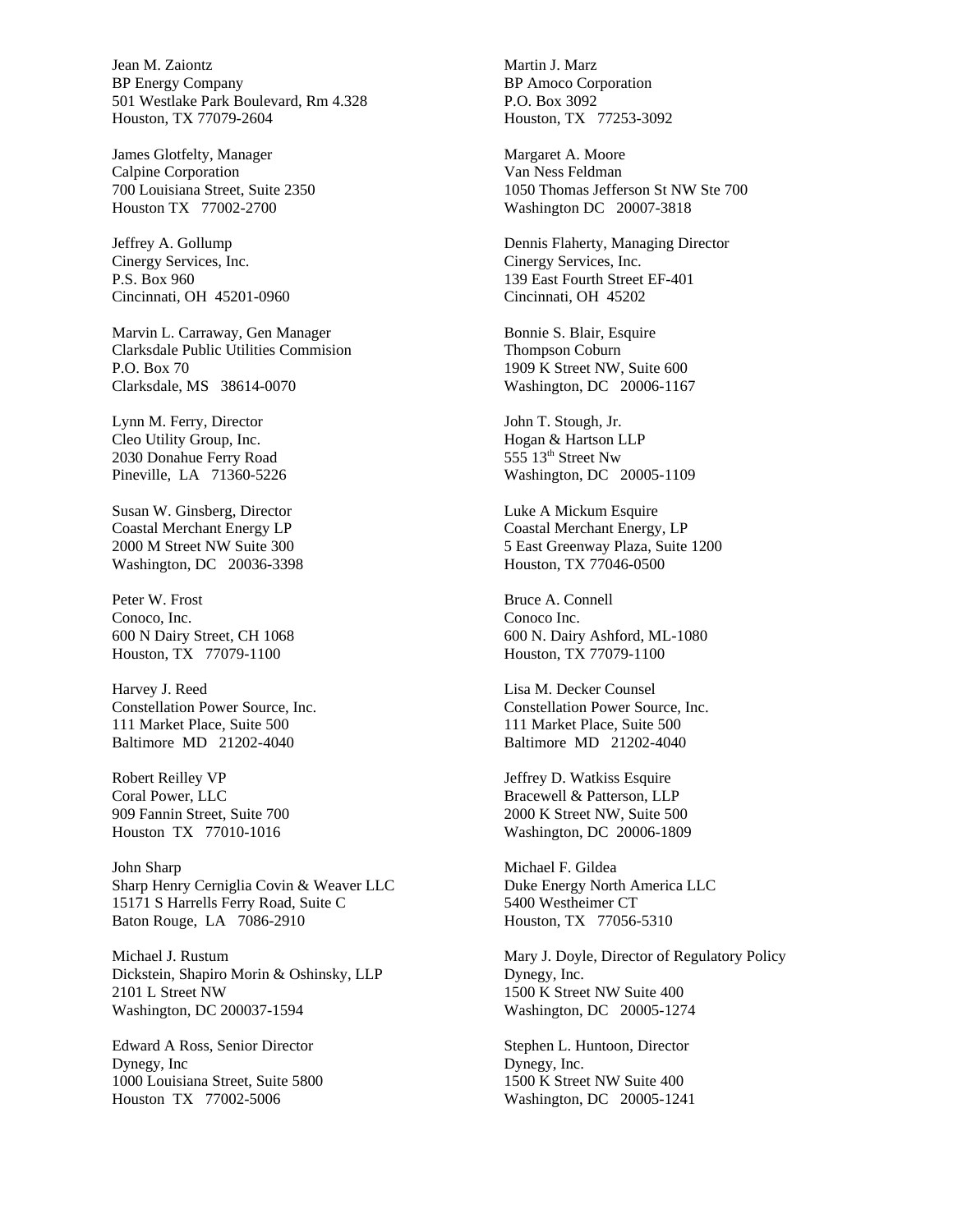John P. Mathis, VP Edison Mission Energy 555 12<sup>th</sup> Street NW Suite 640 Washington, DC 20004-1200

Larry D. Moffett Daniel Coker Horton & Bell PA Post Office Box 1396 Oxford, MS 38655-1396

Julie Simon Director Electric Power Supply Association 1401 New York Avenue NW Fl 11 Washington, DC 20005-2102

Christi L. Nicolay, Senior Director Enron Corporation P O Box 1188 Houston TX 77251-1188

Sarah G. Novosel, Senior Director Enron Corporation 1775 I Street NW, Suite 800 Washington, DC 20006-2418

William S. Scherman Skadden Arps Slate Meagher & Flom LLP 1440 New York Avenue NW Washington, DC 20005-2111

Patrick M. Bryan Senior Attorney FPL Energy LLC 700 Universe Boulevard Juno Beach, FL 33408-2657

Douglas F. John, Esquire John & Hengerer  $1200$   $17<sup>th</sup>$  Street NW, Suite 600 Washington, DC 20036-3013

William D DeGrandis Paul, Hastings, Janofsky & Walker 1209 Pennsylvania Avenue NW, Suite 10 Washington DC 20004-2400

Sara D. Schotland Esquire Cleary, Gottleib, Steen & Hamilton 2000 Pennsylvania Avenue NW Suite 9000 Washington, DC 20006-1812

Doughas F. John, Esquire John & Hengerer 1200 17<sup>th</sup> Street NW Suite 600 Washington, DC 20036-3013

Paul Elwing Lakeland Electric and Water Utilities 501 E Lemon Street Lakeland, FL 33801-5050

Eugenia Friedlander Edison Mission Marketing & Trading, Inc. 160 Federal Street, Fl 4 Boston MA 02110-1700

Susan M. Kelly, Esquire Miller Balis & O'Neil, PC 1140 19<sup>th</sup> Street NW Suite 700 Washington, DC 20036-6607

Michael J. Rustum Dickstein Shapiro Morin & Oshinsky LLP 2101 L Street NW Washington, DC 20037-1594

Jeffrey D. Watkiss, Esquire Bracewell & Patterson LLP 2000 K Street NW, Suite 500 Washington DC 20006-1809

Kent R. Foster VP Entergy Services, Inc. 639 Loyola Avenue New Orleans, LA 70113-3125

Roberto R. Denis, Vice President FPL Energy LLC 700 Universe Boulevard Juno Beach, FL 33408-2657

Roger Westphal Gainesville Regional Utilities Post Office Box 147117 Gainesville, FL 32614-7117

Julian Brix Georgia Transmission Corporation Post Office Box 1349 Tucker, GA 33085-1349

Dr. John Anderson Executive Director Electricity Consumers Resource Council 1333 H Street NW - West Tower, 8<sup>th</sup> Floor Washington, DC 20005-4707

Robert Miller Kissimmee Utility Authority 1701 W Carroll Street Kissimmee, FL 34741-6804

Frank Ledoux Lafayette Utilities System P.O. Box 4017C Lafayette, LA 70502-4017

Fred Stelly Gen Manager Louisiana Energy & Power Authority 210 Venture Way Lafayette LA 70507-5319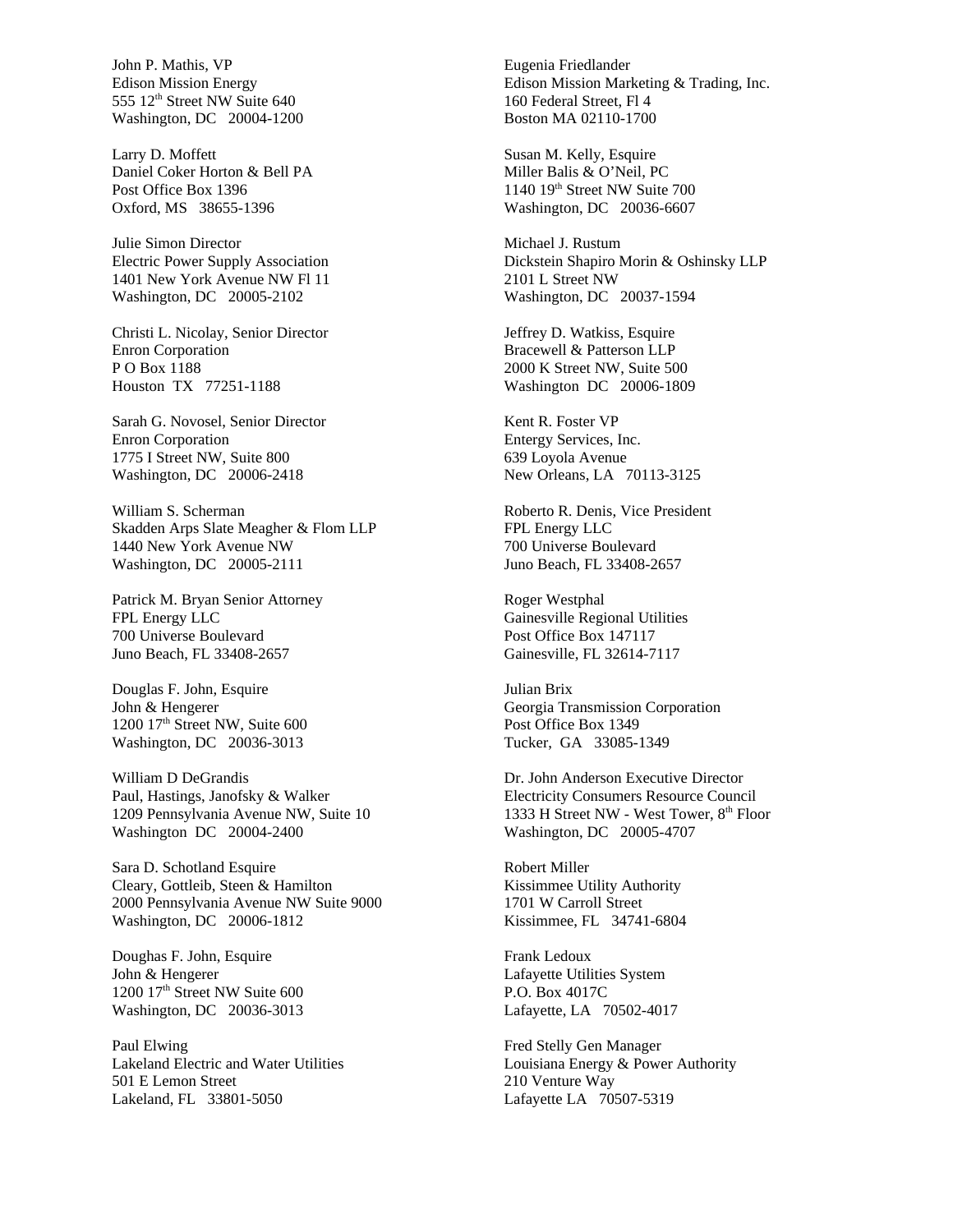Katherine W. King, Esquire Kean Miller Hawthorne et al. P O Box 3513 Baton Rouge, LA 70821-3513

A Kell McInnis III Louisiana Generating LLC 10719 Airline Highway Baton Rouge, LA 70816-4213

Victor J. Elmer, VP Louisiana Generating LLC 112 Telly Street New Roads LA 70760-2521

Stephen G. Kozey VP & General Counsel Midwest Independent Transmission System 5517 West 74th Street Indianapolis IN 46268-4184

Debra R. Bolton Mirant Americas, Inc. 901 F Street NW Suite 800 Washington, DC 20004-1417

George M. Fleming, General Counsel Mississippi Public Service Commission Post Office Box 1174 Jackson MS 39215-1174

Doron F. Ezickson McDermott, Will & Emery 28 State Street Boston, MA 02109-1775

Floyd L. Norton, IV Esquire Morgan Lewis & Bockius LLP 1111 Pennsylvania Avenue, NW Washington, DC 20004

Robert C. McDiarmid Esquire Spiegel & McDiarmid 1350 New York Avenue NW, Suite 1100 Washington, DC 20005-4710

Susan N. Kelly Esquire Miller, Balis & O'Neil PC 1140 19th Street NW, Suite 700 Washington, DC 20036-6607

Paul E. Nordstrom Esquire Sullivan & Worcester LLP 1666 K Street NW, Suite 700 Washington, DC 20006-1208

Peter J. Mattheis Brickfield, Burchette & Ritts, PC 1025 Thomas Jefferson St NW, 8<sup>th</sup> Fl W Tower Washington, DC 20007-5201

Maurice E. Brubaker Brubaker & Associates P.O. Box 41200 Saint Louis MO 63141-4406

James D. Pembroke Esquire Duncan Weinberg Genzer & Pembroke PC 1615 M Street NW, Suite 800 Washington, DC 20036-3213

Michael R. Frontham Stone, Pigman, Walther, Wittman et al. 546 Carondelet Street New Orleans, LA 70130-3509

Stephen L. Teichler Duane Morris & Heckscher 1667 K Street NW, Suite 700 Washington, DC 20006-1654

David L. Schwartz Latham & Watkins 555 11<sup>th</sup> Street NW, Suite 1000 Washington, DC 20004-1300

Donna M. Sauter McDermott, Will & Emery 600 13th Street NW Washington DC 20005-3004

William F. McCoy Morgan Stanley & Company, Inc 1221 Avenue of the Americas Fl 27 New York NY 10020-1001

C. Neil Davis Municipal Energy Agency of Mississippi 6000 Lakeover Road Jackson, MS 39212-8011

Wallace F. Tillman General Counsel National Rural Electric Cooperative Association 4301 Wilson Boulevard Arlington VA 22203-1867

Ronald J. Pursell, Chief of Staff New Orleans City Council 1300 Perdido Street New Orleans, LA 70112-2125

Thomas K. Austin, Esquire North Carolina Electric Membership Corp. Post Office Box 27306 Raleigh, NC 27611-7306

Joseph Marone, Manager Occidental Chemical Corporation 5 E Greenway Plaza, Suite 2600 Houston, TX 77046-0500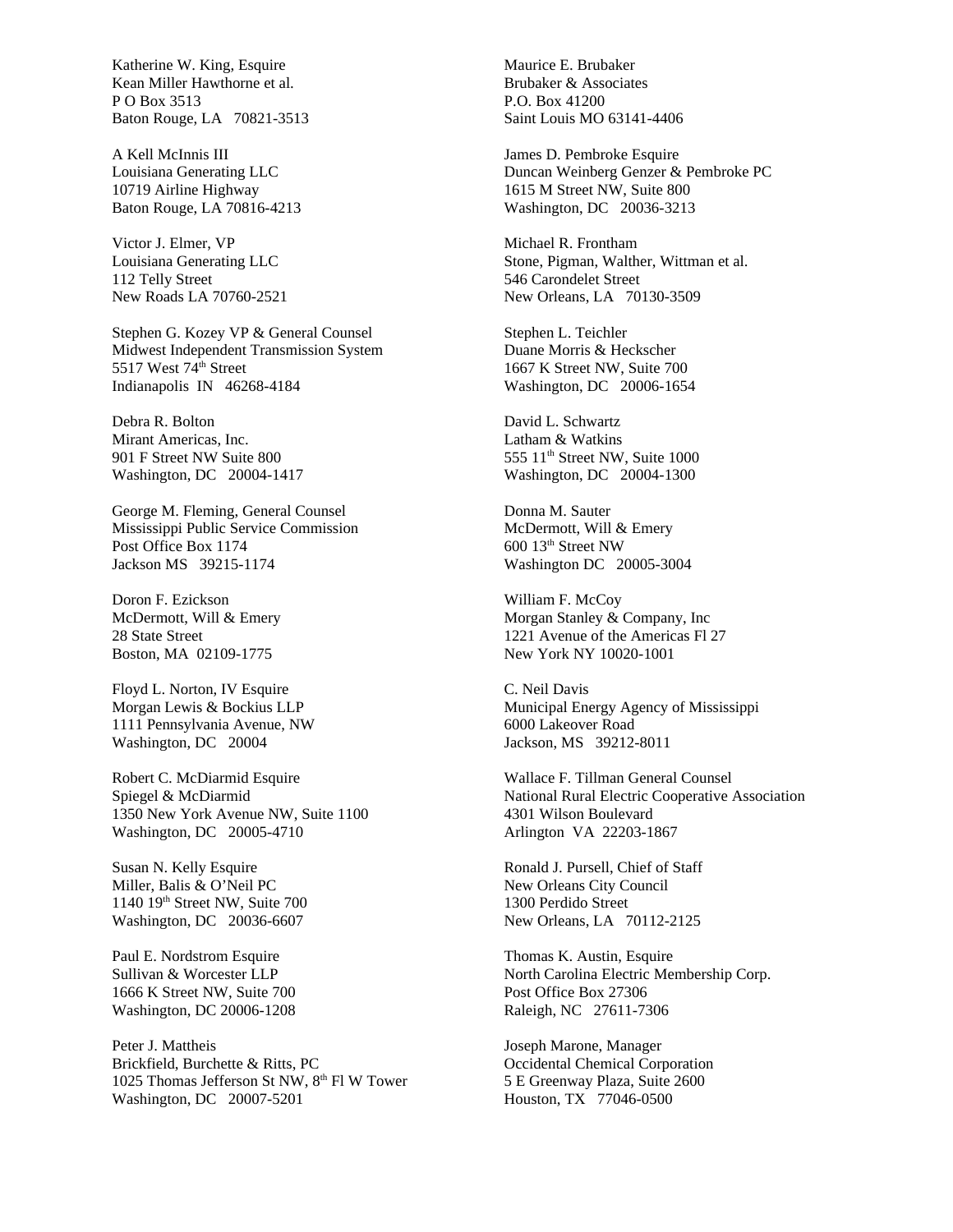Rogert St. Vincent, Esquire Dewey Ballantine 1775 Pennsylvania Avenue NW Washington, DC 20006-4605

George B. Taylor, Jr. Oglethorpe Power Corporation Post Office Box 1349 Tucker, GA 30085-1349

William R. Deware ONEOK, Inc. 1100 ONEOK Plaza, 100 West Fifth Street Tulsa, OK 74103-4240

W. Thaddeus Miller Orion Power Holdings, Inc; 7 E Redwood Street, 10<sup>th</sup> Floor Baltimore MD 21202-1115

John K. Hawks PG&E National Energy Group 7500 Old Georgetown Road, 13<sup>th</sup> Floor Bethesda MD 20814-6133

Harold W. Borden Vice President PSEG Power LLC Post Office Box 570 Newark NJ 07101-0570

Pierre Landrieu VP Public Service Electric & Gas Company Post Office Box 570 Newark NJ 07101-0570

Michael G. Briggs, Senior Counsel Reliant Energy, Inc. 801 Pennsylvania Avenue NW Suite 620 Washington DC 20004-2615

Wayne Miller PE GDS Associates, Inc. 1850 Parkway Place SE Suite 720 Marietta GA 30067-4439

Peter I. Trombley Shell Energy Services Company LLC 1221 Lamar Street, Suite 1000 Houston, TX 77010-3038

Robert Weinberg Esquire Duncan Weinberg Genzer & Pembroke 1 <sup>61</sup>5 M Street NW Suite 800 Washington, DC 20036-3213

Gary Tipps Manager South Mississippi Electric Power Association Post Office Box 15849 Hattiesburg, MS 39404-5840

Ron Lanclos Occidental Chemical Corporation 5 E Greenway Plaza, Suite 1500 Houston, TX 77046-0520

Deborah B. Barnes, Esquire ONEOK, Inc. 1100 ONEOK Plaza - 100 West Fifth Street Tulsa, OK 74103-4240

Harvey L. Reiter, Partner Morrison & Hecker 1150 18th Street NW Suite 800 Washington, DC 20036-3816

Mitchell F. Hertz, Esquire Kirkland & Ellis 655 15th Street NW, Suite 1200 Washington DC 20005-5701

Steven R. Teitelman Vice President PSEG Energy Resources & Trade LLC Post Office Box 570 Newark NJ 07101-0570

Pauline Foley PSEG Services Corporation 80 Park Plaza, T5G Newark, NJ 07101

John Meyer Reliant Energy Northeast Generation, Inc. Post Office Box 286 Houston TX 77001-0286

Frederick H. Ritts Brickfield Burchette Ritts & Stone, PC 1025 Thomas Jefferson St NW, 8<sup>th</sup> Fl W Tower Washington, DC 20007-5201

Amy Gold Shell Energy Services Company, LLC 1221 Lamar Street Houston, TX 77010-3000

Jon L. Brunenkant, Esquire Brunenkant & Haskell LLP 805 15th Street NW, Suite 1101 Washington, DC 20005-2289

Stephen P. Daniel GDS Associates, Inc. 1850 Parkway Pl SE Suite 800 Marietta GA 30067-8260

James N Compton Compton Crowell & Hewitt P. O. Box 1937 Biloxi, MS 39533-1937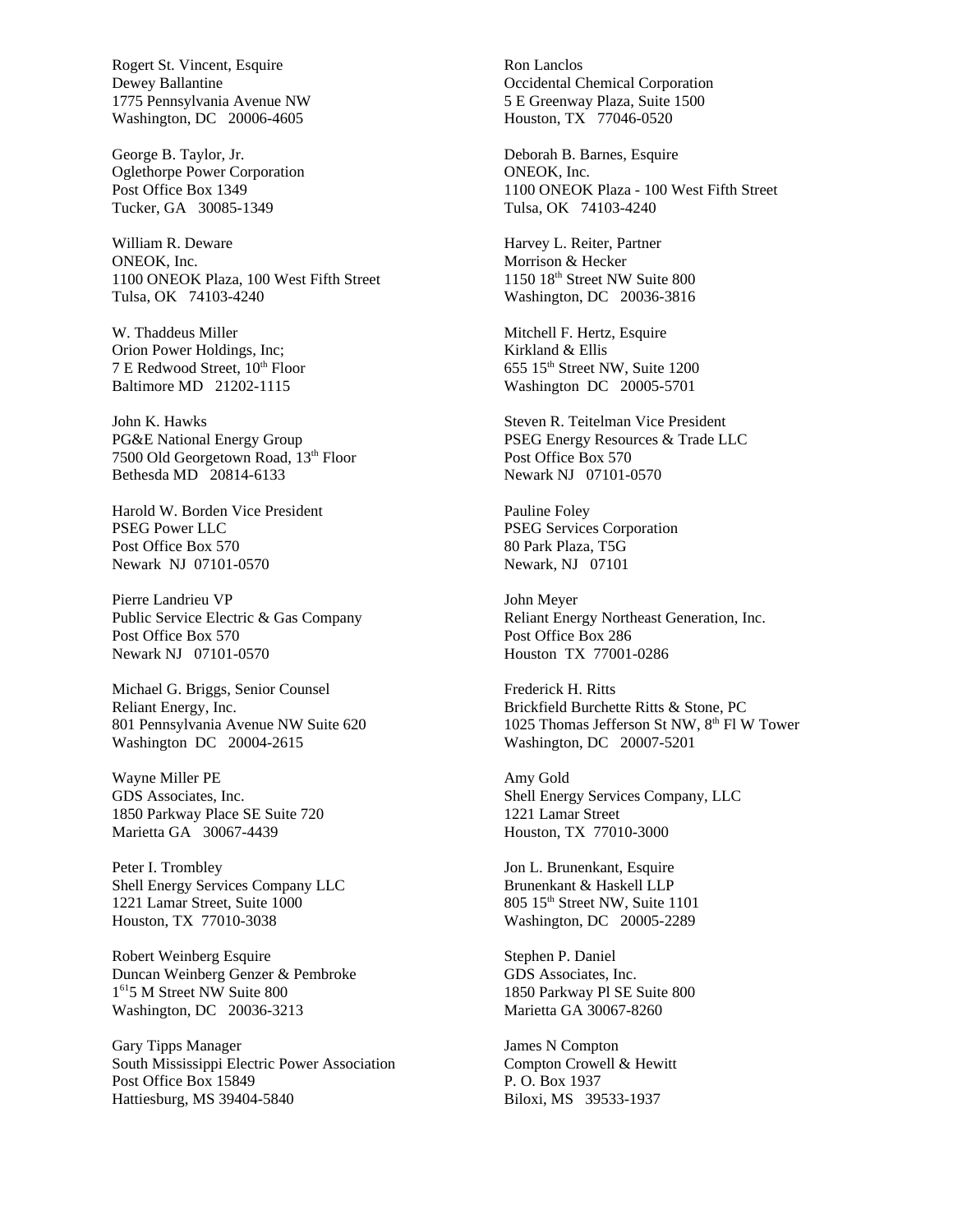Michael D. Mackness Southern California Edison Company Post Office Box 800 Rosemead, CA 91770-0800

Glenn A. Sheffield, Direcor-Rates Southern Natural Gas Company P.O. Box 2563 Birmingham, AL 35202-2563

Clark E. Downs, Esquire Jones Day Reavis & Pogue 51 Louisiana Avenue NW Washington, DC 20001-2105

David A. Crabtree Director TECO Power Services Corporation Post Office Box 111 Tampa FL 33601-0111

Norma R. Iacovo Assistant Gen Counsel Tenaska, Inc. 1701 E. Lamar Blvd., Suite 100 Arlington, TX 76006-7303

Scott M. Helyer, Manager Tenaska, Inc. 1701 E. Lamar Blvd., Suite 100 Arlington, TX 76006-7303

Michael McDowell, Executive Director Tennessee Valley Public Power Association Post Office Box 6189 Chattanooga, Tennessee 37401-6189

James Z. Brazell Texas Public Utility Commission Post Office Box 13326 Austin, TX 78711-3326

Martha A Duggan The New Power Company 3102 6<sup>th</sup> Street N Arlington, VA 22201-2002

Tom E. Oney Attorney Worsham, Forsythe & Wooldridge 1601 Bryan Street, Suite 30000 Dallas TX 75201-3401

Jonathan W. Gottlieb, Esquire Baker & McKenzie 815 Connecticut Avenue NW Washington, DC 20006-4004

J. M. Shafer Western Farmers Electric Cooperative Post Office Box 429 Anadarko, OK 73005-0429

Jennifer L. Key Steptoe & Johnson LLP 1330 Connecticut Ave NW Washington, DC 20036-1704

Patrick B. Pope Southern Natural Gas Company Post Office Box 2563 Birmingham, AL 35202-2563

Nicholas P. Foligno American Electric Power Service Corp Post Office Box 21928 Tulsa, OK 74121-1928

Steven L. Miller Dickstein Shapiro Morin & Oshinsky LLP 2101 L Street NW Washington, DC 20037-1594

Andrea M. Settanni Bracewell & Patterson LLP 2000 K Street NW Suite 500 Washington, DC 20006-1809

Neil L. Levy, Esquire Kirkland & Ellis 655 15<sup>th</sup> Street NW, Suite 1200 Washington DC 20005-5701

Jess K. Totten Texas Public Utility Commission Post Office Box 13326 Austin, TX 78711-3326

Kathleen E. Magruder VP Government Affairs The New Power Company 1 Manhattanville Road Purchase, NY 10577-2100

Andrew N. Chau Tractebel, Inc. 1177 West Loop S Suite 900 Houston, TX 77027-9083

Michael C. Regulinski Sr Counsel Virginia Electric & Power Company Post Office Box 26666 Richmond VA 23261-6666

William H. Chambliss Virginia State Corporation Commission Post Office Box 1197 Richmond, VA 23218-1197

Daniel E. Frank Southerland Asbill & Brennan LLP 1275 Pennsylvania Avenue NW Washington, DC 20004-2404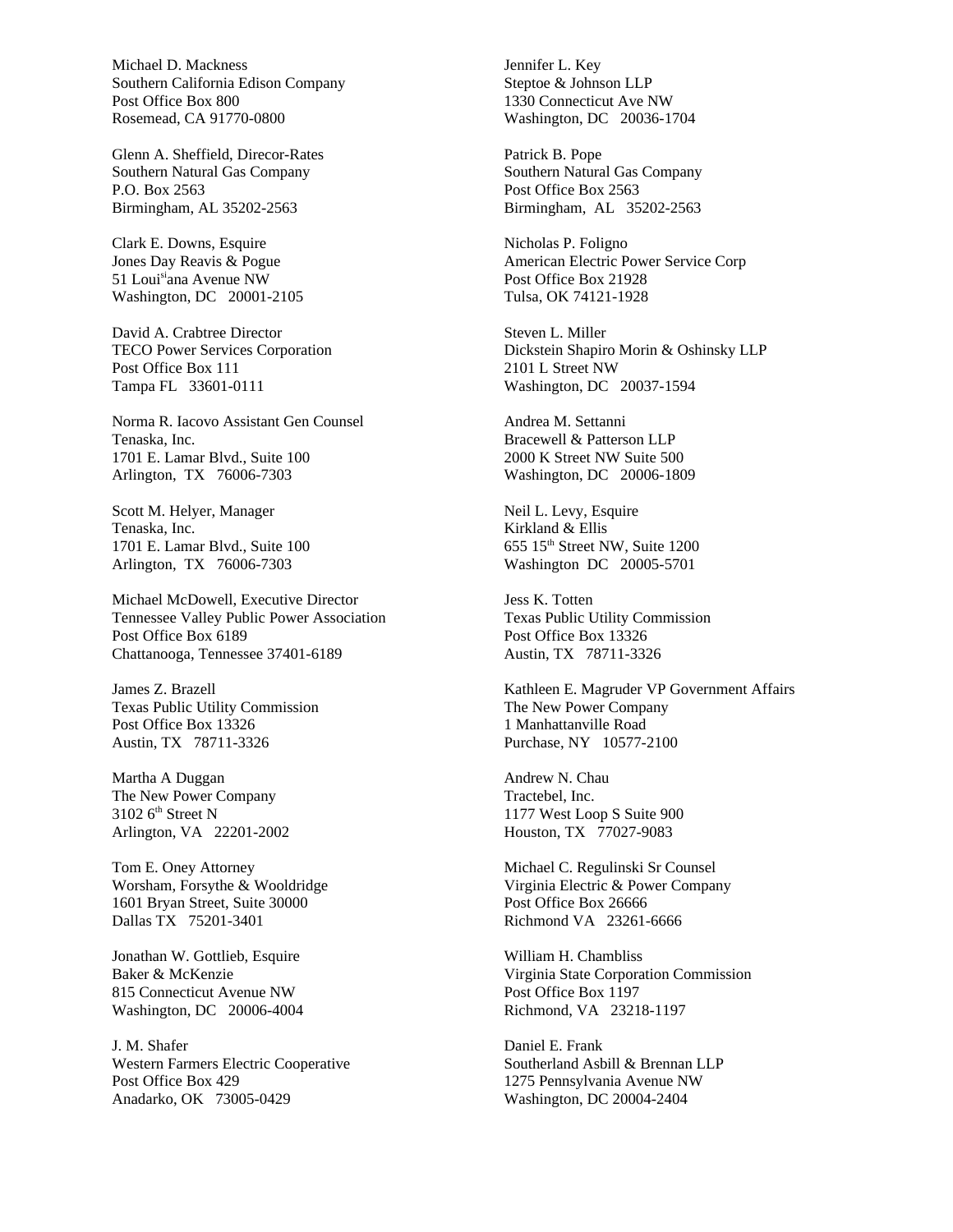Richard A Dixon, VP Western Resources Inc. Post Office Box 889 Topeka KS 66601-0889

Tim W. Muller Williams Companies, Inc. 1 Williams Center MS 41-3 Tulsa OK 74172

Mark Becker, Assistant Manager Williams Energy Marketing & Trading Co. 1 Williams Center MD WRC C-15 Tulsa, OK 74172-0140

Martin J. Bregman Western Resources Inc. Post Office Box 889 Topeka KS 66601-0889

Garson Knapp, Manager Williams Energy Services 1 Williams Center MS 35-7 Tulsa OK 74172-0001

Excetral K Caldwell, Esquire Williams Companies, Inc. 1 Williams Center, Suite 4100 Tulsa, OK 74172-0140

RT0177-000, Southern Companies Services Inc.

D. Biard MacGuineas Dykema Gossett PLLC 1300 I Street NW, Suite 300 West Tower Washington, DC 20005-3314

Stephen P. Daniel GDS Associates, Inc. 1850 Parkway PL SE Sutie 800 Mariteet, GA 30067-8260

Joe N. Linxwiler, Jr. Fred Saffer & Associates 2111 E. Michigan Street, Suite 219 Orlando, FL 32806-4973

Lemuel O. Edwards, General Manager Albany Water Gas & Light Commission Post Office Box 1788 Albany, GA 31702-1788

David Friedman, Director American Forest & Paper Association 1111 19th Street NW, Suite 800 Washington, DC 20036-3603

Allen Mosher, Dir Policy Analysis American Public Power Association 2301 M Street NW, Fl 3 Washington, DC 20037-1427

Zachary D. Wilson, Esquire Arkansas Cities Post Office Box 5578 North Little Rock, AR 72119-5578

Parul R. Hightower, Counsel Arkansas Public Service Commission Post Office Box 400 Little Rock, AR 72203-0400

James R. Crossen Automated Power Exchange, Inc. 5201 Great America Parkway Santa Clara CA 95054-1122

M. Jeff Parish, III VP Alabama Electric Cooperative, Inc. Post Office Box 550 Andalusia, AL 36420-0550

Randolph Lee Elliott Miller, Balis, & O'Neil, P.C. 1140 19th Street NW, Suite 700 Washington, DC 20036

Mr. Robert W. Claussen Alabama Municipal Electric Authority P.O. Box 5220 Montgomery, AL 36103

Robert B. Langstaff Post Office Box 1306 Albany, GA 31702-1306

Keith R. McCrea Sutherland Asbill & Brennan, LLP 1275 Pennsylvania Avenue NW Washington, DC 20004-2404

Randolph L. Elliott, Esquire Miller, Balis, & O'Neil, PC 1140 19th Street NW, Suite 700 Washington, DC 20036-6601

Mary W. Cochran General Counsel Arkansas Public Service Commission Post Office Box 400 Little Rock, AR 72203-0400

Robert Berry Automated Power Exchange, Inc. 5201 Great America Parkway Santa Clara CA 95054-1122

Peter J. Brickfield Birmingham Southeast LLC 1025 Thomas Jefferson Street, NW, 8<sup>th</sup> Floor Washington, DC 20007-5201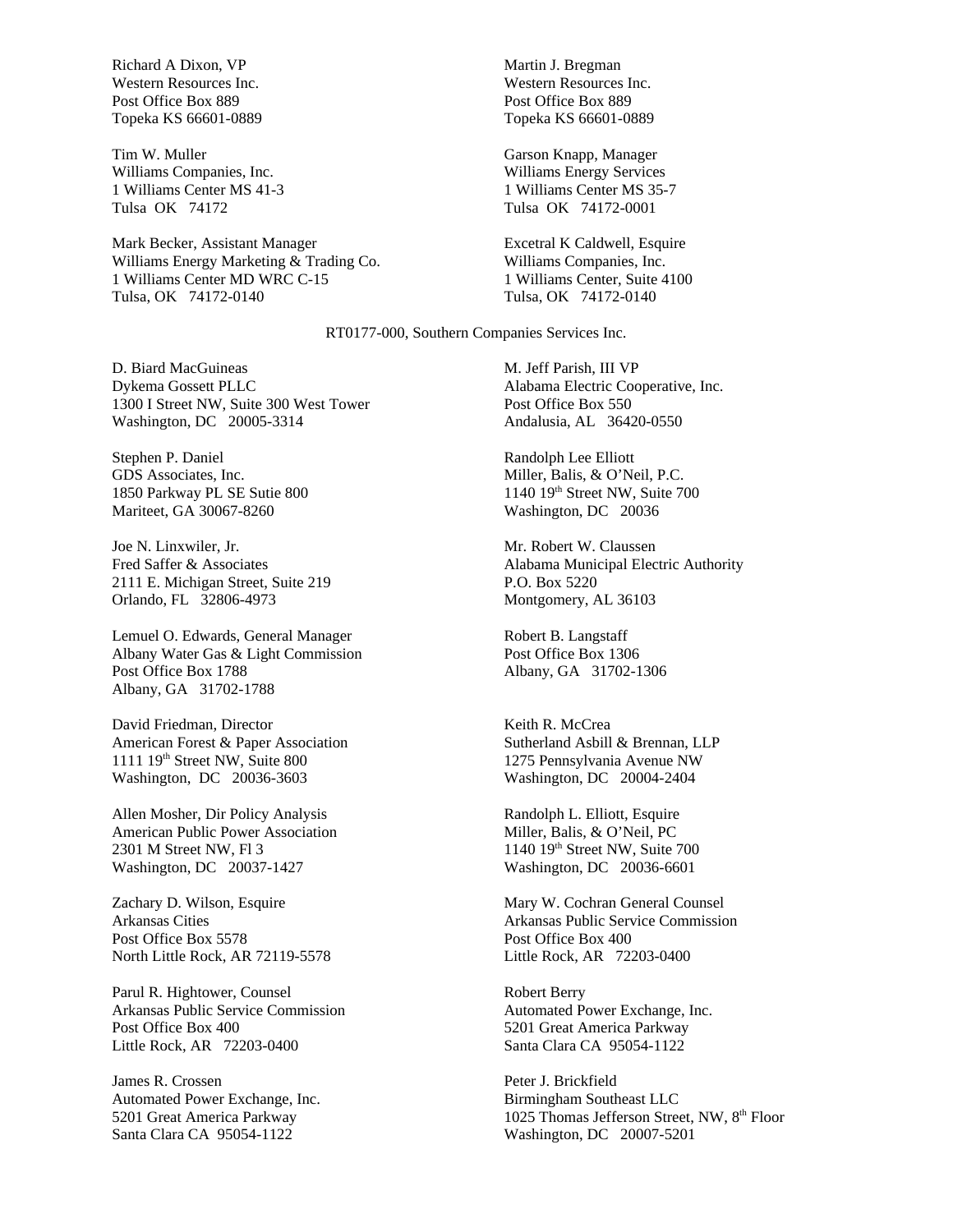John P. Mathis, VP Edison Mission Energy 555 12<sup>th</sup> Street NW, Suite 640 Washington, DC 20004-1200

Alycia L Goody Esquire Calpine Eastern 2 nd Floor, Lewis Wharf - The Pilot House Boston MA 02110

Kendal C. Bowman Carolina Power & Light Company Post Office Box 1551 Columbia, SC 27602-1551

Sean T. Beeny Esquire Miller, Balis & O'Neil, P.C. 1140 19th Street NW, Suite 700 Washington DC 20036-6607

Dennis Flaherty, Managing Director Cinergy Services, Inc. 139 East Fourth Street EF-401 Cincinnati, OH 45202

Diana M. Liebmann, Attorney Haynes and Boone, LLP 112 E Pecan Street, Suite 1600 San Antonio, TX 78205-1512

Bruce A. Connell Conoco Inc. 600 N. Dairy Ashford, ML-1080 Houston, TX 77079-1100

Lisa M. Decker Counsel Constellation Power Source, Inc. 111 Market Place, Suite 500 Baltimore MD 21202-4040

Jeffrey D. Watkiss Esquire Bracewell & Patterson, LLP 2000 K Street NW, Suite 500 Washington, DC 20006-1809

John T. Miller, Jr., Esquire 1001 Connecticut Avenue NW, Suite 416 Washington, DC 20036-5529

Jennifer L. Kay Steptoe & Johnson 1330 Connecticut Avenue NW Washington DC 20036-1704

Michael J. Rustum Dickstein, Shapiro Morin & Oshinsky, LLP 2101 L Street NW Washington, DC 200037-1594

Jean M. Zaiontz BP Amoco Corporation 501 Westlake Park Boulevard, Rm 4.328 Houston, TX 77079-26-4

Michael J. Zimmer, Esquire Baker & McKenzie 815 Connecticut Avenue NW Washington DC 20006-4004

Arthur G. Fusco Central Electric Power Cooperative Inc P O Box 1455 Columbia SC 29202-1455

Jeffrey A. Gollump Cinergy Services, Inc. P.S. Box 960 Cincinnati, OH 45201-0960

Mark D. MacDonald, Director Cleo Marketing & Trading LLC 2005 Vandevelde Avenue Alexandria, LA 71305-5643

Peter W. Frost Conoco, Inc. 600 N Dairy Street, CH 1068 Houston, TX 77079-1100

Harvey J. Reed Constellation Power Source, Inc. 111 Market Place, Suite 500 Baltimore MD 21202-4040

Robert Reilley VP Coral Power, LLC 909 Fannin Street, Suite 700 Houston TX 77010-1016

J. Don Cope, CEO City of Dalton, GA Post Office Box 869 Dalton, GA 30722-0869

Paul R. Newton Duke Energy Corporation P O Box 1244 Charlotte NC 28242-0001

Michael F. Gildea Duke Energy North America LLC 5400 Westheimer CT Houston, TX 77056-5310

Mary J. Doyle, Director of Regulatory Policy Dynegy, Inc. 1500 K Street NW Suite 400 Washington, DC 20005-1274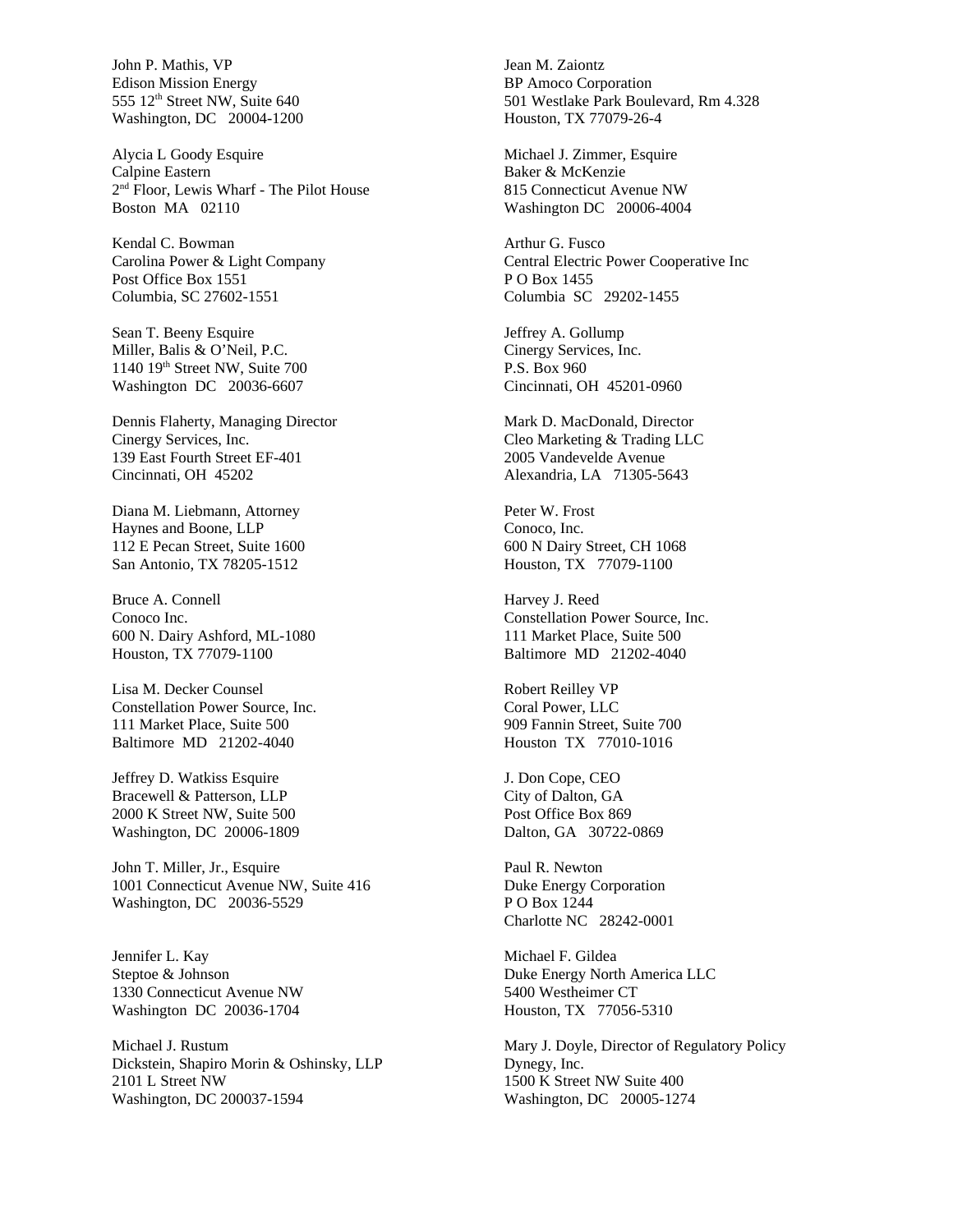Edward A Ross, Senior Director Dynegy, Inc 1000 Louisiana Street, Suite 5800 Houston TX 77002-5006

William Roberts Edison Mission Marketing & Trading, Inc. 160 Federal Street Boston MA 02110-1700

Neil Levy Kirkland & Ellis 655 15th Street NW Suite 1200 Washington, DC 20005-5701

Larry D. Moffett Electric Power Associations of Mississippi Post Office Box 1396 Oxford, MS 38655-1396

Christi L. Nicolay, Senior Director Enron Corporation P O Box 1188 Houston TX 77251-1188

Sarah G. Novosel, Senior Director Enron Corporation 1775 I Street NW, Suite 800 Washington, DC 20006-2418

Patricia A. Schaub Entergy Wholesale Operations Parkwood 2 Bldg, Ste 400, 10055 Grogans Mill Road Spring, Texas 77380-1048

Patrick M. Bryan Senior Attorney FPL Energy LLC 700 Universe Boulevard Juno Beach, FL 33408-2657

Douglas F. John, Esquire John & Hengerer 1200 17<sup>th</sup> Street NW, Suite 600 Washington, DC 20036-3013

William D DeGrandis Paul, Hastings, Janofsky & Walker 1209 Pennsylvania Avenue NW, Suite 10 Washington DC 20004-2400

Gary D. Bachman Esquire Van Ness Feldman 1050 Thomas Jefferson Street NW Fl 7 Washington, DC 20007-3837

Patrick Bowie City of LaGrange Post Office Box 430 LaGrange, GA 30241-0430 Stephen L. Huntoon, Director Dynegy, Inc. 1500 K Street NW Suite 400 Washington, DC 20005-1241

Alan B. Foster El Paso Merchant Energy 2 Newton Executive Park Newton, MA 02462-1461

Susan N Kelly Esquire Miller, Balis & O'Neil PC 1140 19th Street NW, Suite 700 Washington, DC 2000=36-6607

Julie Simon Director Electric Poser Supply Association 1401 New York Avenue NW Fl 11 Washington, DC 20005-2102

Jeffrey D. Watkiss, Esquire Bracewell & Patterson LLP 2000 K Street NW, Suite 500 Washington DC 20006-1809

John R. McDermott Entergy Wholesale Operations Parkwood 2 Bldg, Ste 400, 10055 Grogans Mill Road Spring, Texas 77380-1048

Roberto R. Denis, Vice President FPL Energy LLC 700 Universe Boulevard Juno Beach, FL 33408-2657

Roger Westphal Gainesville Regional Utilities Post Office Box 147117 Gainesville, FL 32614-7117

Julian Brix Georgia Transmission Corporation Post Office Box 1349 Tucker, GA 33085-1349

Ted Hobson VP JEA 7720 Ramona Boulevard W Jacksonville, FL 32221-3453

Robert Miller Kissimmee Utility Authority 1701 W Carroll Street Kissimmee, FL 34741-6804

Doughas F. John, Esquire John & Hengerer  $1200$   $17<sup>th</sup>$  Street NW Suite 600 Washington, DC 20036-3013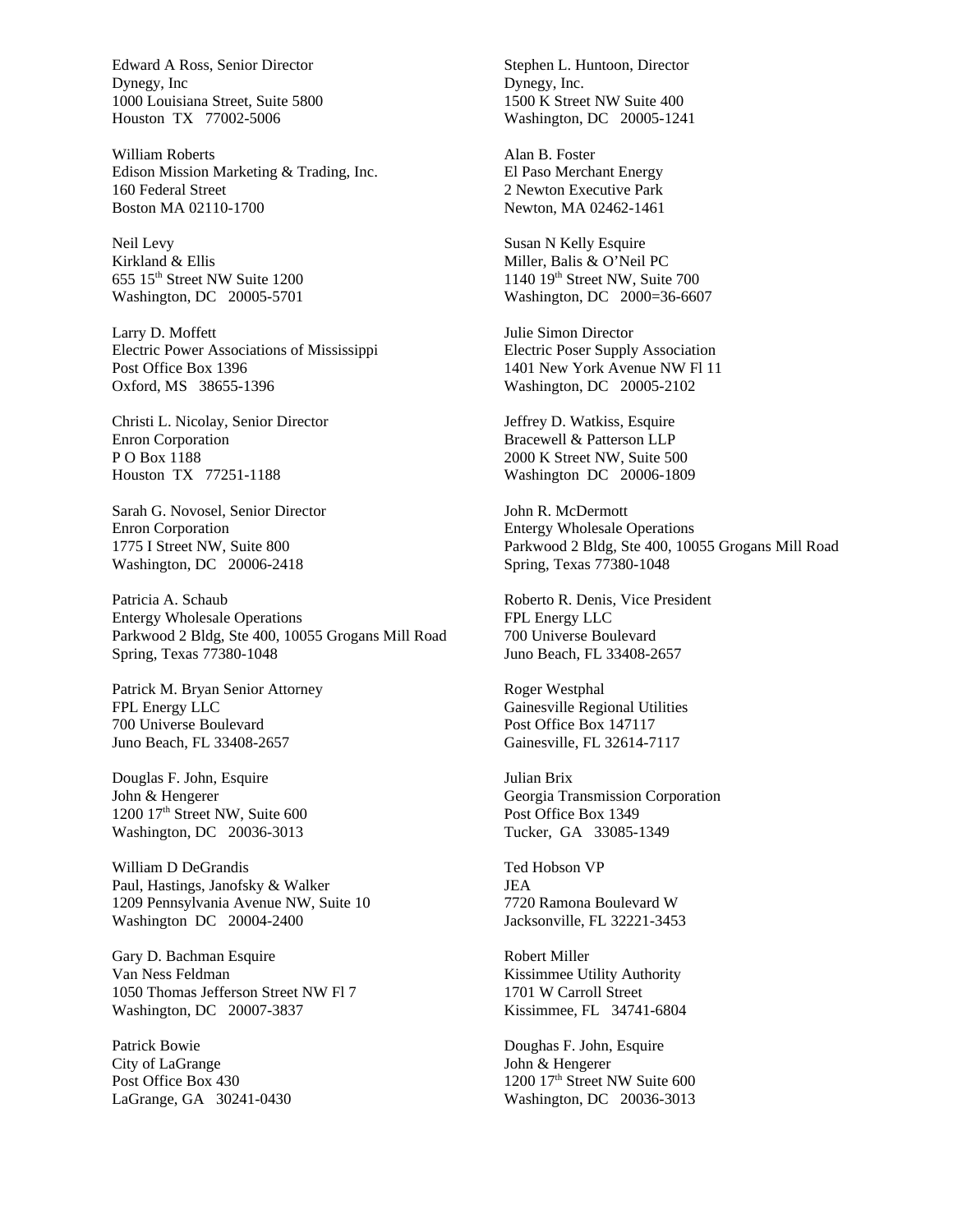Paul Elwing Lakeland Electric and Water Utilities 501 East Lemon Street Lakeland, FL 33801-5050

Thomas L. Rudenbusch Duncan Weinberg Genzer & Pembroke PC 1615 M Street NW, Suite 800 Washington, DC 20036-3213

Paul A Savage NRG Energy, Inc. 6 Lyndon Street Concord NH 03301-4450

Mark A Winfield Memphis Light Gas & Water Division P. O. Box 430 Memphis TN 28101-0430

Stephen G. Kozey VP & General Counsel Midwest Independent Transmission System 5517 West  $74<sup>th</sup>$  Street Indianapolis IN 46268-4184

George M. Fleming, General Counsel Mississippi Public Service Commission Post Office Box 1174 Jackson MS 39215-1174

Kendal C. Bowman Carolina Power & Light Company Post Office Box 1551 Raleigh NC 27602-1551

Doron F. Ezickson McDermott, Will & Emery 28 State Street Boston, MA 02109-1775

Dallas M. Peavey, Jr. Municipal Electric Authority of Georgia 1470 Riveredge Parkway NW Atlanta GA 30328-4640

Gary Schaeff Municipal Electric Authority of Georgia 1470 Riveredge Parkway NW Atlanta GA 30328-4640

Wallace F. Tillman General Counsel National Rural Electric Cooperative Association 4301 Wilson Boulevard Arlington VA 22203-1867

Thomas K. Austin, Esquire North Carolina Electric Membership Corp. Post Office Box 27306 Raleigh, NC 27611-7306

A Kell McInnis III Louisiana Generating LLC 10719 Airline Highway Baton Rouge, LA 70816-4213

Victor J. Elmer, VP Louisiana Generating LLC 112 Telly Street New Roads LA 70760-2521

Michael R. Frontham Stone, Pigman, Walther, Wittman et al. 546 Carondelet Street New Orleans, LA 70130-3509

Paul E. Nordstrom Esquire Verner, Liipfert Bernhard 901 15<sup>th</sup> Street NW, Suite 700 Washington DC 20005-2327

Stephen L. Teichler Duane Morris & Heckscher 1667 K Street NW, Suite 700 Washington, DC 20006-1654

Antonia A. Frost, Esquire Burder, Gentile, & Marcoux LLP 1100 New York Ave NW, Suite 510 East Washington, DC 20005-3934

Donna M. Sauter McDermott, Will & Emery 600 13th Street NW Washington DC 20005-3004

William F. McCoy Morgan Stanley & Company, Inc 1221 Avenue of the Americas Fl 27 New York NY 10020-1001

Glen L Ortman Verner, Liipfert, Berhard Et al 901 15<sup>th</sup> Street NW, Suite 700 Washington DC 2005-2327

Richard Wakefield KEMA Consulting 4400 Fair Lakes Court Fairfax, VA 22033-2801

Susan N. Kelly Esquire Miller, Balis & O'Neil PC  $1140$   $19<sup>th</sup>$  Street NW, Suite 700 Washington, DC 20036-6607

George B. Taylor, Jr. Oglethorpe Power Corporation Post Office Box 1349 Tucker, GA 30085-1349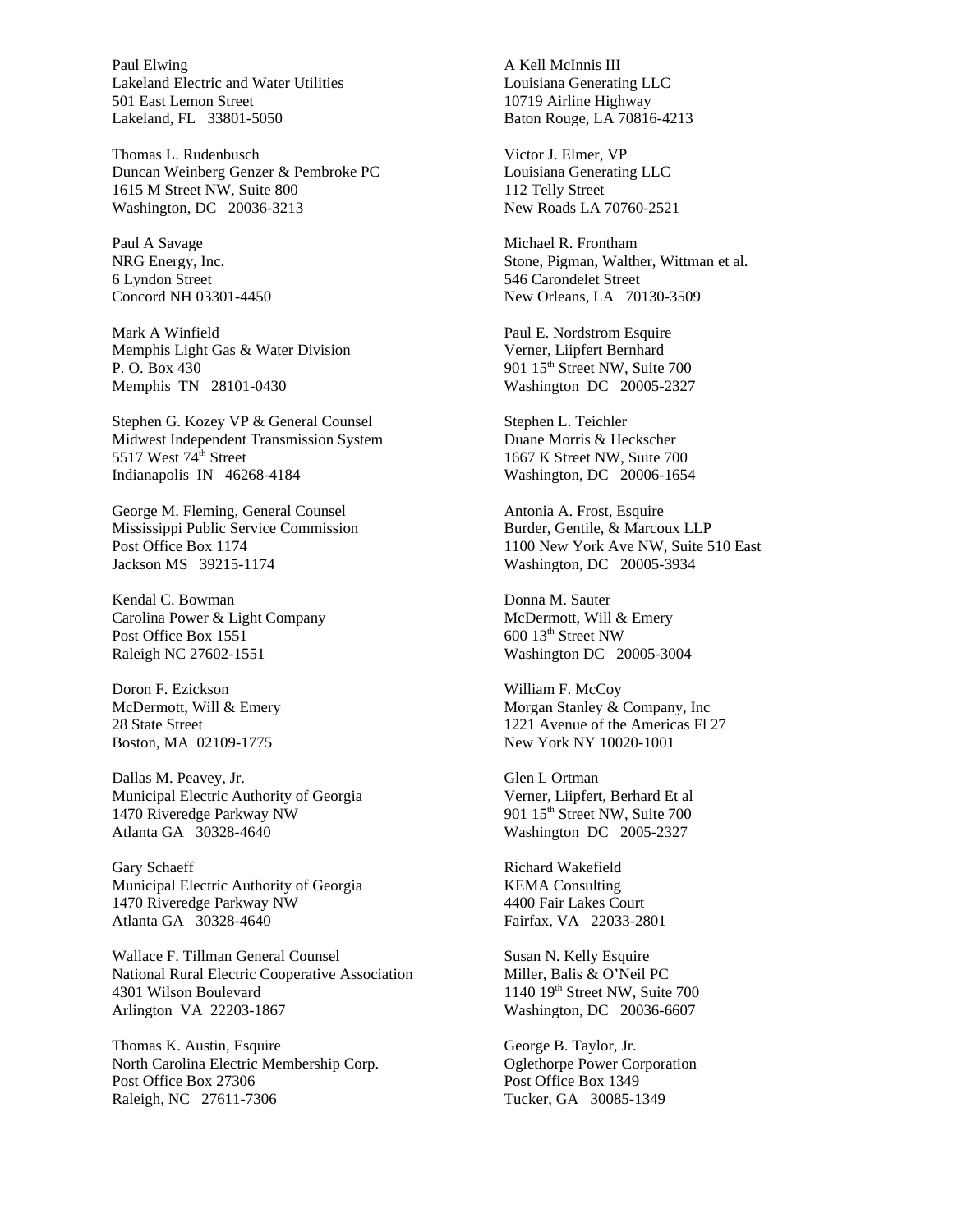W. Thaddeus Miller Orion Power Holdings, Inc. 7 East Redwood Street, 10<sup>th</sup> Floor Baltimore MD 21202-1115

John K. Hawks PG&E National Energy Group 7500 Old Georgetown Road, 13<sup>th</sup> Floor Bethesda MD 20814-6133

Harold W. Borden Vice President PSEG Power LLC Post Office Box 570 Newark NJ 07101-0570

Pierre Landrieu VP Public Service Electric & Gas Company Post Office Box 570 Newark NJ 07101-0570

Michael G. Briggs, Senior Counsel Reliant Energy, Inc. 801 Pennsylvania Avenue NW Suite 620 Washington DC 20004-2615

Peter I. Trombley Shell Energy Services Company LLC 1221 Lamar Street, Suite 1000 Houston, TX 77010-3038

Damon E. Xenopoulus Brickfield, Burchette & Ritts, PC 1025 Thomas Jefferson St NW. 8<sup>th</sup> Fl W Tower Washington, DC 20007-5201

Greg H. Williams, Jr. Cameron McKenna LLP 2175 K Street NW Floor 5 Washington DC 20037-1831

Stephen R. Pelcher South Carolina Public Service Authority Post Office Box 2946101 Moncks Corner, SC 29461-6101

James N. Compton Compton Crowell & Hewitt Post Office Box 1937 Biloxi, MS 39533-1937

Stephen P. Daniel GDS Associates, Inc. 1850 Parkway Pl SE Suite 800 Marietta GA 30067-8260

Mr. Denver L. Rampey, Jr. Southeastern Power Administration 1166 Athens Tech Road Elberton GA 30635-6711

Mitchell F. Hertz, Esquire Kirkland & Ellis 655 15<sup>th</sup> Street NW, Suite 1200 Washington DC 20005-5701

Steven R. Teitelman Vice President PSEG Energy Resources & Trade LLC Post Office Box 570 Newark NJ 07101-0570

Pauline Foley PSEG Services Corporation 80 Park Plaza, T5G Newark, NJ 07101

John Meyer Reliant Energy Northeast Generation, Inc. Post Office Box 286 Houston TX 77001-0286

Amy Gold Shell Energy Services Company, LLC 1221 Lamar Street Houston, TX 77010-3000

Jon L. Brunenkant, Esquire Brunenkant & Haskell LLP 805 15<sup>th</sup> Street NW, Suite 1101 Washington, DC 20005-2289

Catherine D. Taylor, Assistant General Counsel SCANA Corporation 1426 Main Street #MC106 Columbia, SC 29201-2834

Charles A. White South Carolina Electric & Gas Company 1426 Main Street Columbia SC 29201-2834

Jonathan D. Schnider, Esquire Huber Lawrence and Abell 1001 G Street NW Suite 1225 Washington, DC 20001-4545

Robert Weinberg, Esquire Duncan Weinberg Genzer & Pembroke 1615 M Street NW Suite 800 Washington DC 20036-3213

Gary Tipps Manager South Mississippi Electric Power Association Post Office Box 15849 Hattiesburg, MS 39404-5840

Leon Jourolmon Jr. Asst Administrator Southeastern Power Administration 1166 Athens Tech Road Elberton GA 30635-6711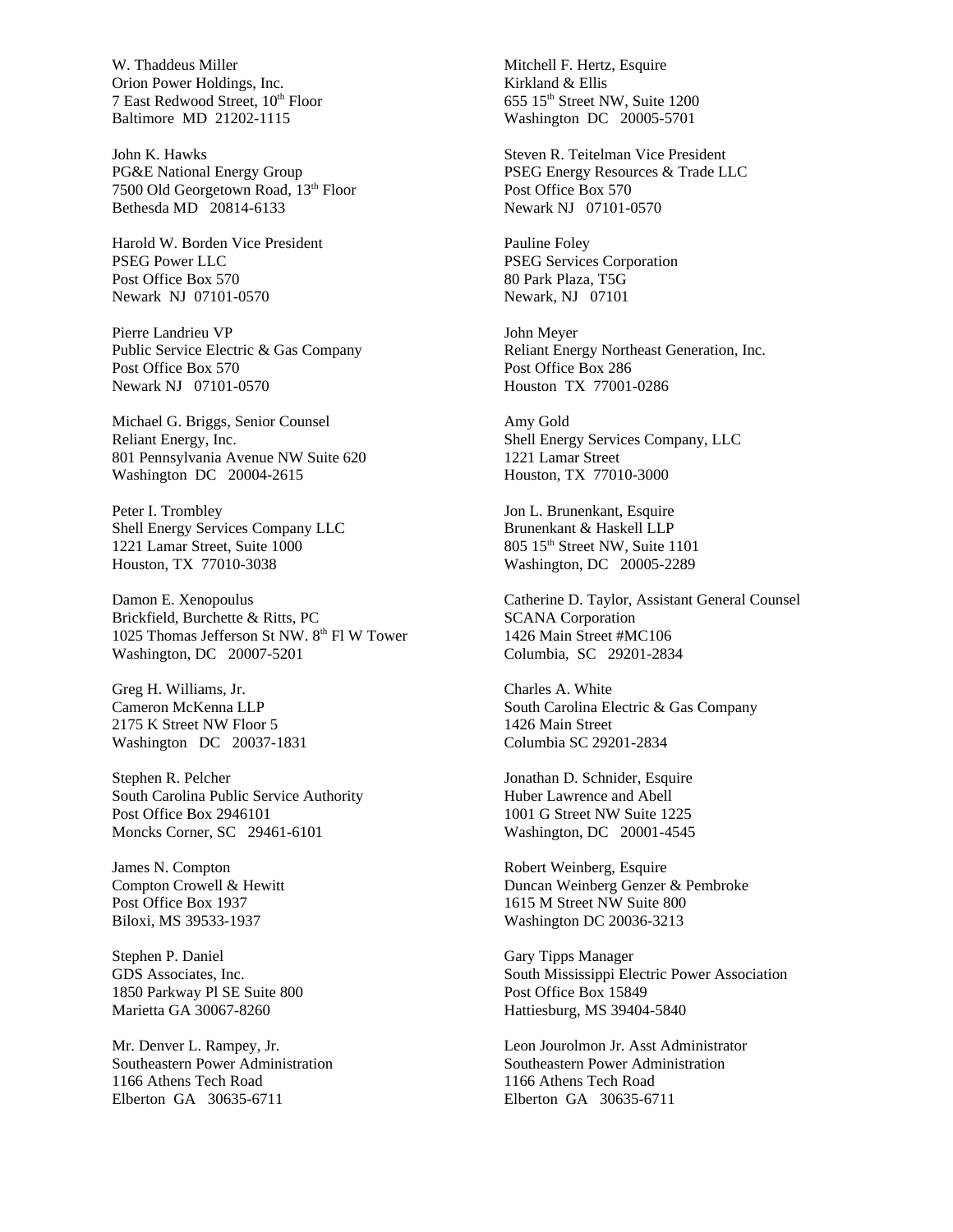Lawrence A Gollomp U.S. Department of Energy (GC42) 1000 Independence Avenue SW Washington DC 20585-0001

William K. Newman VP Southern Company Services, Inc. Post Office Box 2625 Birmingham AL 34202-2625

Glenn A Sheffield, Director-Rates Southern Natural Gas Company P.O. Box 2563 Birmingham, AL 35202-2563

Peter N. Koikos Manager City of Tallahassee Wholesale Energy Services 100 West Virginia Street Fl 5 Tallahassee, FL 32301-1143

Scott Helyer Tenaska, Inc. 1701 E. Lamar Blvd., Suite 100 Arlington, TX 76006-7303

Richard C. Crawford, Executive Director Tennessee Valley Public Power Association Post Office Box 6189 Chattanooga, Tennessee 37401-6189

Kathleen E. Magruder VP Government Affairs The New Power Company 1 Manhattanville Road Purchase, NY 10577-2100

Andrew N. Chau Tractebel, Inc. 1177 West Loop S Suite 900 Houston, TX 77027-9083

William H. Chambliss Virginia State Corporation Commission Post Office Box 1197 Richmond, VA 23218-1197

Garson Knapp, Manager Williams Energy Services 1 Williams Center MS 35-7 Tulsa OK 74172-0001

Excetral K Caldwell, Esquire Williams Companies, Inc. 1 Williams Center, Suite 4100 Tulsa, OK 74172-0140

Bruce S. Edelston, Director Georgia Power Company 241 Ralph McGill Boulevard NE Atlanta, GA 30308-3374

Mark A. Crosswhite Balch & Bingham LLP Post Office Box 306 Birmingham, AL 35201-0306

Patrick B. Pope Southern Natural Gas Company Post Office Box 2563 Birmingham, AL 35202-2563

Douglas F. John, Esquire John & Hengerer 1200 17<sup>th</sup> Street NW Suite 600 Washington, DC 20036-3013

Neil L. Levy, Esquire Kirkland & Ellis 655 15th Street NW, Suite 1200 Washington DC 20005-5701

Carlos C. Smith Strang, Fletcher, Carriger, et al 1 Union Square, Suite 400 Chattanooga TN 37402-2501

Martha A Duggan The New Power Company  $3102$  6<sup>th</sup> Street N Arlington, VA 22201-2002

Tom E. Oney Attorney Worsham, Forsythe & Wooldridge 1601 Bryan Street, Suite 30000 Dallas TX 75201-3401

Tim W. Muller Williams Companies, Inc. 1 Williams Center MS 41-3 Tulsa OK 74172

Mark Becker, Assistant Manager Williams Energy Marketing & Trading Co. 1 Williams Center MD WRC C-15 Tulsa, OK 74172-0140

RT01-100-000 - Regional Transmission Organizations

M. Jeff Parish, III Alabama Electric Cooperative, Inc. PO Box 550 Andalusia, AL 36420-0550

D. Biard MacGuineas Dykema Gossett PLLC 1300 I Street, NW, Ste 300 West Tower Washington, DC 20005-3314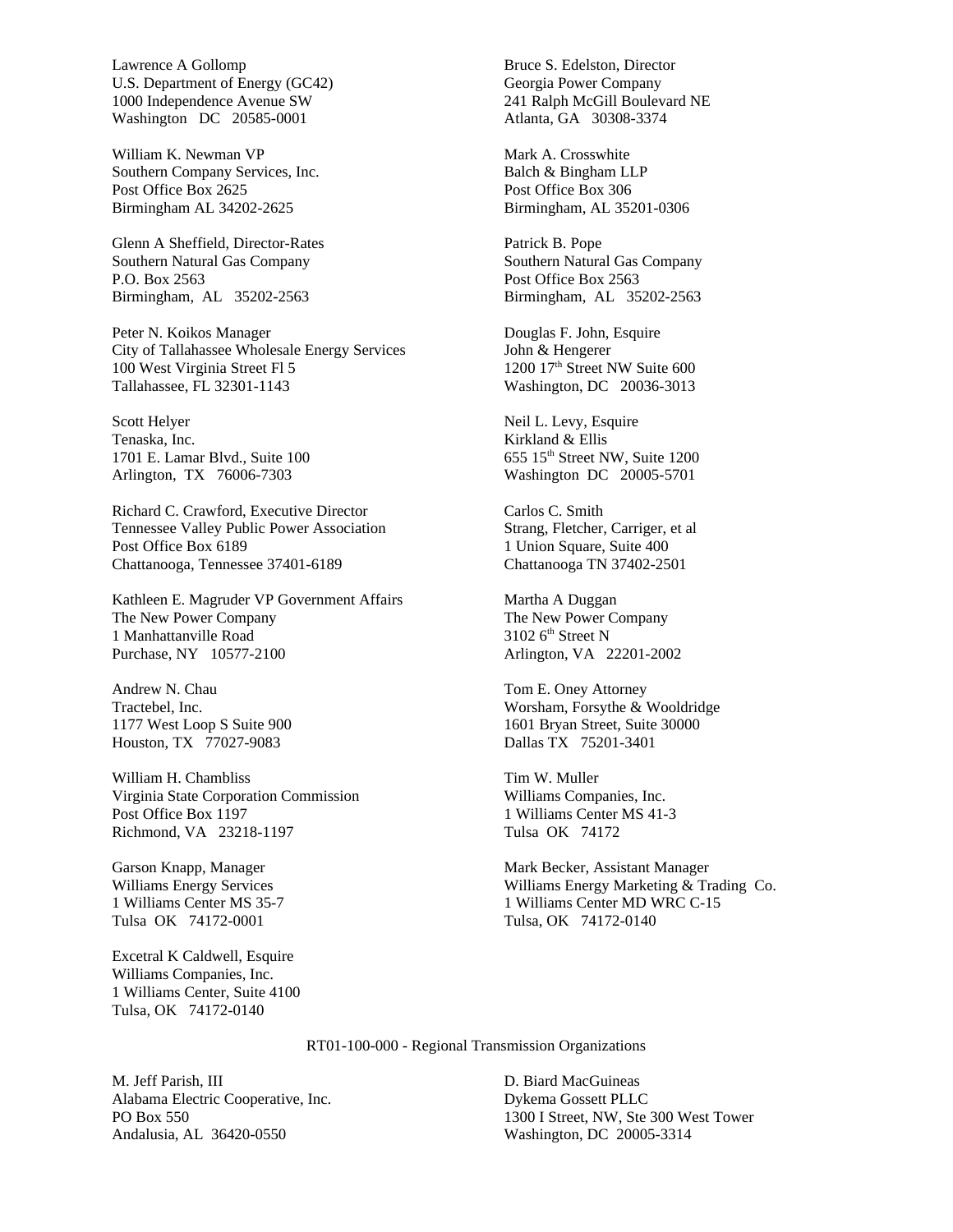Stephen P. Daniel GDS Associates, Inc. 1850 Parkway Pl SE, Suite 800 Marietta, GZ 30067-8260

Robert W. Claussen Alabama Municipal Electric Authority P. O. Box 5220 Montgomery, Al 36103-5220

David R. Poe LeBoeuf, Lamg, Greene & MacRAe 1875 Connecticut Ave NW, Suite 1200 Washington, DC 20009-5728

Paul R. Hightower, Esquire Arkansas Public Service Commission Post Office Box 400 Little Rock, AR 72203-0400

Dan Klempel Basin Electric Power Cooperative 1717 E Interstate Ave Bismarck, ND 58503-0542

Thomas L. Blackburn, Partner Bruder, Gentile & Marcoux, L.L.P. 1100 New York Ave NW - Suite 510 East Washington, DC 20005-3934

Sharon C. Miller Ex Dir Carolina Utility Customers Association 5811 Glenwood Ave Suite 204 Raleigh, NC 27612-6222

Matthew Smith Cinergy Corporation 7200 Industrial Road Florence, KY 41042-2910

Cynthia S. Bogorad, Esquire Spiegel & McDiarmid 1350 New York Ave NW Ste 1100 Washington, DC 20005-4710

Peter W. Frost Conoco, Inc 600 N. Dairy Ashford, CH-1068 Houston, TX 77079-1100

Kenneth H. Kuyper Vice President Corn Belt Electric Cooperative, Inc. PO Box 508 Humboldt, IA 50548-0508

Alvin Tschepen Minnkota Power Cooperative P.O. Bxo 13200 Grand Forks, ND 58208-3200 Randolph Lee Elliott Miller, Balis & O'Neil, PC 1140 19<sup>th</sup> Street NW, Suite 700 Washington, DC 20036

Joe N. Linxwiler, Jr Fred Safer & Associates 2111 E Michigan Street, Suite 219 Orlando FL 32806-4973

Mary W. Cochran, General Counsel Arkansas Public Service Commission Post Office Box 400 Little Rock, AR 72203-0400

Claire M. Olson Basin Electric Power Cooperative 1717 E Interstate Ave Bismarck, ND 58503-0542

Ted Humann, Senior Vice President Basin Electric Power Cooperative, Inc. 1717 E Interstate Ave Bismarck, ND 58503-0542

Charles A. Braun, Esquire California Municipal Utilities Assoc 915 L Street, Suite 1460 Sacramento, CA 95814-3705

James P. West - West Law Offices 2 Hanover Square, Suite 1735 434 Fayetteville Street Mall Raleigh, NC 27601-1701

Jeffrey A. Gollomp Cinergy Services, Inc. PO Box 960 Cincinnati, OH 45201-0960

Margaret A. McGoldrick, Esquire Spiegel & McDiarmid 1350 New York Ave NW Ste 1100 Washington, DC 20005-4710

Bruce A. Connell Conoco Inc. 600 N. Dairy Ashford, ML-1080 Houston, TX 77079-1100

Alan Heintz, VP R J. Rudden Associates, Inc. 1920 L. Street NW, Suite 330 Washington, DC 20036-5004

David Westbrock Heartland Consumers Power District PO Box 248 Madison, SD 57042-0248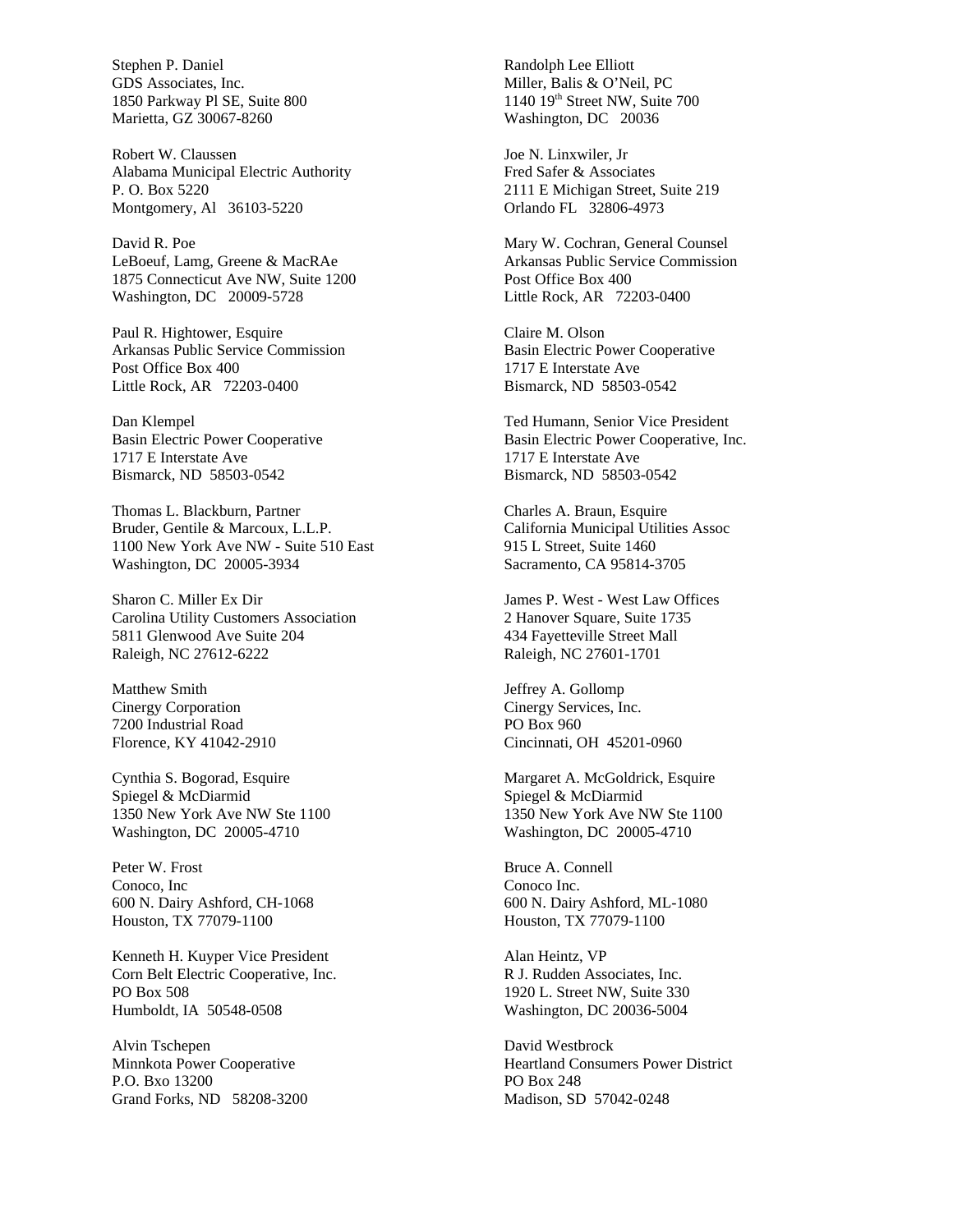Gary Paulsen Montana Dakota Utilities 400 N 4th St Bismarck, ND 58501-4022

Robert J. Harris Western Area Power Administration PO Box 35800 Billings, MT 59107-5800

Thomas L. Blackburn Esquire Bruder, Gentile & Marcoux, LLP 1100 New York Avenue, NW, Suite 510 East Washington, DC 20005-3934

Stephen L. Huntoon, Director Dynegy, Inc. 1500 K Street NW, Suite 400 Washington, DC 20005

David K. Owens, Executive Vice President Edison Electric Institute 701 Pennsylvania Ave NW Washington, DC 20004-2608

Andrew S. Katz, Director Edison Electric Institute 701 Pennsylvania Ave NW Washington, DC 20004-2608

William Roberts Edison Mission Marketing & Trading, Inc. 160 Federal St Boston, MA 02110-1700

Gary J. Newell Spiegel & McDiarmid 1350 New York Ave NW Ste 1100 Washington, DC 20005-4710

Cynthia S. Bogorad, Esquire Spiegel & McDiarmid 1350 New York Ave NW Ste 1100 Washington, DC 20005-4710

Margaret A. McGoldrick, Esquire Spiegel & McDiarmid 1350 New York Ave NW Ste 1100 Washington, DC 20005-4710

James P. Fama LeBoeuf, Lamb, Greene & MacRae, LLP 1875 Connecticut Ave NW Washington, DC 20009-5728

Roberto R. Denis, Vice President FPL Energy, LLC 700 Universe Blvd Juno Beach, FL 33408-2657

Dennis L. Wagner Northwestern Public Service 600 Market Street West Huron, SD 57350-1500

Henry J Knapp, Project Manager Crescent Moon RTO 131 W 18th St Sioux Falls, SD 57105-0716

Mary J. Doyle Dynegy, Inc. 1500 K Street NW, Suite 400 Washington, DC 20005

Michael K. Lavanga Brickfield, Burchette, Ritts, & Stone 8 th Floor, West Tower 1025 Thomas Jefferson Street NW Washington, DC 2007-5201

Jay Carriere, Manager, Transmission Issues Edison Electric Institute 701 Pennsylvania Ave NW Washington, DC 20004-2608

John P. Mathias Edison Mission Energy 555 12th St NW Ste 640 Washington, DC 20004-1200

Alan B. Foster El Paso Merchant Energy 2 Newton Executive Park Newton, MA 02462-1461

James N. Norwood, Esquire Spiegel & McDiarmid 1350 New York Ave NW Ste 1100 Washington, DC 20005-4710

David E. Pomper Spiegel & McDiarmid 1350 New York Ave NW Ste 1100 Washington, DC 20005-4710

Henry I. Southwick Florida Power Corporation PO Box 14042 Saint Petersburg, FL 33733-4042

Robert M. Lamkin LeBoeuf, Lamb, Greene & MacRae, LLP 1875 Connecticut Ave NW Ste 1200 Washington, DC 20009-5715

Patrick M. Bryan, Senior Attorney FPL Energy, LLC 700 Universe Blvd Juno Beach, FL 33408-2657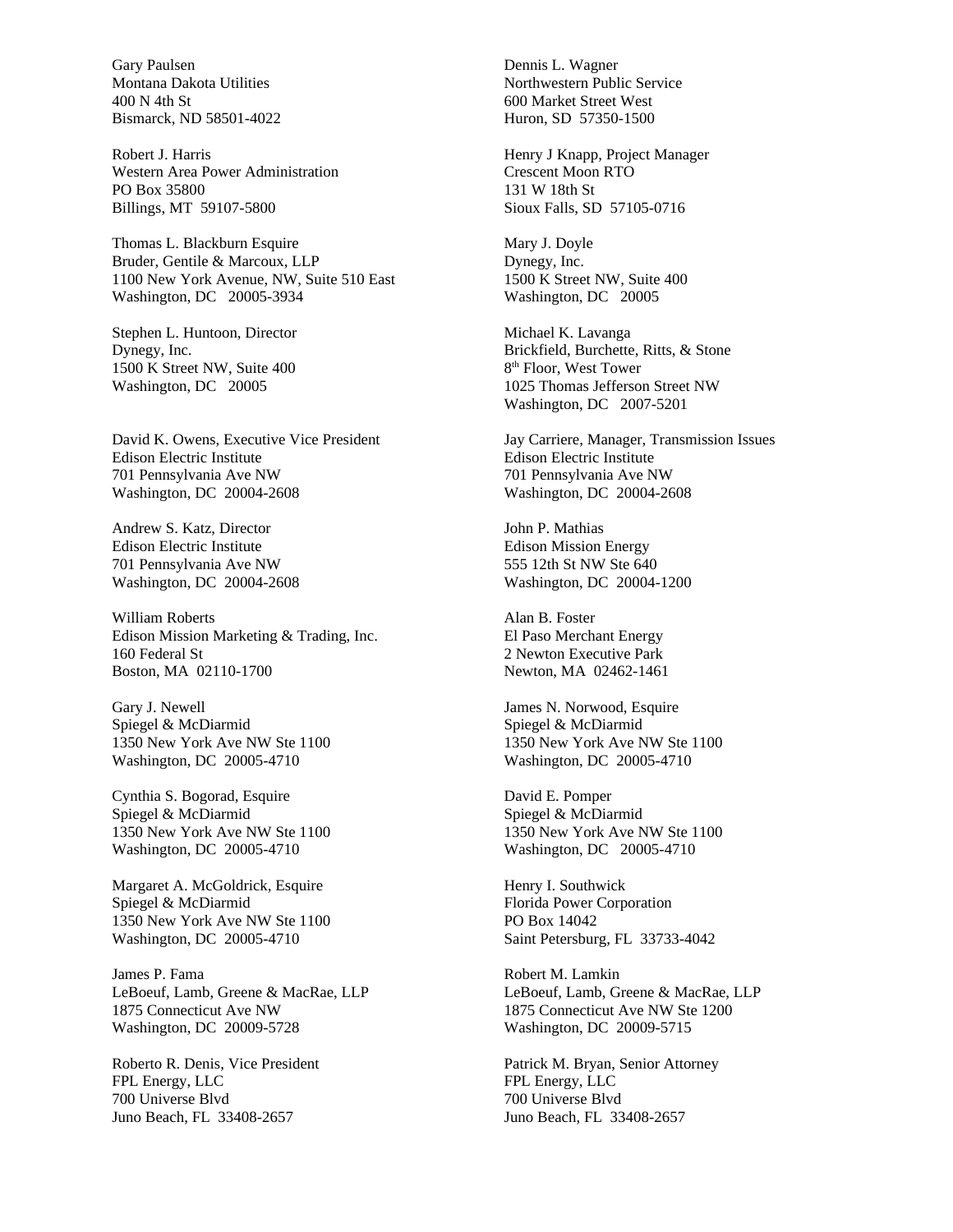Roger Westphal Gainesville Regional Utilities Post Office Box 147117 Gainesville, FL 32614-7117

Allen B. Pease, General Counsel Grand River Dam Authority 226 W Dwain Willis Ave Vinita, OK 74301-4654

Michele Beck Jensen Great River Energy PO Box 800 Elk River, MN 55330-0800

David Westbrock Heartland Consumers Power District PO Box 248 Madison, SD 57042-0248

Howard H. Shafferman Ballard Spahr Andrews & Ingersoll, LLP 601 13th Street, NW, Suite 1000 South Washington, DC 20005-3807

Andrea G. Lonian, Esquire Speigel & McDiarmid 1350 New York Aenue NW, Suite 1100 Wahsington, DC 20005-4710

Robert C. McDiarmid Esquire Spiegel & McDiarmid 1350 New York Ave NW Ste 1100 Washington, DC 20005-4710

Douglas F. John, Esquire John & Hengerer 1200 17<sup>th</sup> Street NW, Suite 600 Washington, DC 20036-3013

Thomas L. Rudenbusch Duncan, Weinberg, Genzer & Pembroke, P.C 1615 M St NW Ste 800 Washington, DC 20036-3213

Alvin Tschepen Minnkota Power Cooperative P O Box 13200 Grand Forks, ND 58208-3200

Debra R. Bolton, Esquire Mirant Americas, Inc. 901 F St NW Ste 800 Washington, DC 20004-1417

Duncan Kincheloe Missouri Joint Municipal Electric Utilities 2407 W Ash St Columbia, MO 65203-0045

Douglas F. John, Esquire John & Hengerer 1200 17<sup>th</sup> Street NW, Suite 600 Washington, DC 20036-3013

Gregg D. Ottinger Duncan & Allen 1575 I St NW Ste 300 Washington, DC 20005-1105

Christine C. Ryan Brickfield Burchette Ritts & Stone PC 1025 Thomas Jefferson St NW - 8<sup>th</sup> Fl W Tower Washington, DC 20007-5201

James H. Douglass, Esq. ISO New England Inc. 1 Sullivan Rd Holyoke, MA 01040-2841

Robert Miller Kissimmee Utility Authority 1701 W Carroll Street Kissimmee, FL 34741-6804

Lisa G. Dowden, Esquire Speigel & McDiarmid 1350 New York Aenue NW, Suite 1100 Wahsington, DC 20005-4710

Paul Elwing Lakeland Electric and Water Utilities 501 East Lemon Street Lakeland, FL 33801-5050

Robert Y. Hirasuna, Esquire Leonard, Street and Deniard 1701 Pennsylvania Ave NW, Suite 1045 Washington, DC 20006-5805

Michael R. Frontham Stone Pigman, Walther, Wittman et al. 546 Carondelet Street New Orleans, LA 70130-3509

David L. Schwartz Latham & Watkins 555 11th St NW Ste 1000 Washington, DC 20004-1300

George M. Fleming, General Counsel Mississippi Public Service Commission P. O. Box 1174 Jackson, MS 39205-1174

Gary Paulsen Montana-Dakota Utilities Company 400 N 4th St Bismarck, ND 58501-4022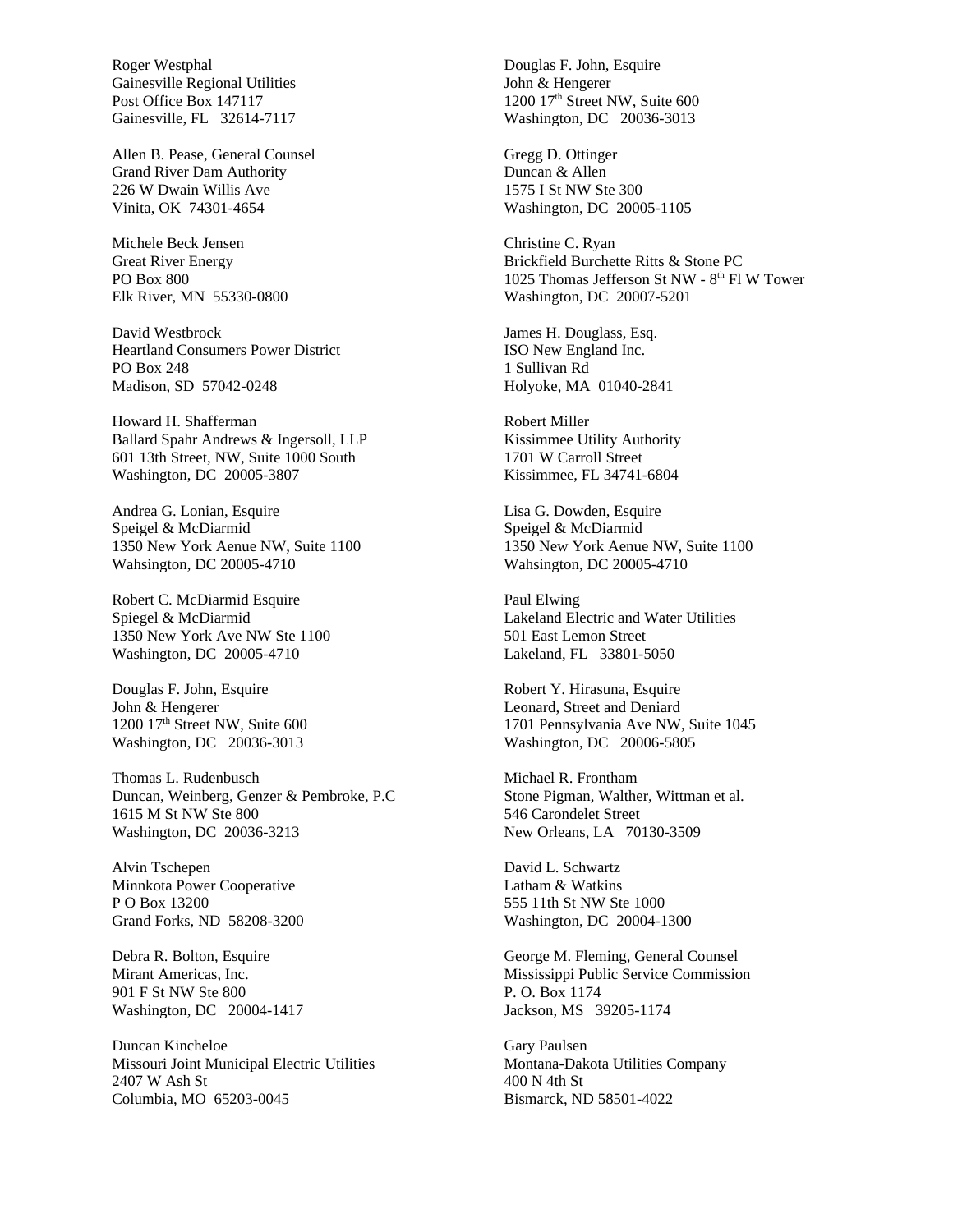Donna M. Sauter McDermott, Will & Emery 600 13th Street NW Washington, DC 20005-3005

Thomas K. Austin, Esquire North Carolina Electric Membership Corp Post Office Box 27306 Raleigh, NC 27611-7306

Dennis L. Wagner Northwestern Public Service 600 Market Street West Huron, SD 57350-1500

Roger St. Vincent, Esquire Dewey Ballantine LLP 1775 Pennsylvania Ave NW Washington, DC 20006-4605

Lynn L. Williams, Esquire Oklahoma Corporation Commission P. O. Box 52000 Oklahoma City, OK 73152-2000

Kenneth R. Zimmerman, Ph.D. Oklahoma Corporation Commission P. O. Box 52000 Oklahoma City, OK 73152-2000

Melvin Perkins, Manager Oklahoma Gas & Electric Company PO Box 321 Oklahoma City, OK 73101-0321

David B. Lieb Spiegel & McDiarmid 1350 New York Ave NW Ste 1100 Washington, DC 20005-4710

Robert C. McDairmid, Esquire Spiegel & McDiarmid 1350 New York Ave NW Ste 1100 Washington, DC 20005-4710

Mitchell F. Hertz, Esquire Kirkland & Ellis 655 15th St NW Ste 1200 Washington, DC 20005-5701

Harold W. Borden, Jr., V. President PSEG Power LLC PO Box 570 Newark, NJ 07101-0570

Michael Desselle, Manager American Electric Power Service Corp P. O. Box 660154 Dallas, TX 75266-0154

Wallace F. Tillman, General Counsel National Rural Electric Cooperative Association 4301 Wilson Blvd Arlington, VA 22203-1867

Susan N Kelly Esquire Miller, Balis & O'Neil, PC 1140 19<sup>th</sup> Street NW, Suite 700 Washington, DC 20036-6607

Ron Lanclos, Manager Occidental Chemical Corporation 5 E Greenway Plz Ste 1500 Houston, TX 77046-0520

Glenn Loomer Oglethorpe Power Corporation PO Box 1349 Tucker, GA 30085-1349

Miles Halcomb, Esquire Oklahoma Corporation Commission P. O. Box 52000 Oklahoma City, OK 73152-2000

Robert D. Stewart, Jr., Esquire Oklahoma Gas & Electric Company PO Box 321 Oklahoma City, OK 73101-0321

Martin V. Kirkwood Jones, Day, Reavis & Pogue 51 Louisiana Ave NW Washington, DC 20001-2105

Margaret A. McGoldrick Spiegel & McDiarmid 1350 New York Ave NW Ste 1100 Washington, DC 20005-4710

W. Thaddeus Miller Orion Power Holdings, Inc. 7 E Redwood St Fl 10 Baltimore, MD 21202-1115

Steven R. Teitelman, President PSEG Energy Resources & Trade, LLC PO Box 570 Newark, NJ 07101-0570

Pauline Foley PSEG Services Corporation PO Box 570 Newark, NJ 07101-0570

Pierre Landrieu, V. President Public Service Electric & Gas Company PO Box 570 Newark, NJ 07101-0570